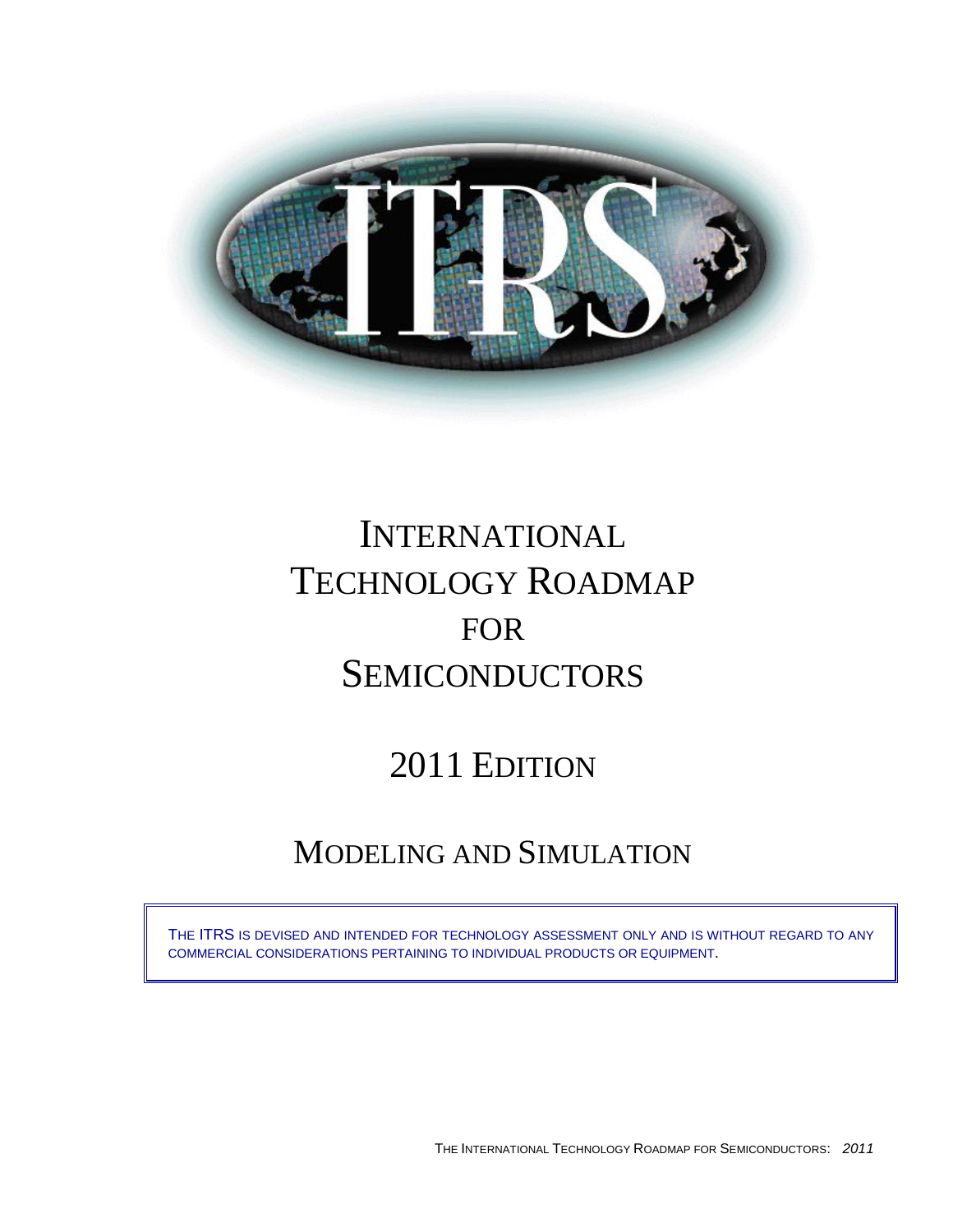### **TABLE OF CONTENTS**

| 5.5 Radio Frequency and Analog/mixed-Signal Technologies for Communications38 |  |
|-------------------------------------------------------------------------------|--|
|                                                                               |  |
|                                                                               |  |
| 5.8 Cross-cut between Interconnect and Design and Modeling and Simulation 40  |  |
|                                                                               |  |
|                                                                               |  |
|                                                                               |  |
|                                                                               |  |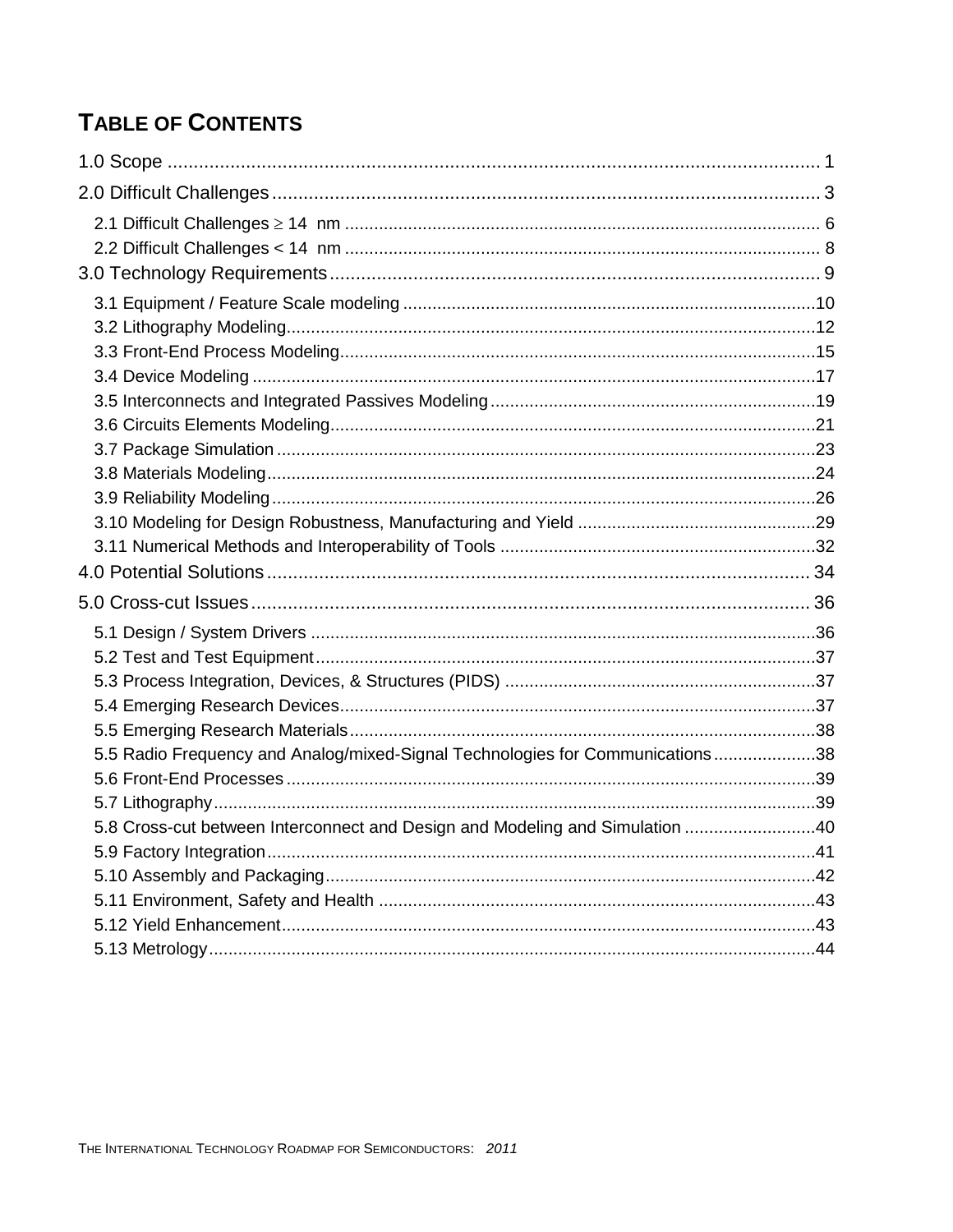### **LIST OF FIGURES**

| Figure MS1 |  |
|------------|--|

### **LIST OF TABLES**

| Table MS1  |                                                                     |    |
|------------|---------------------------------------------------------------------|----|
| Table MS2a | Modeling and Simulation Technology Requirements: Capabilities       |    |
| Table MS2b | Modeling and Simulation Technology Requirements: Capabilities       |    |
| Table MS3  | Modeling and Simulation Technology Requirements: Accuracy and Speed | 10 |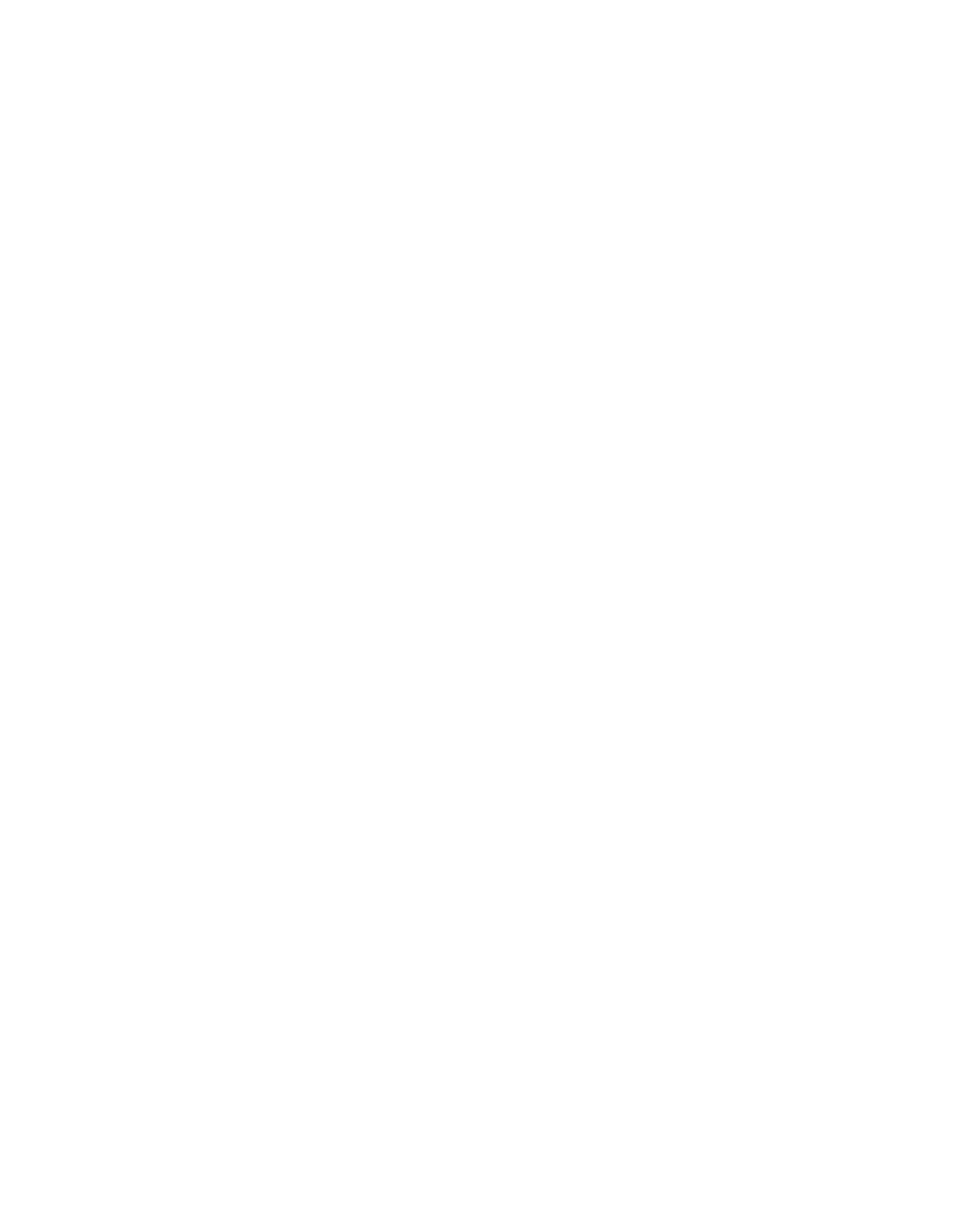# **MODELING AND SIMULATION**

## <span id="page-4-0"></span>1.0 SCOPE

Technology Modeling and Simulation covers the region of the semiconductor modeling world called extended TCAD, and it is one of the few enabling methodologies that can reduce development cycle times and costs. Extended TCAD, within the scope of this document, covers the following topical areas, as shown in Fig. MS1: 1) *Equipment/feature scale modeling—hierarchy of models that allows the simulation of the local influence of the equipment (except lithography) on* each point of the wafer, especially in deposition, etching and CMP processes, starting from the equipment geometry and settings; 2) *Lithography modeling—modeling* of the imaging of the mask by the lithography equipment, the photoresist characteristics and processing; 3) *Front end process modeling—*the simulation of the physical effects of manufacturing steps used to build transistors up to metallization, but excluding lithography; 4) *Device modeling—*hierarchy of physically based models for the operational description of active devices; 5*) Interconnect and integrated passives modeling—*the operational response (mechanical, electro-magnetic, and thermal properties) of back-end architectures; 6) *Circuit element modeling—*compact models for active, passive, and parasitic circuit components, and new circuit elements based on new device structures; 7) *Package simulation—*electrical, mechanical, and thermal modeling of chip packages; 8) *Materials modeling—*simulation tools that predict the physical properties of materials and, in some cases, the subsequent electrical properties; 9) *Reliability modeling—*the modeling of reliability and related effects on process, device and circuit level; 10) *Modeling for design robustness, manufacturing and yield—*the development of additional models and software to enable the use of TCAD to study the impact of inevitable process variations and dopant fluctuations on IC performance and in turn design parameters, manufacturability and the percentage of ICs that are within specifications; 11) *Numerical methods—*all algorithms needed to implement the models developed in any of the other sections, including grid generators, surface-advancement techniques, (parallel) solvers for systems of (partial) differential equations, and optimization routines. As shown in Figure MS1, these areas can be grouped into equipment-, feature and IC-scale. Items 8 to 11 are unique because they in fact cross-cut almost all other topics in Modeling and Simulation. Material and reliability issues are becoming more and more important in all processes as well as for active devices and interconnects. Design robustness, manufacturing and yield are affected by all areas simulated. Numerical algorithms are shared by most of the areas in simulation.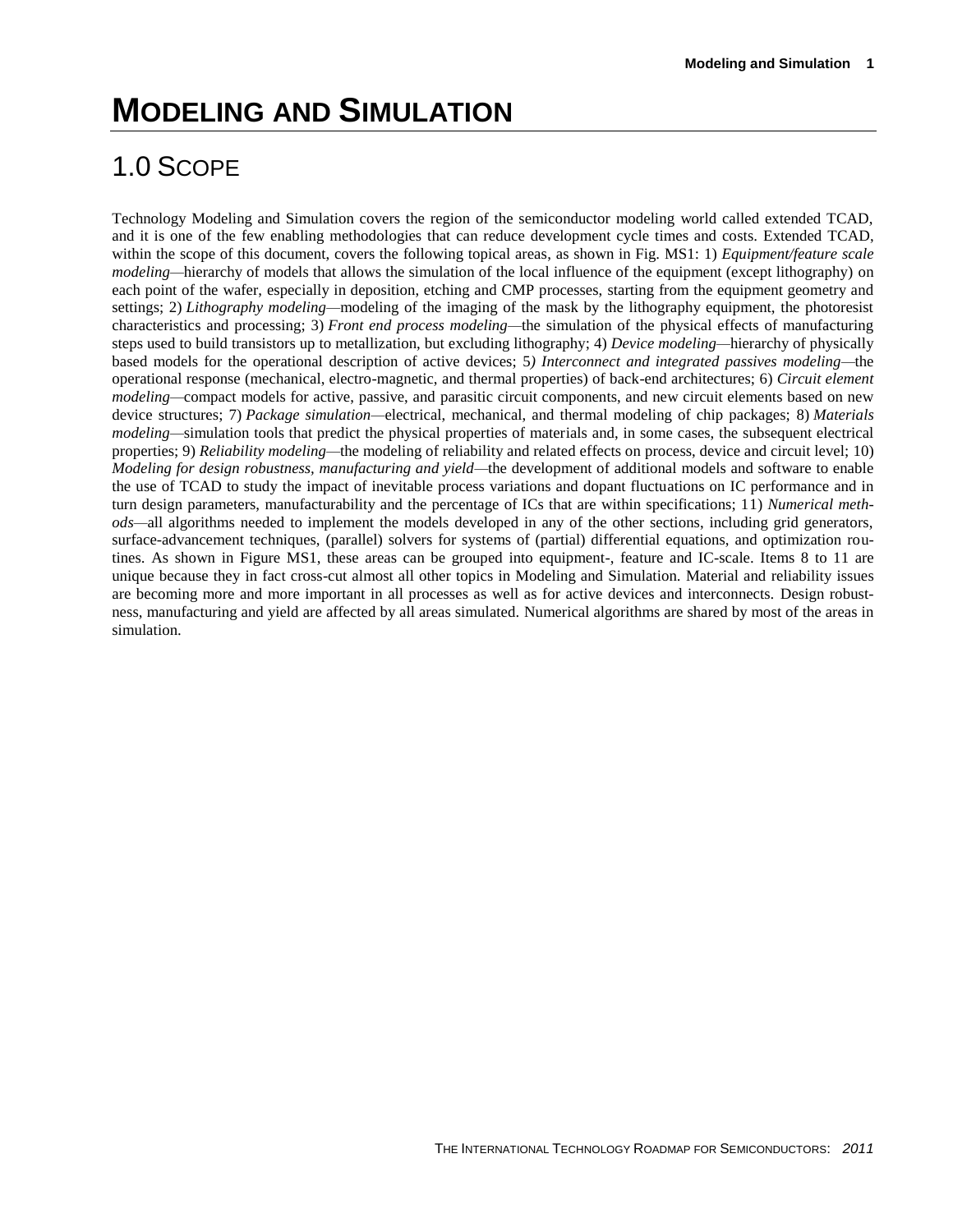

### *Figure MS1 Modeling and Simulation Scopes and Scales*

<span id="page-5-0"></span>Suppliers of modeling and simulation capability are mainly universities and research institutes funded by government and/or projects. TCAD vendors play an important role in the development of those capabilities, and are in most cases the interfaces between R&D and the end customer in industry, customizing the R&D results into commercially supported simulation tools. Simulation efforts in semiconductor industry mainly focus around the adaptation and application of the simulation capabilities to the development and optimization of technologies, devices, and ICs.

The development of new modeling capability generally requires long-term research, and increasingly interdisciplinary activities, which can be carried out best in an academic or a laboratory setting. For this reason, a vigorous research effort at universities and independent research institutes is a prerequisite for success in the modeling area, together with a close cooperation with industry, along the simulation food chain mentioned above. Because the necessary basic work generally needs significant development time, it is vital that adequate research funds will be made available in a timely manner in order to address the industry's future critical needs. Currently, the shortage of such research funds is even more severe than the technical difficult challenges summarized below. For example, several Modeling and Simulation requirements listed in the 2009 ITRS had in this 2011 issue to be pushed out and delayed in time because sufficient R&D could not be done due to insufficient research funding.

Compared with the 2009 ITRS, the scopes of the Modeling and Simulation challenges and of the individual subchapters have been kept unchanged. The difficult challenges shown below evolved from the 2009 challenges based on relevant changes of the options studied or prioritized, and requirements raised by the other ITWGs, as well as based on the development of the state-of-the-art.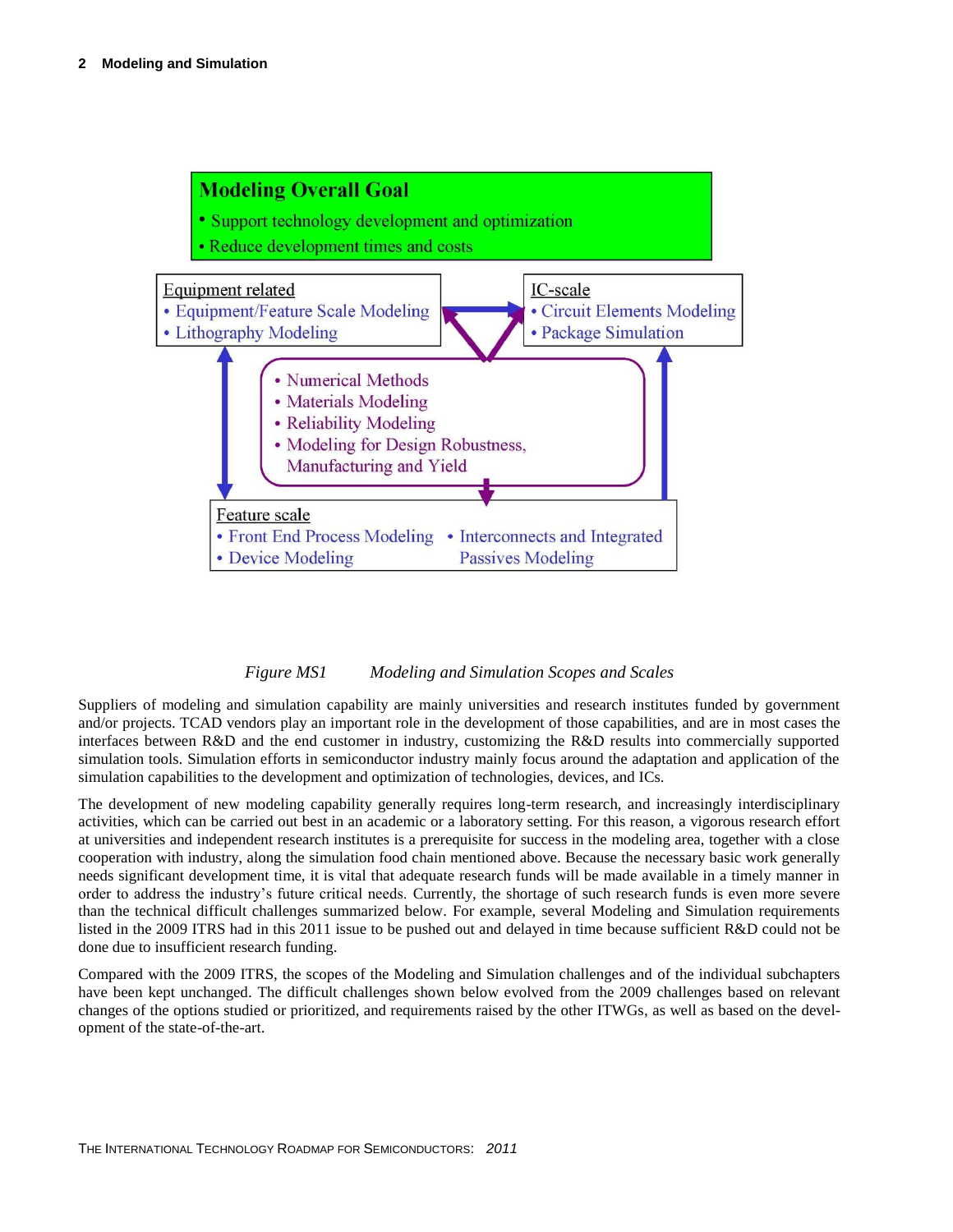## <span id="page-6-0"></span>2.0 DIFFICULT CHALLENGES

The difficult challenges highlighted in Table MS1 are those Modeling and Simulation requirements which on one hand must be met in time to support the high-level progress of the roadmap and on the other hand are most critical to fulfill due to their technical difficulty and the R&D resources needed. Additionally, it should be noted that a key difficult challenge present across all the modeling areas is that of experimental validation. This challenge is especially difficult because for most processes many physical effects interact with each other and must be appropriately separated by well-selected experiments, in order to be able to develop predictive models and not simply fit experimental data. As devices shrink and new materials are introduced into the technology arena, new and enhanced analytical techniques are vital that can extract the necessary information for this model development and evaluation validation from the experiments. This critical need is mentioned as a cross-cut item with the *Metrology ITWG*.

<span id="page-6-1"></span>

| <b>Table MS1</b>                                         | <b>Modeling and Simulation Difficult Challenges</b>                                                                                                                                                                                                                                                                                                                                           |
|----------------------------------------------------------|-----------------------------------------------------------------------------------------------------------------------------------------------------------------------------------------------------------------------------------------------------------------------------------------------------------------------------------------------------------------------------------------------|
| Difficult Challenges $\geq$ 14 nm                        | Summary of Issues                                                                                                                                                                                                                                                                                                                                                                             |
| Lithography simulation including EUV                     | Complementary lithography                                                                                                                                                                                                                                                                                                                                                                     |
|                                                          | Simulation of defect inspection and characterization, influences/defect printing. Mask optimization includ-<br>ing defect repair or compensation                                                                                                                                                                                                                                              |
|                                                          | Simulation of resolution enhancement techniques including combined mask/source optimization (OPC,<br>PSM) and including EMF and resist effects, and extensions for inverse lithography                                                                                                                                                                                                        |
|                                                          | Models that bridge requirements of OPC (speed) and process development (predictive) including EMF ef-<br>fects                                                                                                                                                                                                                                                                                |
|                                                          | Predictive and separable resist models (e.g., mesoscale models) including line-edge roughness, accurate<br>profiles, topcoat and substrate (underlayer) interactions, etch resistance, adhesion, mechanical stability, leach-<br>ing, swelling or slimming, and time-dependent effects in in single and multiple exposure                                                                     |
|                                                          | Resist model parameter calibration methodology (including kinetic transport and stochastic parameters)                                                                                                                                                                                                                                                                                        |
|                                                          | Fast, predictive simulation of ebeam mask making (single-beam and multibeam) including short and long<br>range proximity corrections                                                                                                                                                                                                                                                          |
|                                                          | Simulation of directed self-assembly of sublithography patterns                                                                                                                                                                                                                                                                                                                               |
|                                                          | Modeling lifetime effects of equipment and masks, including lens and mirror heating effects                                                                                                                                                                                                                                                                                                   |
|                                                          | Predictive coupled deposition-lithography-etch simulation (incl. double patterning, self-aligned patterning)                                                                                                                                                                                                                                                                                  |
|                                                          | Modeling metrology equipment and data extraction for enhancing model calibration accuracy                                                                                                                                                                                                                                                                                                     |
|                                                          | Modeling of pellicle effects and pellicle defects simulation (incl. double patterning, self-aligned patterning)                                                                                                                                                                                                                                                                               |
| Front-end process modeling for na-<br>nometer structures | Coupled diffusion/(de)activation/damage/stress models and parameters including low-temperature, SPER,<br>millisecond and microwave processes in Si-based substrate, that is, Si, SiGe, Ge-on-Si, III/V-on-Si (esp.<br>InGaAs-on-Ge-on-Si), SOI, epilayers, and ultra-thin body devices, taking into account possible anisotropy in<br>thin layers. Accurate models for Stress-Induced Defects |
|                                                          | Implantation models for ions needed for new materials                                                                                                                                                                                                                                                                                                                                         |
|                                                          | Models for alternative implantation methods: Plasma doping (e.g. for FinFETs), cluster implantation, cyro<br>or hot implants (incl. self-annealing)                                                                                                                                                                                                                                           |
|                                                          | Diffusion in advanced gate stacks                                                                                                                                                                                                                                                                                                                                                             |
|                                                          | Predictive segregation and dose loss models                                                                                                                                                                                                                                                                                                                                                   |
|                                                          | Modeling of interface and dopant passivation by hydrogen or halogens                                                                                                                                                                                                                                                                                                                          |
|                                                          | Modeling of epitaxially grown layers: Shape, morphology, stress, defects, doping, diffusion, activation                                                                                                                                                                                                                                                                                       |
|                                                          | Modeling hierarchy from atomistic to continuum for dopants and defects in bulk and at interfaces                                                                                                                                                                                                                                                                                              |
|                                                          | Efficient and robust 3D meshing for moving boundaries                                                                                                                                                                                                                                                                                                                                         |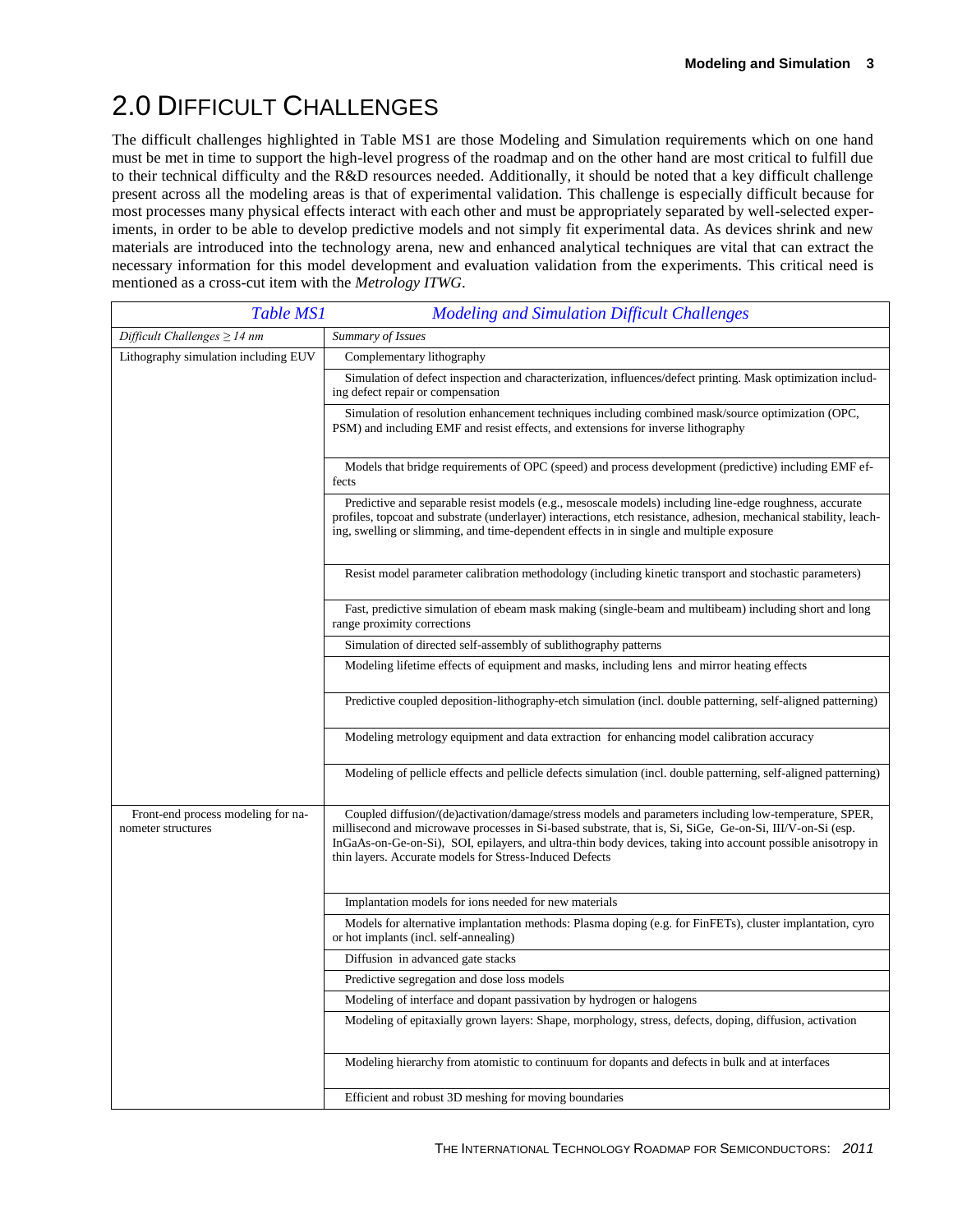| <b>Table MS1</b>                                                                                                                                                                                 | <b>Modeling and Simulation Difficult Challenges</b>                                                                                                                                                                                                                                                                                       |
|--------------------------------------------------------------------------------------------------------------------------------------------------------------------------------------------------|-------------------------------------------------------------------------------------------------------------------------------------------------------------------------------------------------------------------------------------------------------------------------------------------------------------------------------------------|
|                                                                                                                                                                                                  | Modeling the impact of front-end processing-induced damage to devices on their leakage, noise and relia-<br>bility bahavior during operation                                                                                                                                                                                              |
| Integrated modeling of equipment,<br>materials, feature scale processes and<br>influences on device and circuit per-<br>formance and reliability, including<br>random and systematic variability | Fundamental physical data (e.g., rate constants, cross sections, surface chemistry for ULK, photoresists and<br>high-k metal gate); reaction mechanisms (reaction paths and (by-) products, rates ), and simplified but<br>physical models for complex chemistry and plasma reaction                                                      |
|                                                                                                                                                                                                  | Linked equipment/feature scale models (including high- $\kappa$ metal gate integration, flows for RIE processes,<br>damage prediction)                                                                                                                                                                                                    |
|                                                                                                                                                                                                  | Deposition processes: MOCVD, PECVD, ALD, electroplating and electroless deposition modeling                                                                                                                                                                                                                                               |
|                                                                                                                                                                                                  | Spin-on-dielectrics (stress, poriosity, dishing, viscosity, ) for high aspect ratio fills, evolution during<br>transformation and densification                                                                                                                                                                                           |
|                                                                                                                                                                                                  | Removal processes: CMP, etch, electrochemical polishing (ECP) (full wafer and chip level, pattern de-<br>pendent effects)                                                                                                                                                                                                                 |
|                                                                                                                                                                                                  | Pattern/microloading effects in radiative annealing or plasma processing                                                                                                                                                                                                                                                                  |
|                                                                                                                                                                                                  | Propagation of process variations into circuit block simulation                                                                                                                                                                                                                                                                           |
|                                                                                                                                                                                                  | Simulation of wafer polishing, grinding and thinning                                                                                                                                                                                                                                                                                      |
|                                                                                                                                                                                                  | Efficient extraction of impact of equipment - and/or process induced variations on devices and circuits, us-<br>ing simulations                                                                                                                                                                                                           |
|                                                                                                                                                                                                  | Modeling of impact of consumables (e.g. resists, slurries, gas quality ) on process results                                                                                                                                                                                                                                               |
| Nanoscale device simulation capa-<br>bility: Methods, models and algorithms                                                                                                                      | General, accurate, computationally efficient and robust quantum based simulators incl. fundamental pa-<br>rameters linked to electronic band structure and phonon spectra                                                                                                                                                                 |
|                                                                                                                                                                                                  | Efficient models and tools for analysis to enable design and evaluation of devices and architectures beyond<br>traditional planar CMOS                                                                                                                                                                                                    |
|                                                                                                                                                                                                  | Models (incl. material models) to investigate new memory devices like redox resistive memories,<br>PCM/PRAM, etc.                                                                                                                                                                                                                         |
|                                                                                                                                                                                                  | Models for gate stacks with ultra-thin/high-k dielectrics for all channel materials addressed above w.r.t.<br>electrical permittivity, built-in charges, influence on workfunction by interface interaction with metals, relia-<br>bility, tunneling currents and carrier transport                                                       |
|                                                                                                                                                                                                  | Modeling of salicide/silicon contact resistance and engineering (e.g. Fermi-level depinning to reduce<br>Schottky barrier height)                                                                                                                                                                                                         |
|                                                                                                                                                                                                  | Advanced numerical device simulation models and their efficient usage for predicting and reproducing sta-<br>tistical fluctuations of structure, dopant and material variations in order to assess the impact of variations on<br>statistics of device performance                                                                        |
|                                                                                                                                                                                                  | Physical models for novel channel materials, e.g., p-type Ge and compound III/V (esp. n-type InGaAs-on-<br>Ge-on-Si) channels : Band structure, defects/traps,                                                                                                                                                                            |
|                                                                                                                                                                                                  | Treatment of individual dopant atoms and traps in (commercial) continuum and MC device simulation.<br>Coupling between atomistic process and continuum or atomistic device simulation                                                                                                                                                     |
|                                                                                                                                                                                                  | Reliability modeling for ultimate CMOS and new memory devices                                                                                                                                                                                                                                                                             |
|                                                                                                                                                                                                  | Commercial device simulators (software) for STT and redox resistive memories                                                                                                                                                                                                                                                              |
|                                                                                                                                                                                                  | Physical models for (mechanical) stress induced device performance for advanced architectures (esp. Fin-<br>FET) and/or novel materials                                                                                                                                                                                                   |
| Electrical-thermal-mechanical-<br>modeling for interconnect and packag-<br>ing                                                                                                                   | Model thermal-mechanical, thermodynamic and electrical properties of low $\kappa$ , high $\kappa$ , and conductors for<br>efficient on-chip and off-chip incl. SIP and wafer level packages, including power management, and the<br>impact of processing on these properties especially for interfaces and films under 1 micron dimension |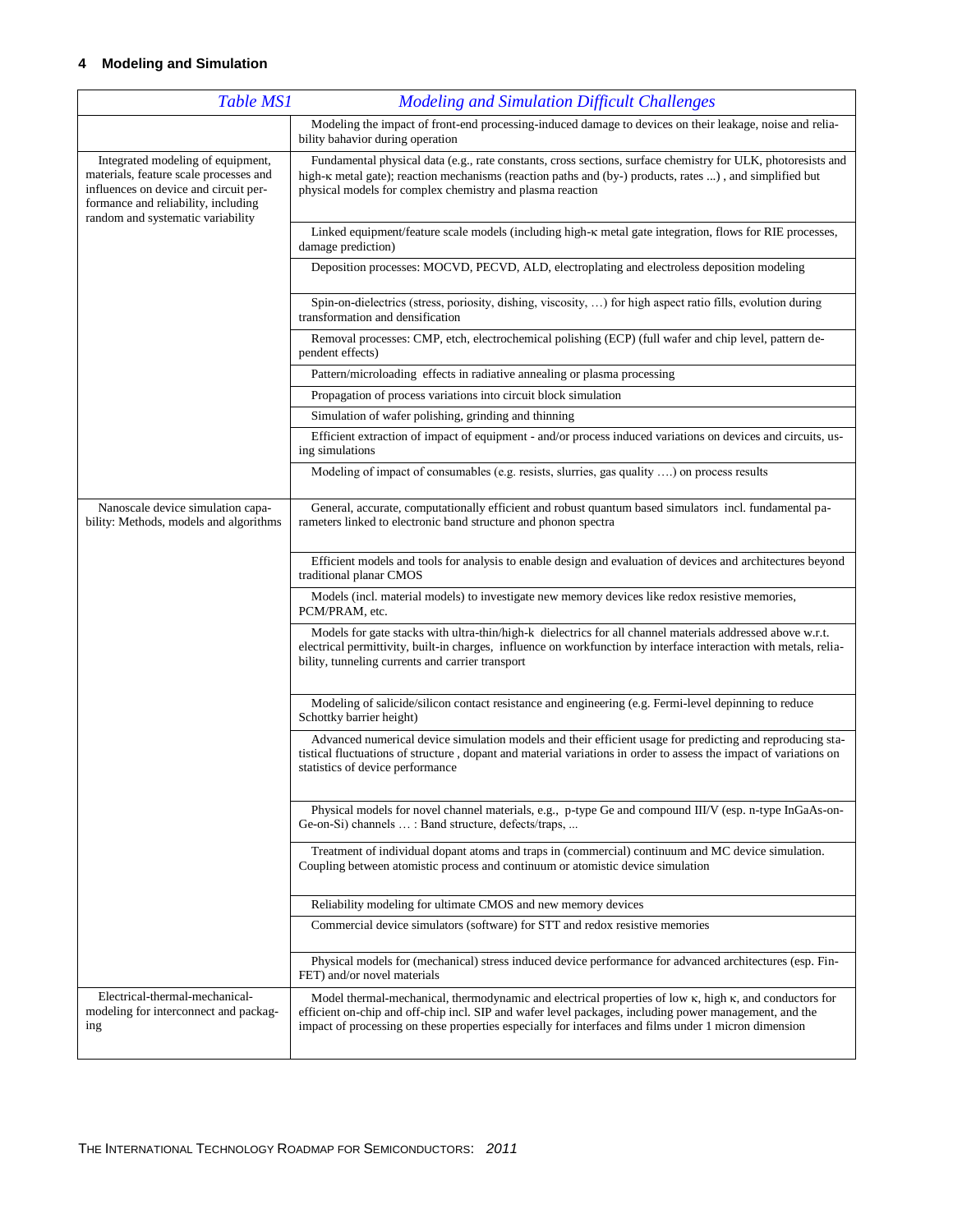| <b>Table MS1</b>                                                                          | <b>Modeling and Simulation Difficult Challenges</b>                                                                                                                                                                                                                                                                                                                                                                                                              |
|-------------------------------------------------------------------------------------------|------------------------------------------------------------------------------------------------------------------------------------------------------------------------------------------------------------------------------------------------------------------------------------------------------------------------------------------------------------------------------------------------------------------------------------------------------------------|
|                                                                                           | Thermal modeling for 3D ICs and assessment of modeling and CAD tools capable of supporting 3D de-<br>signs. Thermo-mechanical modeling of Through Silicon Vias and thin stacked dies (incl. adhe-<br>sive/interposers), and their impact on active device properties (stress, expansion, keepout regions, ). Size<br>effects (microstructure, surfaces, ) and variability of thinned wafers                                                                      |
|                                                                                           | Signal integrity modeling for 3D ICs                                                                                                                                                                                                                                                                                                                                                                                                                             |
|                                                                                           | Identify effects and apply/extend models which influence reliability of interconnects/packages incl. 3D in-<br>tegration (e.g., stress voiding, electromigration, fracture initiation, dielectric breakdown, piezoelectric ef-<br>fects)                                                                                                                                                                                                                         |
|                                                                                           | Physical models and simulation tools to predict adhesion and fracture toughness on interconnect-relevant<br>interfaces (homogeneous and heterogeneous), packages and die interfaces                                                                                                                                                                                                                                                                              |
|                                                                                           | Dynamic simulation of mechanical problems of flexible substrates and packages                                                                                                                                                                                                                                                                                                                                                                                    |
|                                                                                           | Models for electron transport in ultra fine patterned interconnects                                                                                                                                                                                                                                                                                                                                                                                              |
|                                                                                           | Simulation tools for die, package and board that allow for coherent co-design                                                                                                                                                                                                                                                                                                                                                                                    |
| Circuit element and system model-<br>ing for high frequency (up to 300                    | Supporting heterogeneous integration (SoC+SiP) by enhancing CAD-tools to simulate mutual interactions<br>of building blocks, interconnect, dies on wafer level and in 3D and package:                                                                                                                                                                                                                                                                            |
| GHz) applications [1]                                                                     | - possibly consisting of different technologies,<br>- covering and combining different modelling and simulation levels as well as different simulation domains -<br>including manufacturability                                                                                                                                                                                                                                                                  |
|                                                                                           | Introduction of new model features including non-quasi-static effects, substrate noise and coupling, high-<br>frequency RT and 1/f noise, temperature and stress layout dependence and parasitic coupling                                                                                                                                                                                                                                                        |
|                                                                                           | Computer-efficient inclusion of aging, reliability and variability at device level including their statistics<br>(including correlations) before process freeze into circuit modeling, treating local and global variations con-<br>sistently                                                                                                                                                                                                                    |
|                                                                                           | Scalable active component models for circuit simulation of new multigate MOSFET like double gate<br>FDSOI, FinFET                                                                                                                                                                                                                                                                                                                                                |
|                                                                                           | Scalable passive component models [2] for compact circuit simulation, including interconnect, transmis-<br>sion lines,                                                                                                                                                                                                                                                                                                                                           |
|                                                                                           | Scalable circuit models [2] for More-than-Moore devices including switches, filters, accelerometers,                                                                                                                                                                                                                                                                                                                                                             |
|                                                                                           | Compact models for new memory devices, such as PCM, and standardisation of models for III/V (esp. In-<br>GaAs-on-Ge-on-SI) devices                                                                                                                                                                                                                                                                                                                               |
|                                                                                           | Computer-efficient assessment of building block/circuit-level using process/device/circuit simulation, in-<br>cluding process variations                                                                                                                                                                                                                                                                                                                         |
| Difficult Challenges < 14 nm                                                              | Summary of Issues                                                                                                                                                                                                                                                                                                                                                                                                                                                |
| Modeling of chemical, thermome-<br>chanical and electrical properties of<br>new materials | Computational materials science tools to predict materials synthesis, structure, properties, process options,<br>and operating behavior for new materials applied in devices and interconnects, including especially for the<br>following:                                                                                                                                                                                                                       |
|                                                                                           | 1) Layer stacks for gates, junctions and and channels: Predictive modeling of dielectric constant, bulk po-<br>larization charge, ferroelectric/-magnetic properties, surface states, phase change, thermomechanical (includ-<br>ing stress effects on mobility), optical properties, transport properties, reliability, breakdown, and leakage<br>currents including band structure, phonon coupling, tunneling from process/materials and structure conditions |
|                                                                                           | 2) Models for novel integrations in 3D interconnects including data for ultrathin material properties. Mod-<br>els for new ULK materials that are also able to predict process impact on their inherent properties                                                                                                                                                                                                                                               |
|                                                                                           | 3) Modeling-assisted metrology: Linkage between first principle computation, reduced models (classical<br>MD or thermodynamic computation) and metrology including ERD and ERM applications                                                                                                                                                                                                                                                                      |
|                                                                                           | 4) Accumulation of databases for semi-empirical computation                                                                                                                                                                                                                                                                                                                                                                                                      |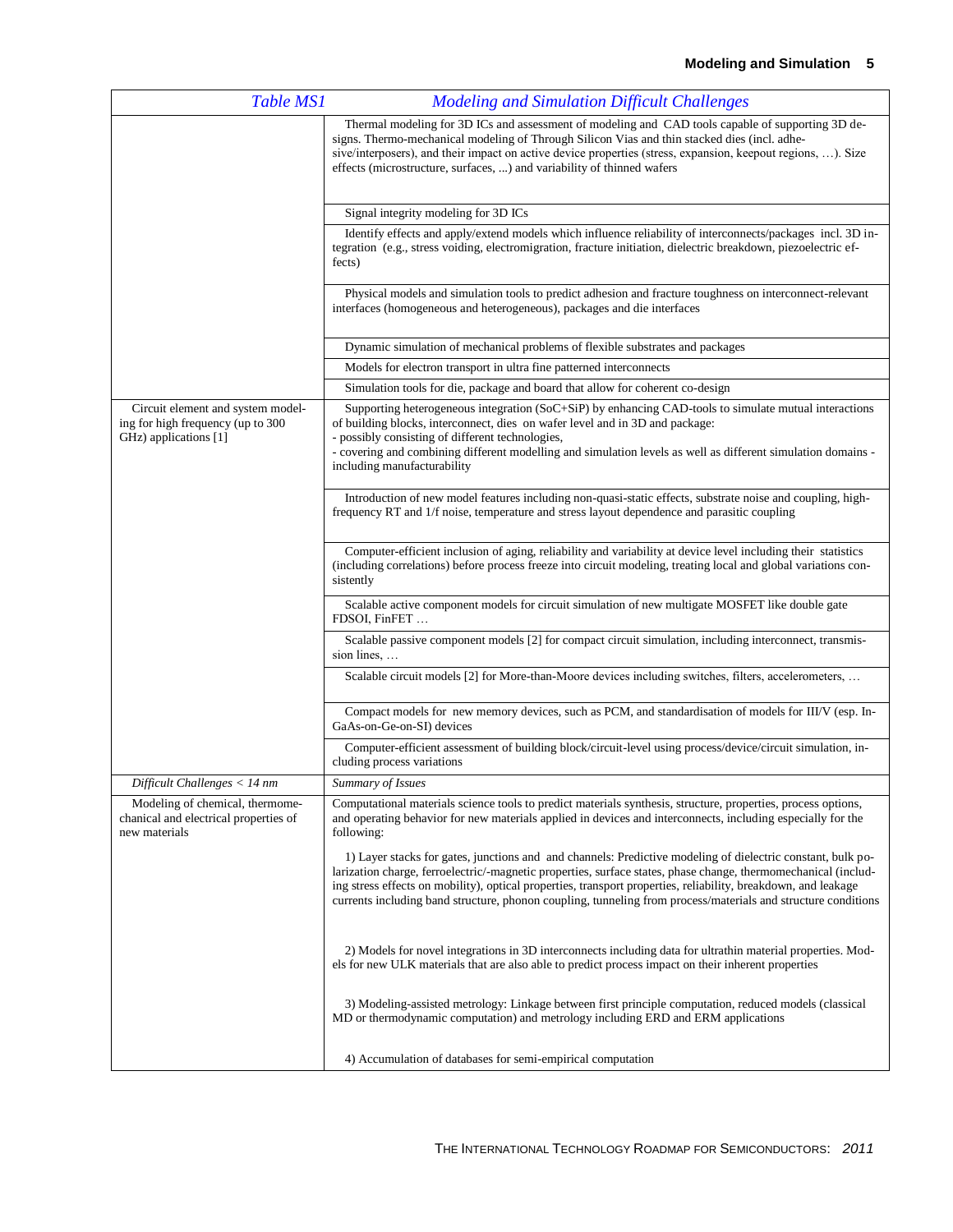| <b>Table MS1</b>                                                                                                            | <b>Modeling and Simulation Difficult Challenges</b>                                                                                                                                                                                                                                                                                                                                     |
|-----------------------------------------------------------------------------------------------------------------------------|-----------------------------------------------------------------------------------------------------------------------------------------------------------------------------------------------------------------------------------------------------------------------------------------------------------------------------------------------------------------------------------------|
| Nano-scale modeling for Emerging<br><b>Research Devices and interconnects</b><br>including Emerging Research Materi-<br>als | Ab-initio modeling tools for the development of novel nanostructure materials, processes and devices<br>(nanowires, carbon nanotubes (including doping), nano-ribbons (graphene), deterministic doping and doping<br>by chemical functionalization, quantum dots, atomic electronics, multiferroic materials and structures, mate-<br>rials for non-charge-based Beyond-CMOS devices)   |
|                                                                                                                             | Device modeling tools for analysis of nanoscale device operation (quantum transport, tunneling phenome-<br>na, contact effects, spin transport, ). Modeling impact of geometry (esp. edge effects / edge roughness),<br>interfaces and bias on transport for carbon-based nanoelectronics (carbon nanotubes and monollayer/bilayer<br>graphene structures)                              |
|                                                                                                                             | Compact models for maturing emerging devices                                                                                                                                                                                                                                                                                                                                            |
| Optoelectronics modeling                                                                                                    | Materials and process models for on-chip/off-chip optoelectronic elements (transmitters and receivers, op-<br>tical couplers). Coupling between electrical and optical systems, fast and efficient optical interconnect models<br>of larger domains                                                                                                                                     |
|                                                                                                                             | Physical design tools for integrated electrical/optical systems                                                                                                                                                                                                                                                                                                                         |
| <b>NGL</b> simulation                                                                                                       | Simulation of mask less lithography by e-beam direct write (shaped beam / multi beam), including ad-<br>vanced resist modeling (low activation energy effects for low-keV writers (shot noise effects & impact on<br>LER); heating and charging effects), including impact on device characteristics (e.g. due to local crystal dam-<br>age by electron scattering or charging effects) |
|                                                                                                                             | Simulation of nano imprint technology (pattern transfer to polymer = resist modeling, etch process)                                                                                                                                                                                                                                                                                     |

Notes for table:

*[1] 3 times frequency of envisioned applications (100 Ghz) because of harmonics/linearity*

*[2] In More than Moore, scalability refers to the ability to model litho-defined device variations*

### <span id="page-9-0"></span>2.1 DIFFICULT CHALLENGES  $\geq$  14 NM

*Lithography simulation including EUV—*Various tricks have been introduced to extend the applicability of optical lithography to even smaller dimensions, with substantial support from lithography simulation. The further technological development also requires large additional improvements in the area of lithography simulation, among others because the number of available resolution enhancement techniques increases. Compared with the 2009 ITRS, the requirements on the simulation of immersion lithography and on multiple exposure and patterning are now considered to be met, and in turn removed from the table. Fast simulation of e-beam lithography is needed as an additional option besides EUV. Creation of improved modeling approaches for optical proximity correction (OPC) and phase shifting masks (PSM) synthesis continues to be an important challenge, including the combined optimization of light sources and masks. Developing predictive models for chemically amplified resists is a continuing challenge, which further grows due to the need to cope with time-dependent effects in multiple exposure. But if the models were developed, they would greatly expand the application area of lithography modeling. Predictive coupled deposition-lithography-etching simulation is required. Lithography metrology equipment must be simulated to enhance its accuracy. The lithography simulation challenge extends from feature scale to full chip, from equipment and mask effects to defect printing on the wafer, and from prediction of nominal CD values and resist shapes to process windows, and lifetime effects of equipment and masks. It is being addressed below in the subchapter on Lithography Modeling.

*Front-end process modeling for nanometer structures—*This is the key challenge for the prediction of result from device fabrication. It overlaps to some extent with the challenge "Ultimate nanoscale CMOS simulation capability," which also includes materials and device simulation. Most important and challenging in the area of front-end process modeling is the modeling of ultra-shallow junction formation, which starts from very low energy implant and especially focuses on the thermal annealing and diffusion of dopants, and especially on activation and deactivation. Cluster and cocktail implants, implantation at low and high temperatures, and plasma doping must be modeled as alternatives to create shallow junctions, as well as the formation of doped epitaxial layers, including their shape and morphology, defect status, and stress. Due to the strongly reduced thermal budgets needed for shallow junctions, that process is highly transient and is governed

THE INTERNATIONAL TECHNOLOGY ROADMAP FOR SEMICONDUCTORS: *2011*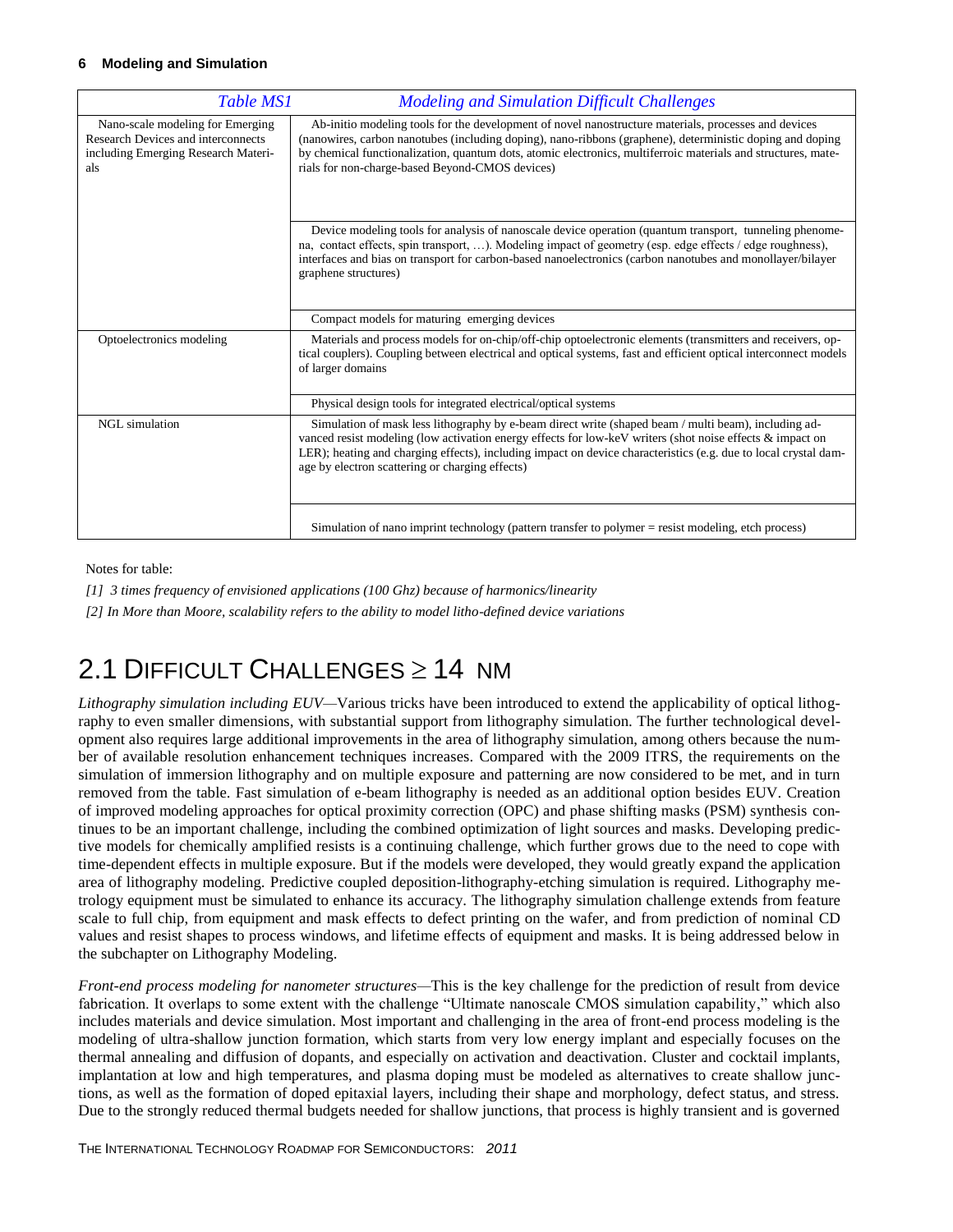by the diffusion and reaction of dopant atoms and defects, and especially by the dynamics of clusters of these two. Implantation damage, amorphization, re-crystallization, and silicidation must be accurately simulated. Anisotropy in models and parameters potentially introduced by thin layers must be investigated. In view of the need to increase carrier mobilities in the channel, the modeling of stress and strain and their influence on diffusion and activation has become vital, especially for strained silicon, SiGe, and for SOI structures. Material priorities have changed due to choices made by the ERD and PIDS ITWGs. Generally, the material options to be simulated increase and now also include III/V-on-silicon, e.g. InGaAs-on-Ge-on-Si. Diffusion in advanced gate stacks must be treated as well as segregation and dose loss. To enable the simulation of device leakage, noise and reliability during operation process-induced damage must be modeled. In general, model development, calibration, and evaluation as well as process characterization require numerous experimental activities and large progress in the metrology for dopants, defects, and stress, especially regarding two- and threedimensional measurements. To enable efficient and accurate three-dimensional simulation, meshing for moving boundaries needs to be strongly enhanced. This challenge is being addressed below in the subchapter on Front-End Process Modeling.

*Integrated modeling of equipment, materials, feature scale processes, and influences on devices—*Variations of the results of a process step caused by the fabrication process and equipment used are key issues for manufacturability and yield of a technology. This refers especially to variations between neighboring devices or inhomogeneities across the wafer or between different wafers, and to drifts of process results between maintenance of equipment, for example, due to coating of chamber walls. Processes where these effects are especially important are presently lithography, plasma deposition and etching, chemical vapor deposition, electroplating, chemical mechanical polishing (CMP), and dopant fluctuations. The impact of equipment, process and/or pattern induced variations on devices and circuits must be assessed, which needs corresponding improvements of process and device simulation tools. Furthermore, also the effects of variations of consumables composition and quality must be included in the simulations. Generally, predictive simulation is still limited by lack of knowledge of the physical properties of materials and the chemical processes involved. The development of accurate models for reactions paths, the extraction of reliable values for the required parameters, and also the development of reduced chemistry models that include only the primary mechanisms needed for practical applications is an important challenge. For better linking with feature-scale simulation, surface chemistry and plasma-surface interactions must be appropriately modeled. Integrated equipment and feature scale simulation has become increasingly important for processes where a clear separation and interface between equipment- and feature-scale effects cannot be defined. A variety of deposition and removal processes must be modeled, as well as the properties of spin-on-dielectrics and wafer preparation and thinning in back-end processing. This challenge is being addressed below in the subchapter on Equipment/Feature Scale Modeling.

*Nanoscale device simulation capability: Methods, models and algorithms—*A fundamental question of the microelectronics industry continues to be what are the ultimate limits of CMOS technology and devices. The key requirement to deal with this challenge is predictive simulation of materials, processes, and device behavior including reliability. Material models are needed especially for gate-stacks including high- $\kappa$  materials, for stress-engineered and Ge or compound III/V channels, for interconnects including size-dependent resistivity of copper and low- $\kappa$  dielectrics, and for nonlinear photoresists. Due to the short-term need, such material models may in part still be phenomenological rather than derived from first principles. Stress engineering must be enabled. Contact resistance is a key issue for scaling and requests appropriate modeling. In addition, quantum-based and non-equilibrium (ballistic) device simulations are needed. Coupling between atomistic and continuum simulators is required. Simulations must also be applicable beyond standard planar CMOS. Generally, this challenge evolves in parallel to the prioritization of channel replacement materials (e.g. InGaAs-on-Ge-on-Si) and device architectures by the ERD and PIDS ITWGs. Besides accuracy, efficiency and robustness are key issues. Both atomistic and process-induced fluctuations critically affect the manufacturability of the ultimate CMOS devices and must therefore be dealt with in simulation. This challenge crosscuts most of the subchapters below.

*Electrical-thermal-mechanical- modeling for interconnections and packaging—*Performance and reliability of integrated circuits is increasingly affected by interconnects and packaging. Electrical, thermal, and mechanical properties highly interact with each other and must therefore be simulated together. Reliability issues requiring modeling include electromigration, stress voiding, integrity and adhesion of thin films, surface roughness, package fracture, and corrosion. Through Silicon Vias and thin stacked dies request new or largely extended simulation tools. Size effects (microstructure, surfaces) and variability of thinned wafers are important issues to be simulated. The capability to withstand the heat produced in the IC and to transport it off the chip is getting a top-level concern with further increasing densities. New materials such as low- $\kappa$  are being introduced to meet the targets of the roadmap. Thermal modeling of high- $\kappa$  materials in gate stacks is also required. Due to their variety and lack of knowledge of their properties these two kinds of materials require large efforts on the development of models. Processing affects both material properties and the three-dimensional shape of interconnects. These non-idealities must be considered in the simulations. Concerning packaging, simulation tools for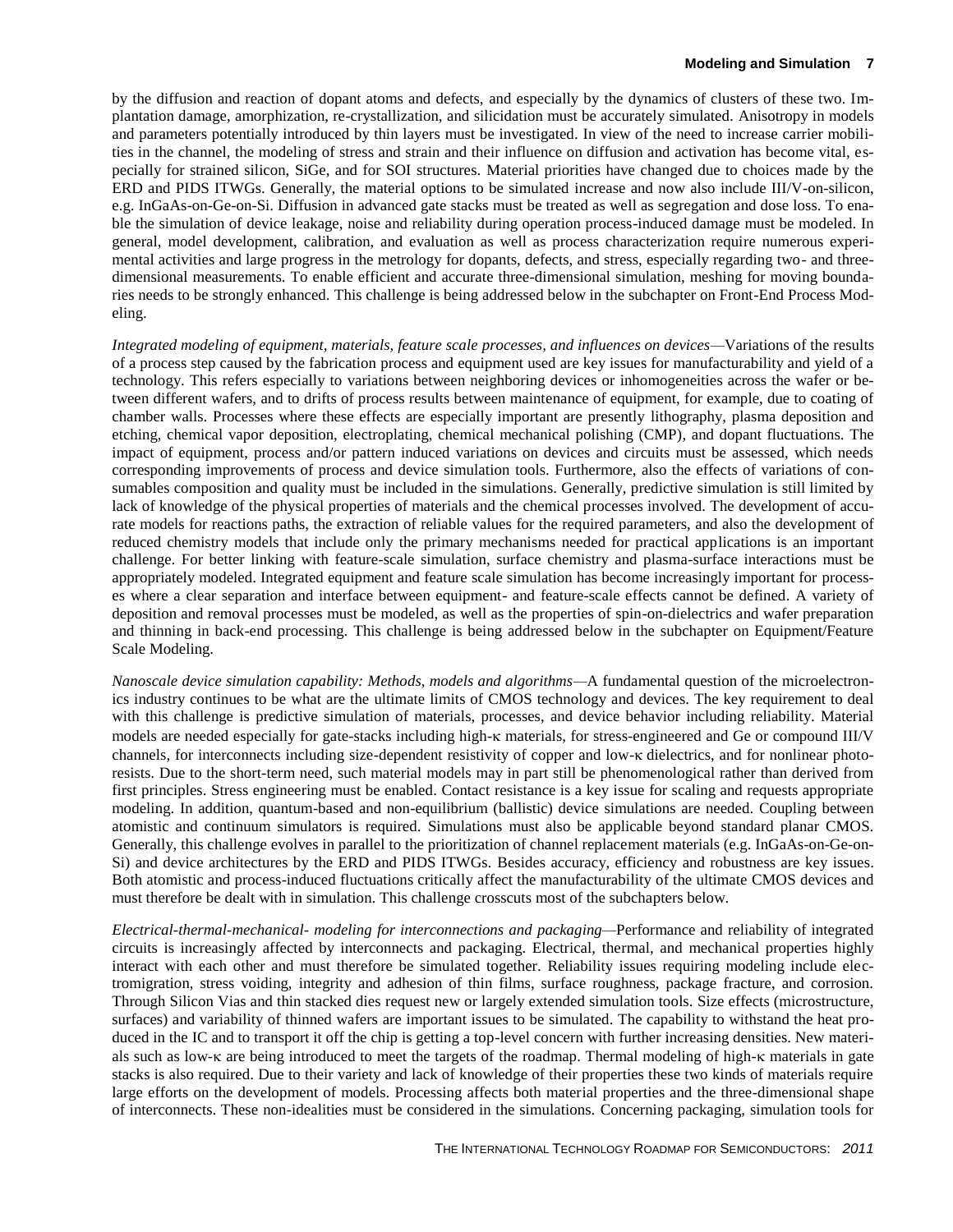coherent co-design of die, package and board are the key requirement. This challenge is being addressed below primarily in the subchapter on Interconnects and Integrated Passives Modeling.

*Circuit element and system modeling for high frequency (up to 300 GHz) applications—*Accurate and efficient compact modeling of non-quasi-static effects, substrate noise and coupling, high-frequency RT and 1/f noise, temperature and stress layout dependence and parasitic coupling will be of prime importance. Computer-efficient inclusion of aging, reliability and variability including their statistics (including correlations) before process freeze into circuit modeling is necessary, treating local and global variations consistently. To support concurrent optimization of devices and circuits, efficient building block/circuit-level assessment using process/device/circuit simulation must be supported. Compact models are needed for III-V-, CMOS-, new memory, HV- and More-than-Moore devices. Compact scalable models for passive devices are needed for varactors, inductors, high-density capacitors, transformers, and transmission lines. The parameter extraction for RF compact models preferably tries to minimize RF measurements. Parameters should be extracted from standard I-V and C-V measurements with supporting simulations, if needed. Extreme RF applications like 77 GHz car radar approach the 100 GHz range. Third harmonic distortion for 40 GHz applications implies modeling of harmonics up to 120 GHz. Modeling of effects that have a more global influence gains in importance. Examples are cross talk, substrate return path, substrate coupling, EM radiation, and heating. CAD-tools must be further enhanced to support heterogeneous integration (SoC+SiP) by simulating mutual interactions of building blocks, interconnect, dies and package dealing with possibly different technologies while covering and combining different modeling and simulation levels as well as different simulation domains.

### <span id="page-11-0"></span>2.2 DIFFICULT CHALLENGES < 14 NM

*Modeling of chemical, thermomechanical, and electrical properties of new materials—* Increasingly new materials need to be introduced in technology development due to physical limits that otherwise would prevent further scaling. This introduction is required especially for gate stacks, interconnect structures, and photoresists, and furthermore for Emerging Research Devices (see the *ERD* and the *ERM* chapters). In consequence, equipment, process, device, and circuit models must be extended to include these new materials. Especially, computational material science tools need to be developed and applied to contribute to the assessment and selection of new materials in order to reduce the experimental effort, and to contribute to the databases required for semi-empirical calculations. Furthermore, modeling must assist metrology to enable the characterization of novel materials and devices. This challenge crosscuts most of the subchapters below.

*Nano-scale modeling for Emerging Research Devices and interconnects including Emerging Research Materials—*Within the Emerging Research Devices chapter new device structures such as nanowires, carbon nanotubes, nanoribbons, quantum dots, molecular electronic, multiferroic materials and structures, and generally materials for non-charge-based beyond-CMOS devices are being discussed as good candidates to complement CMOS in the long-term. For the assessment and optimization of such devices and their fabrication technologies suitable process and device simulation tools must be developed, including e.g., deterministic doping, quantum transport, tunneling phenomena, and spin transport. The impact of geometries and interfaces is highly important for carbon-based electronics and must be simulated. This challenge crosscuts many of the subchapters below.

*Optoelectronics modeling—*Further increasing frequencies and the upcoming limitations of metal interconnects make the link between electrical devices and optical interconnects an interesting option. Tools for the simulation of the fabrication of optical interconnects and of the performance of integrated electrical/optical systems must be developed. Also in this area material models must be included. This challenge refers primarily to the subchapter on Interconnects and Integrated Passives Modeling below.

*NGL simulation—*The modeling and assessment of next generation lithography options*—*beyond optical and EUV lithography*—*is vital to help to make choices and to make the introduction efficient. Currently the prioritized options include mainly mask less lithography by e-beam direct writing, and nano imprint. In both cases, again advanced resist modeling is very important and substantially different from the optical and EUV lithography options preferred in the short-term domain.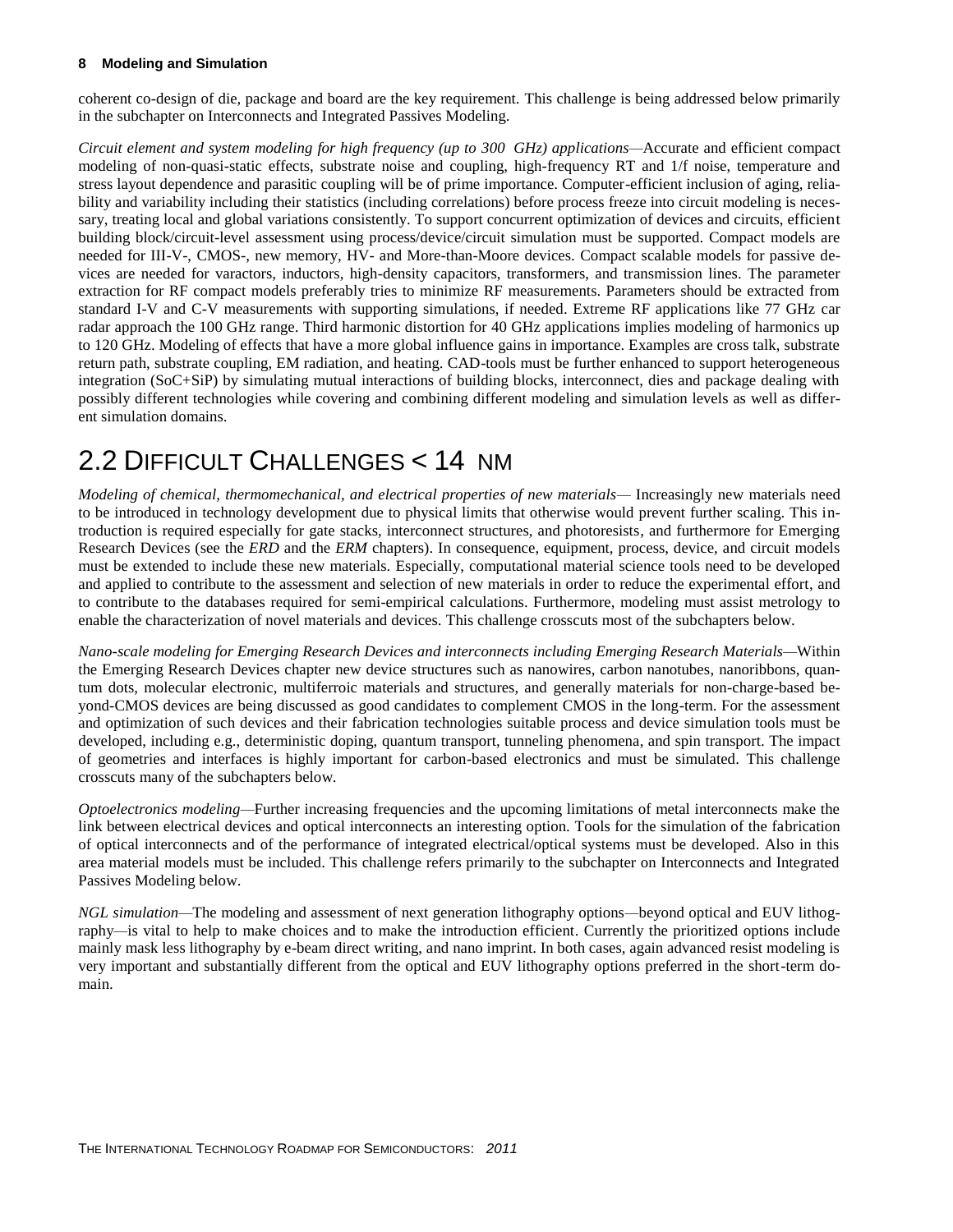## <span id="page-12-0"></span>3.0 TECHNOLOGY REQUIREMENTS

### **CAPABILITIES AND ACCURACY REQUIREMENTS**

Modeling and simulation encompasses a variety of applications with widely varying requirements. For example, in applications closely associated with design, speed and accuracy of phenomenological models are the primary requirements, while predictability in uncalibrated regimes is secondary. Examples are circuit modeling and the lithography models built into OPC systems. In applications associated with technology development, the requirement may be considered a mixture of physically based models and calibrated/parameterized empirical models. Traditional TCAD applications, when used to optimize technology development (using highly calibrated simulators), fit this description. Finally, there are modeling areas in which the basic physics are being explored. Examples are Monte Carlo device simulators, or first principles calculations of diffusion parameters for dopant diffusion in silicon. To give useful guidance for all these application areas, the technology requirements tables for Modeling and Simulation have been divided into tables for simulation "Capabilities" and tables for "Accuracy." Refer to Table *MS2a* and *MS2b*, and Table *MS3*, respectively. These follow the same structure as in the 2009 ITRS but contain many important changes in the details. It should be stated, however, that there is an overall trend to require more predictive physical models that need less calibration. Moreover, integration between different process steps (which influence each other) and between feature- and equipment scale becomes more important and close, and makes it increasingly difficult to specify single items without taking others into consideration simultaneously.

The "Capabilities" requirements table (Table MS2a and b) is meant to describe the technology requirements for Modeling and Simulation that demand new features of modeling to be developed, or describe where existing models and tools are still largely unsatisfactory. An example would be the capability to model chemically amplified photoresists. In this case, the basic ability to simulate predictively the performance of such a nonlinear resist needs to be developed. This type of requirement is often tied either to the introduction of new technologies or to new regimes of physical phenomena at smaller dimension.

In contrast, the "Accuracy" requirements table (Table MS3) describes the level of simulator accuracy needed for process/circuit design or optimization. For TCAD applications, this level of accuracy is needed to achieve the overall TCAD development cost and time reduction goals listed in the first rows below the header of the table. For ECAD and design applications, these are the accuracy levels needed for designers to create new products effectively. Note that accuracy requirements are specified only for the near-term technology requirements; for the long term, investigation of new technologies is the overall priority. It should be recognized that at a given point in time, several technology generations are being simulated in parallel, with differing accuracy requirements for each.

Note that the accuracy requirements in *Table MS3* refer to accuracies obtained after calibration of the simulation tools to a particular technology generation. It is generally understood that for TCAD simulation tools in particular, calibration is required for each technology generation, because new technologies, materials, dopant species, and process regimes are introduced.

Development time and cost saving figures given in Table MS3 are based on a detailed questionnaire on the industrial use of TCAD which was compiled, intensively discussed, and finally agreed upon in 2008. TCAD users primarily at semiconductor companies and, to a much lesser extent, also at equipment companies and within some leading research institutes working on process integration were asked via the representatives of their institution in the Modeling and Simulation ITWG to fill in these questionnaires and submit them in a strictly anonymous way via the internet. It is important to note that TCAD developers were not invited to fill in the questionnaire. In total, more than 130 valid questionnaires were received from all regions which participate in the ITRS. Final results on the key questions – the reduction of technology development time and costs - do not significantly differ between two subsets of these questionnaires which were collected via different channels, which indicates that the results are statistically valid.

The estimate of the reduction of the technology development time and costs by use of TCAD has been extracted from these tables, as the mean value of the figures given in response to the explanation *"In the above success cases, please evaluate below the effects quantitatively. Please take the average across the above success cases"* and the following two questions *"By using M & S, the development/analysis time was reduced by about"* and *"By using M & S, the development costs were reduced by about"*, with the answers to be given in percent. The average of the estimates given was in the 2008 Update used in the 2007 and 2008 column of the Modeling and Simulation accuracy specification table. Furthermore, a projection for 2012 was also asked for and included in that table, and the figures for the years  $2009 - 2011$  estimated by linear interpolation. It is important to note that compared to the 2007 ITRS the meaning of the cost reduction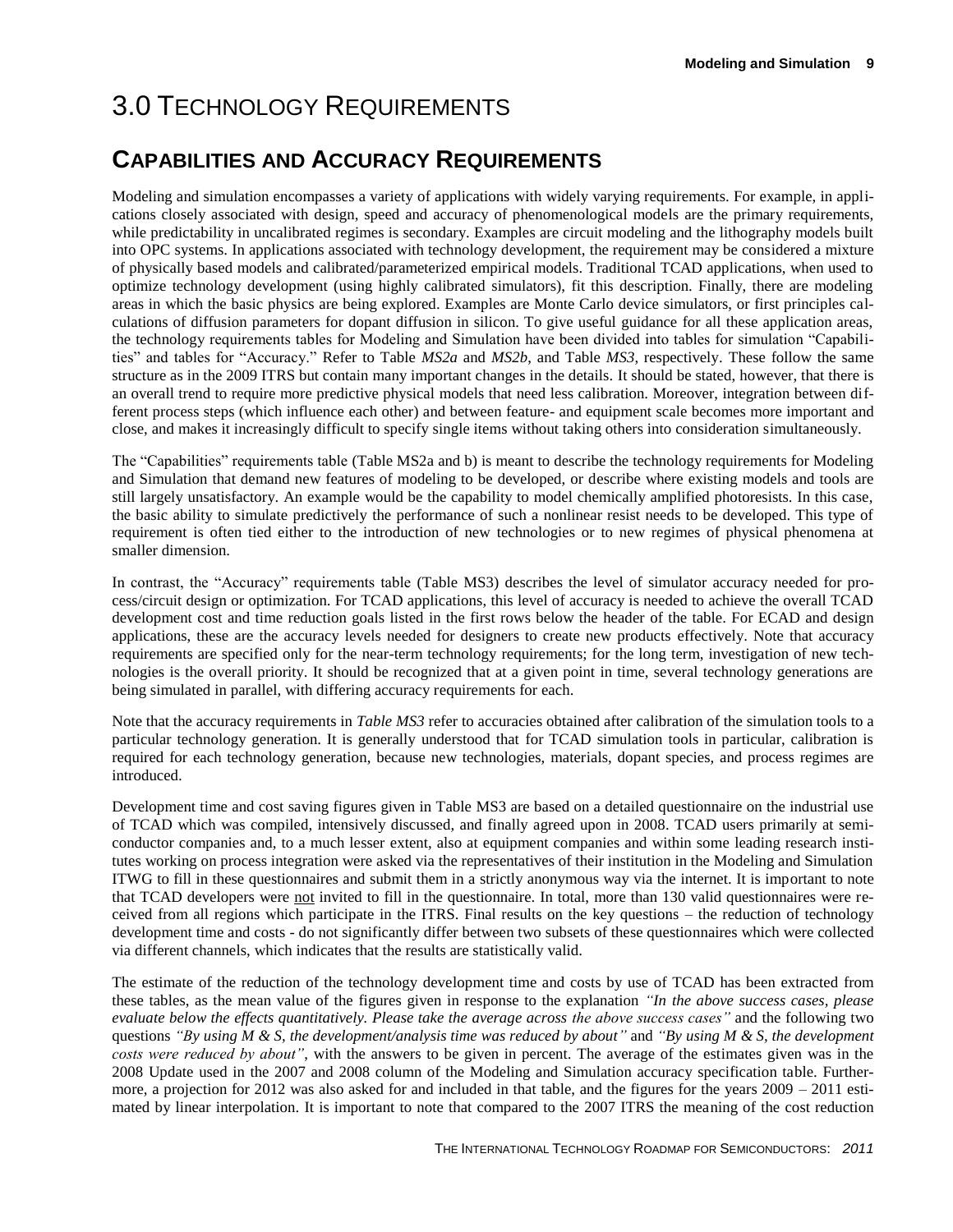estimate had strongly changed: First, both the reduction of development time and costs were asked for and displayed in the table. Second and most important, in the preceding years the figure referred to the cost reduction potential if TCAD is appropriately used. In contrast to this, the new figures refer to the estimate for application cases which have already happened in the surrounding of the TCAD customer who filled in the table. In consequence, the numbers given since the 2008 Update were systematically lower than in 2007, because existing cases do not necessarily exploit the full cost (and time) reduction potential, and also because partly also people with quite little knowledge of the appropriate use of TCAD contributed to the survey. Nevertheless, the average 2008 figure of about 32% reduction in development time and about 30% in development time achieved by the appropriate use of TCAD demonstrate the high relevance and potential for the industrial use of TCAD.

<span id="page-13-1"></span>*Table MS2a Modeling and Simulation Technology Requirements: Capabilities—Near-term Years*

<span id="page-13-2"></span>*Table MS2b Modeling and Simulation Technology Requirements: Capabilities—Long-term Years*

#### <span id="page-13-3"></span>*Table MS3 Modeling and Simulation Technology Requirements: Accuracy and Speed—Near-term Years*

In the following paragraphs the needs for each of the eleven topical areas mentioned in the Scope are discussed in more detail. As mentioned above the areas "Materials Modeling," "Reliability Modeling," "TCAD for Design, Manufacturing and Yield," and "Numerical Methods" are crosscutting all the other areas. Therefore, in addition to being discussed in their specific sections, they are also mentioned in many of the other paragraphs.

### <span id="page-13-0"></span>3.1 EQUIPMENT / FEATURE SCALE MODELING

Equipment and feature-scale modeling involves simulation of reactor-scale effects such as geometry and extrinsic process variables like pressure, pad roughness, etc. in combination with pattern and feature-related effects, such as surface chemistry and local temperature variations, to accurately predict process results. So far feature scale simulation and equipment models have mostly been addressed separately in the context of multi-scale-length modeling with various approximations developed to link scales. The mission of equipment modeling is evolving in its scope and now includes unit process simulation (such as quantitative simulation of individual process steps) through to integration of hierarchical simulation levels and process steps. In this respect, the entire manufacturing life-cycle starting with the concept and feasibility and ending in continuous improvement will be increasingly impacted by equipment simulation that is based on fundamental phenomena and mechanisms. Many of these themes are being addressed concurrently within the various technical communities where there are logical interfaces. New efforts require multidisciplinary approaches and tight coupling to associated technical areas such as lithography, metrology, front-end TCAD, material sciences, mechanics, and *ab initio* computations methods.

Though the task of integrating the various disciplines into one comprehensive approach accounting for physics and chemistry on a microscopic level is formidable, it appears, in view of the skyrocketing cost of experimentation and in view of the multitude of variables, only prudent. Equipment design with the aid of computational electromagnetism and computational fluid dynamics including plasma and chemical reactions is becoming more significant. Analysis and design of nano-scale processes will be improved with modeling and simulation of chemical and surface reactions at the feature scale. The technological issues for the equipment / feature scale modeling are summarized below.

#### *Data needs*

The first-principles nature of the advanced process and equipment simulation requires a more comprehensive process characterization and fundamental data input both in terms of material and surface properties as well as in terms of parameters characterizing the underlying microscopic mechanisms. Although the algorithms for modeling of plasma etching seem to be mature, the capability of quantitative prediction strongly depends on the fundamental data of physical, chemical, and surface reactions. Since modeling for CVD process including PECVD has matured, however, as new materials are introduced for MOCVD process for example, fundamental chemical data for these materials are absolutely required.

In the realm of CVD and ALD the required data starts with the description of the precursors, species transport, bulk reactions, and surface interactions. Quantum chemistry tools are available to characterize most reactive systems. However, they are inadequate without streamlined computational approaches linking *ab initio* data to macroscopic models for a self-consistent simulation capability. The streamlining is also imperative to speed up the rate of mecha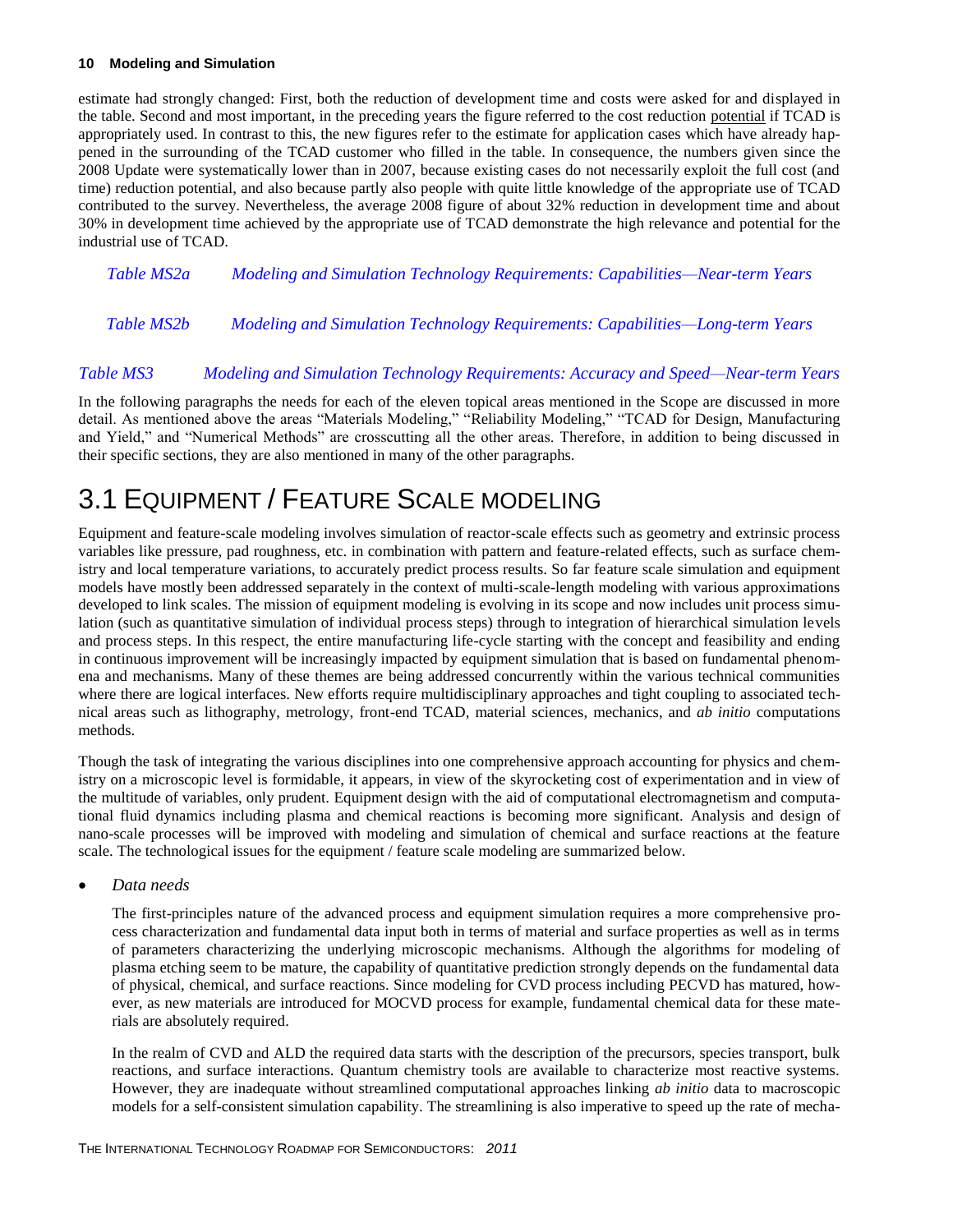nism calibration. A good example is the required quantum chemical characterization of precursors used for high-κ dielectric deposition.

In plasma processes, electron impact cross-section and kinetic data for radicals, dissociation fragments, and excited states are crucial ingredients for predictive simulation. Emphasis should be placed on realistic determination of dissociation pathways leading to important precursors. Judicious approximations will be required to characterize excited states of the species and product decay cascades. It is obvious that such data requirements will put a heavy burden on special experimental arrangements and novel test vehicles to provide viable model input data. Even if fundamental data and reaction path in plasma process could be accessed easily, it is inevitable that plasma modeling should take into account approximations with a reduced number of species, simplified chemistry, and no hydrodynamic effects because of the high computational costs. In order to capture fast and accurate diagnostics, more effective mesh generators, memory saving technology and field solvers, etc. need to be considered – see also the subchapter on "Numerical Methods and Interoperability of Tools" below.

The most neglected area in this regard is the lack of fundamental data for gas-surface or plasma-surface interactions (especially for photoresist, ULK materials, metal composites, and alloys). Since *ab-initio* approach to surface interaction requires too heavy computer resources, the experimental validation assisted by computational analysis is not only cost-effective but also indispensable for finding out the principal reaction mechanism. Another candidate is the employment of molecular dynamics. It should target metal alloys deposition processes for advanced metallization in interconnect and gate stack applications for MOSFETs. Specific needs include microscopic representation of metallic systems in terms of improved inter-atomic potentials and a microscopic representation of amorphous surfaces and doped films.

In the CMP arena, basic process characterization is poorly understood and more systematic and fundamental approaches to characterize these systems are required. Experimental data is needed to characterize the wear of polishing pads and conditioners as a function of process conditions, along with their dynamic impact on polish rates. In the case of electro-CMP, the adsorption/desorption behavior of slurry additives on the deposition surface and in the presence of an electric field is largely unknown, and their temporal decomposition characteristics in the bath poorly understood.

In addition to its importance in ECMP, electroplating would benefit from quantum chemistry calculations being extended to liquid systems, particularly in the presence of electro-magnetic fields. The modeling of electroless deposition with complex bath and surface chemistries for the deposition of CoWPM system materials has an especially strong need for fundamental quantum chemistry derived bath-kinetic and surface kinetic parameters.

#### *Model validation and empirical model development*

One of the major efforts required for better model validation is sensor development and metrology, especially for models predicting the fabrication and behavior of ultra-thin films and ultra-fine structures. Cost-effective verification of process chemistry models is needed. For CMP, measurements of the various physical parameters related to processes involving consumables such as polishing pads, conditioner disks, and slurries are at an immature state. For plasma, CVD and ALD models, surface process chemistry diagnostics such as pin hole experiments that characterize the transport of species to the wafer and through a facsimile of a feature need to be proliferated. Approaches whereby surfaces may be probed *ex situ* and returned to an *in situ* state in real time should be exploited for highly nonequilibrium processes. Standards of test structures (such as overhang cavity structures) and wafers dedicated to specific diagnostics such as temperature measurement are also needed for model calibration and process control. Enhanced capability real time FTIR, interferometry, and improved post-mortem diagnostics such as XPS and SIMS will be needed to validate coupled atomistic-scale to chamber-scale models of device fabrication.

In addition, silicon lattice deformations are now systematically implemented as performance booster and stress management is required to stick with device specifications of advanced nodes. In that frame, a full bridge of the whole physics involved is mandatory: More precisely a deep knowledge on material rheology, stress relaxation phenomena and electrical transport features need to be introduced. Smart device management could be addressed by simulation, but dedicated models, calibration and experiments must be developed.

#### *Feature scale simulation and integrated model development*

Internal dynamic equipment settings or preconditions require a high degree of fidelity in the coupling between equipment chamber models and feature scale models. For example, the impact of chamber condition on feature evolution is a well-known phenomenon though a minimally researched topic. In the case of plasma processes (including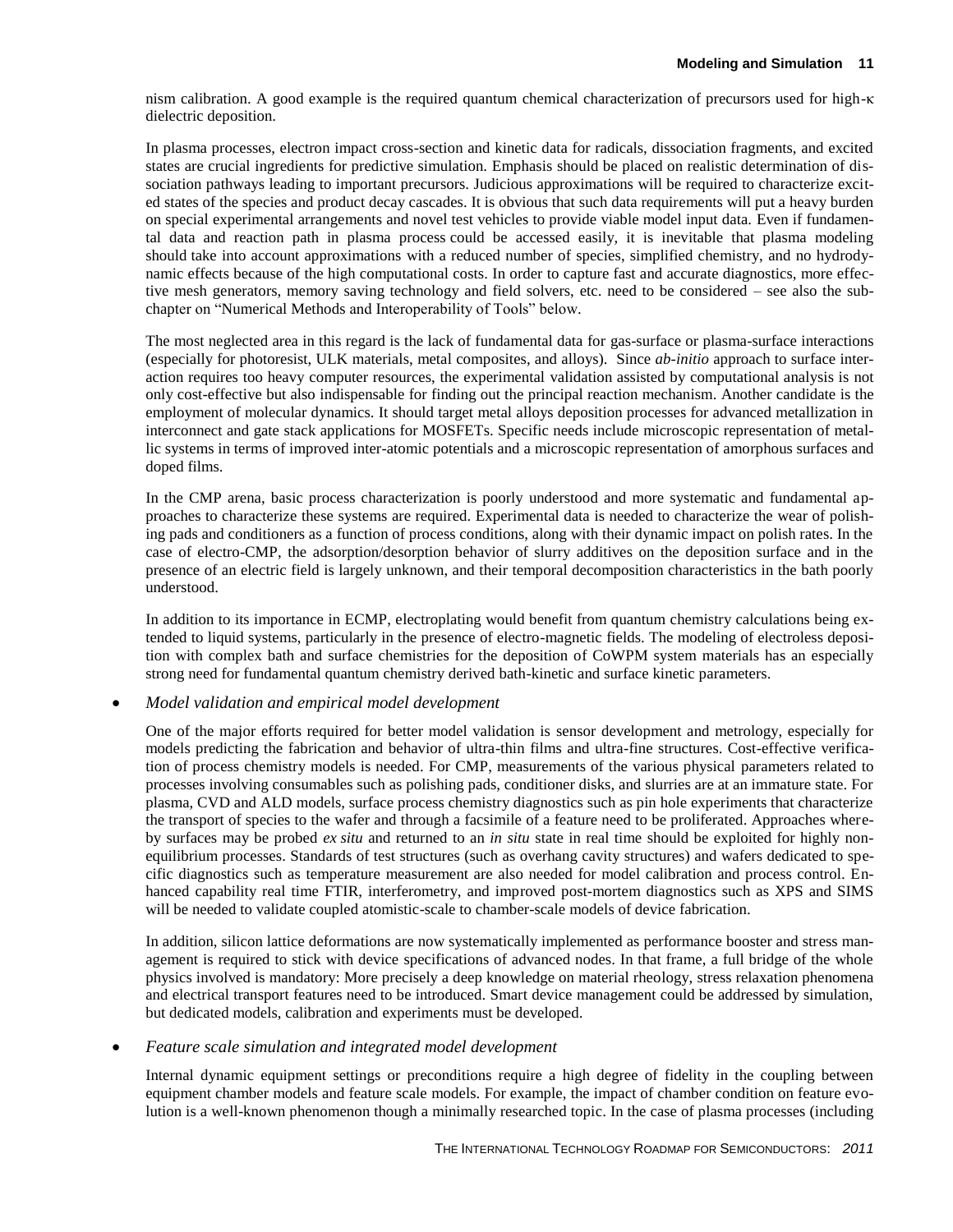plasma ALD), particular attention needs to be paid minimizing numerical roughness for better resolution of the topography evolution of thin films. In general, new materials introduced at an ever more rapid pace at advanced technology generations entails inherently more complex process-surface material combinations and reactions. Specific experiments and an increasing reliance on atomistic simulation will be required to sort through the myriad processes on surfaces. Related aspects of plasma etching include line edge roughness (LER), gate profile control, process induced damage (PID), and maintenance of electrical and mechanical integrity (stress) of devices.

Feature-scale models can often provide basic understanding of process details such as trench fill and etch residue effects, but the full benefit is often realized by integration with an associated equipment-scale model. Reactor-scale effects can often have a first order effect on feature-scale results and linking between atomistic feature-scale simulations and reactor-scale models needs to be standardized to help accommodate this linking.

Related to the feature/reactor linking problem are the problems of integration of models for various processes. Numerical infrastructure of process integration is complex and by no means standard. Communication between various unit process simulation tools (including layout tools) is of crucial importance. Specific opportunities exist in firstprinciples based tiling design and integration guided mask design. Models capturing process variations (lot-to-lot or tool-to-tool) present even a bigger challenge.

As double and "multi" patterning solutions continue to be a significant vehicle for extending Moore's Law, it is imperative to increase the predictive accuracy of etch models to the level of lithographic models. That would be an essential precursor to integrating lithography and etch models, required by multi-patterning. In the short-run, a practical solution might be to create phenomenological models that include both photoresist behavior and the end-results of the etch process; the long term solution must address the decoupling of such individual phenomena.

### *Multi-generation equipment / wafer model*

Historically equipment models have been very module focused with various researchers using different solvers, discretization methods, and mesh generators. The area would benefit from standardization of these various components allowing the physics of the problem and boundary conditions to be the only focus. This has happened to some extent but an effort to move in the direction of a standardized workbench for physical model development could be beneficial for faster development of new module simulations as well as for smoother development of integrated models, as discussed above.

#### *Emerging integrations*

Rising constrains on core process developments implies to find alternative technology solution. Amongst options, wafer level packaging, die stacking and other integrations methods are adopted: Beyond shortening again the gap from Back-End to Front-End considerations, untypical materials and processes are entering in wafer fabs. Several concerns must be faced and fundamental options must be defined at an early development phase, thus simulation would be more than ever a crucial tool to prevent deadlock. A wide range of models must be developed to ensure acceptable time to market and wafer yield. Silicon thinning and back grinding, wafer bondings, through silicon connections induced stress, carrier conceptions, are examples of new fields for semiconductor modeling to consider.

### <span id="page-15-0"></span>3.2 LITHOGRAPHY MODELING

Lithography modeling and simulation needs have been sub-divided into six areas: 1) optical image modeling, 2) electromagnetic scattering analysis, 3) modeling of direct patterning techniques, 4) resist modeling, 5) integrated modeling systems, and 6) coupling of metrology and modeling. These areas are discussed below.

 *Optical image modeling—*More accurate, flexible, and efficient imaging models are needed for simulation support in the development of new process technology, e.g., double patterning. The existing models and software implementations have to be critically evaluated with respect to their capability to describe polarization effects that occur at extreme numerical apertures, especially in immersion lithography, including effects at the lens-liquid interface. Advanced image models must cover all types of polarization effects such as spatial variation of polarization inside source and projector pupils, birefringence of lenses and mask blanks, the spatial variation of lens transmission, and polarization aberrations. For EUV lithography, high NA and innovative illuminator designs that are able to address the requirements of high volume production tools pose extra modeling challenges. Additional polarization (variation) effects introduced at interfaces such as lens or mirror surfaces, mask backside, or mask pellicle need to be con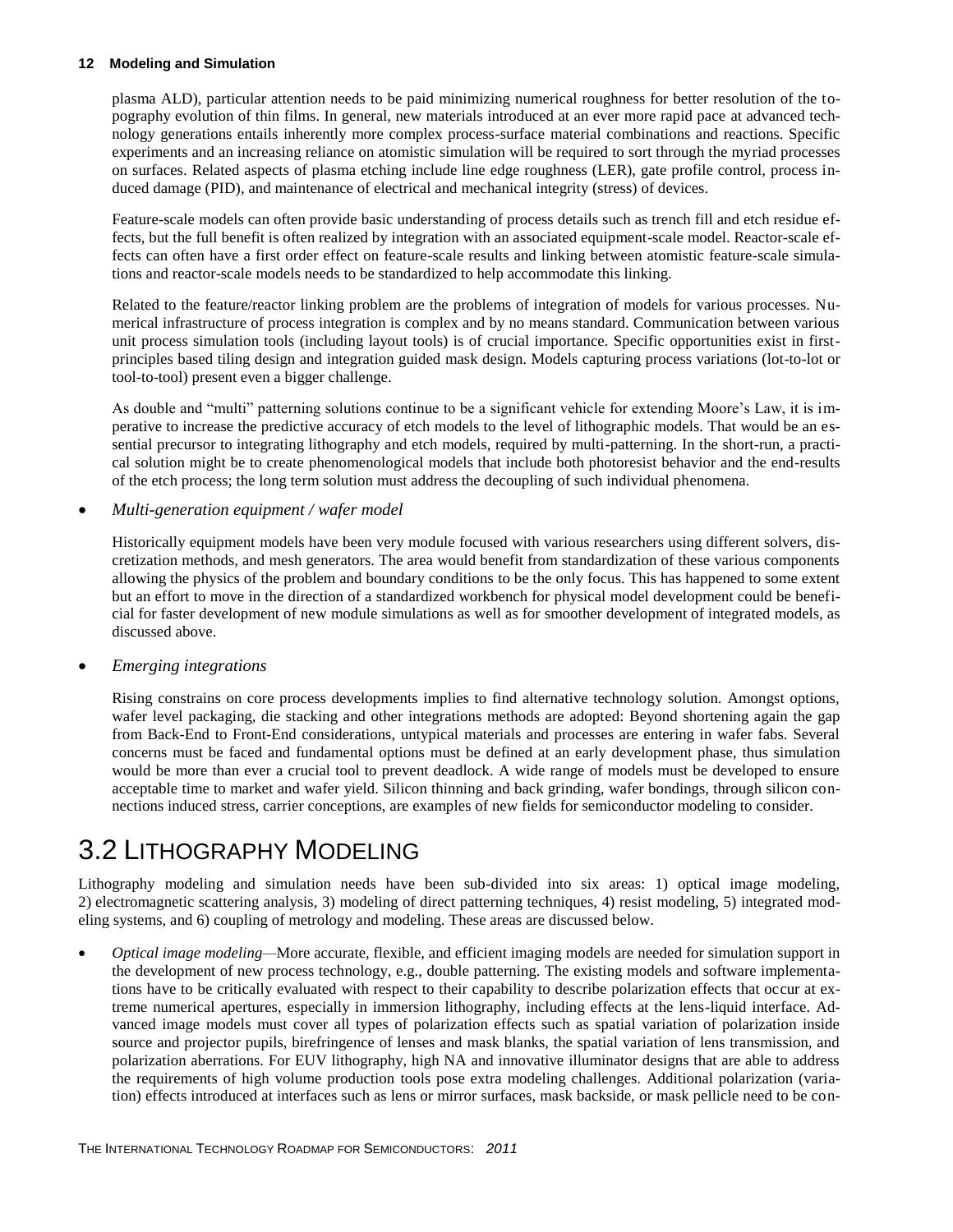sidered as well. Improved simulation approaches are required to describe flare effects resulting from physically rough surfaces in lithographic imaging systems, where the different nature of EUV and optical flare needs to be reflected in the model.

Accurate image modeling including polarization and (polarization dependent) aberration and apodization effects has become state of the art. Future model developments should be focused on the following topics:

- o Efficient and realistic modeling of flare as induced by the mask and the projection system, especially for EUV, also taking pattern density on the mask into account across the entire exposure field
- o Efficient and accurate modeling of light source characteristics and spatial coherence effects, e.g. laser-bandwidth effects; exploration of statistical effects such as speckle effects and photon noise
- o Critical evaluation of present models to cover exposure tool specific effects, such as variation of relative position of mask and wafer during scan, aberration averaging, geometric boundary conditions in the illumination and projection system defining or impacting the lithography process (e.g. shape of the exposure slit, field position dependent illumination angle, devices controlling internal reflections and flare, etc.)
- o Improvement of the flexibility of the software to model various double exposure scenarios including interference assisted lithography (IAL) and to provide simulation support for complementary lithography
- o Modeling of optical material properties (e.g. birefringence in mask and projection optics as well as inside the wafer stack), property changes under exposure, and the impact on the overall image formation
- o Evaluation of Abbe- versus Hopkins based singular value decomposition techniques, simulation infrastructure for effective source-mask-optimization
- o Evaluation and optimization of EUV-multilayers for systems with NA> 0.3 and for EUV at a wavelength of 6.5nm
- o Interaction of lens and mask induced aberration effects and their impact on Source-Mask Optimization SMO
- o Impact of pellicles on imaging performance; printability of pellicle defects
- o Pattern specific wave front optimization to maximize process window
- *Electromagnetic scattering analysis—*Electromagnetic scattering analysis has become part of the mainstream investigation capability. Scattering from topographic (even binary) masks and from wafer topography underlying more or less planarizing layers or resist are two examples of applications requiring rigorous electromagnetic capability. More efficient modeling techniques are needed for the critical evaluation and optimization of reticle-related optical resolution enhancements and for the description of light scattering from mask defects. The accuracy of approximate methods such as mask decomposition techniques, boundary layer models and filtering techniques must be evaluated over a wide range of lithographic process parameters. For EUV masks in particular, a fully rigorous treatment of the electromagnetic fields propagating through the reflective multi-layer sandwich structure or the absorber layer(s) and investigation of mask shadowing effects, especially for various OPC schemes, which may be needed for patterning at 22 nm and below, is required. The severity (or printability) of inherent multi-layer and absorber defects needs to be analyzed carefully, as well as the impact of defects or particles added on surfaces during handling. Simulation has to provide support for the evaluation and optimization and verification of defect repair or compensation, esp. OPC-like approaches for buried multilayer defects on EUV masks. Phase effects and mask induced aberrations (due to the finite thickness of the absorber and structured multi-layers) or incoherence effects (due to the finite size of the light source and the variation of the incidence angle across the exposure slit) and their impact on OPC need to be taken into account. With smaller mask structures, effects due to absorber roughness and their impact on line edge roughness (LER), top surface roughness, and wafer CD variation become more important. Accurate modeling of double exposure techniques requires also an efficient modeling of wafer side scattering or wafer topography effects. Light scattering from the patterned hard mask and light induced modification the optical properties of bottom antireflective coatings (BARC) potentially impacts the performance of the BARC in the second lithography step of a lithoetch-litho-etch (LELE) process. Moreover, wafer topography effects may also have an impact on the OPC for the second lithography step, depending on the details of the geometry and the resist system. General study of methods to address inverse problems in micro- and nano-optics: support of scatterometry, identification of required geometrical and material "corrections" for advanced OPC and for mask and wafer defects.
- *Direct pattering techniques* Accurate and predictive modeling of direct patterning techniques such as e-beam direct write (EBDW) or Nano-Imprint is required in order to benchmark the lithographic performance against optical /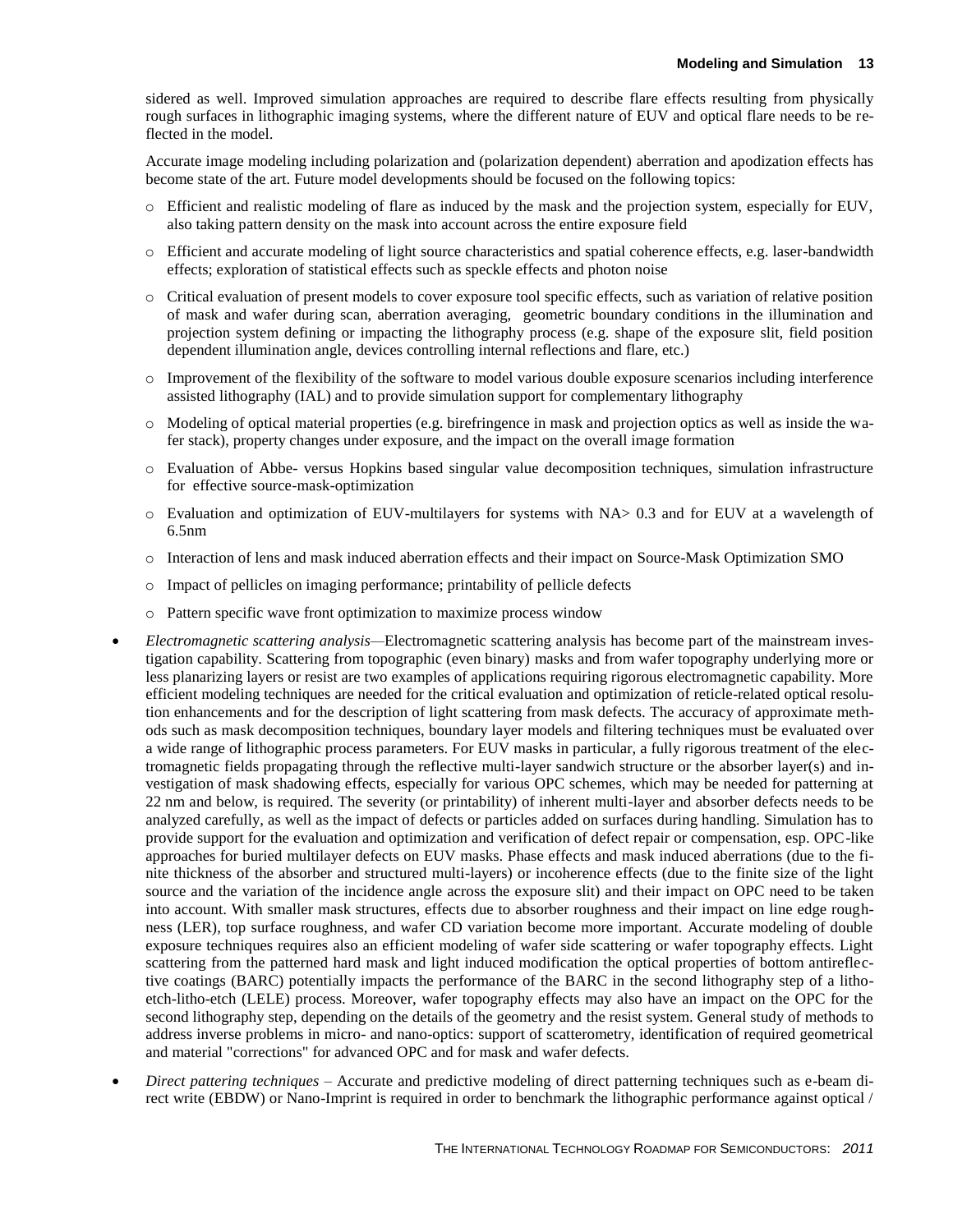immersion / EUV based processes. The modeling of EBWD applications should include exposure tool specific properties (e.g. single beam vs. multiple beams, low vs. high keV electron energies) as well as substrate specific effects (e.g. secondary electron generation and scattering / backscattering, stack and material dependencies in case of patterned substrates; charging; heating). Those effects are also relevant for the application of e-beam lithography in mask making, especially as proximity corrections are sensitive to underlying mask substrate, i.e. quartz or EUV multi-layers.

- *Resist modeling—*Predictive resist modeling will continue to be the bottleneck in lithography simulation. Accurate models for chemically amplified resists, which include solvent diffusion, post-apply bake, post-exposure bake, diffusion (of acid and quencher), line edge roughness, and surface interactions, are needed and must be capable of correctly predicting three-dimensional resist patterns, CD as well as cross section profile. Model extensions are required to describe immersion-specific effects such as leaching of different chemical species from the resist into or back from the immersion fluid. New process technologies such as double patterning might require materials with advanced properties such as non-linearity or reversible bleaching and multilayer resist systems, which need to be captured by the corresponding models. The accurate modeling of litho-process-litho-etch (LPLE) processes requires new model developments to describe the interaction between various resist and BARC layers and the modeling of freezing or curing processes, including associated volume effects such as resist sliming or swelling, which can significantly impact exposure latitude and process window. Thin and multilayer resist models that link the lithography to the etch process are becoming important, for instance to describe techniques such as negative tone development or cover new materials such as developable BARCs or gradient BARCs. Photoresist patterns must be evaluated with respect to their 3D profile, etch resistance and mechanical stability. Because of the increasing importance of polymer-size effects, e.g., their impact on line edge roughness and line width variation, there is a growing need for resist studies based on mesoscopic models and/or computational molecular modeling and stochastic modeling. The modeling of the trade-off among LER, resolution, and sensitivity requires special attention. Predictive modeling of EUV resists requires the modeling of secondary electron effects and their impact on the lithographic performance.
	- o *Some additional EUV topics:* Simulation models have to be extended and used to explore resolution limiting factors of EUV, including secondary electron blur, diffusion effects, pattern collapse and molecular statistics (LER). Early exploration of resist models for EUV at a wavelength of 6.5nm.
	- Modeling of effects at the resist-substrate-interface, e.g. in the presence of under-layers (EUV), and their impact on process latitude and robustness
	- o New resist materials: Accurate modeling of mixed versus polymer bound PAGs, molecular resists
	- o Modeling of self assembly
- *Integrated modeling systems—*For lithographic imaging close to the theoretical resolution limits, the interaction among different components of the lithographic system such as the illumination system, the mask, the projection system, and the resist over wafer topography becomes increasingly complex. With so many independent parameters, and an avalanche of data to understand, computer-based optimization systems are a requirement to fine-tune future technologies that will operate near the limit of diffraction optics. Specifically, this includes the optimization of mask and source parameters in optical resolution enhancement techniques and the ability to understand how the resist response influences these optimal parameters. It becomes more important to take 3D resist profile results into account in such optimization tasks, as the predictive power of contour based models is limited. New integration techniques like double patterning come along with additional etch, deposition, or planarization techniques that need to be considered in lithography simulation. The influence of underlying wafer topography must be understood and eventually taken into account. Integrated modeling systems are also required for extensive defect printability studies from the mask through the final product. New criteria and algorithms for the evaluation of lithographic processes have to be evaluated. Especially the impact of varying input parameters such as illumination conditions, mask feature sizes, aberrations, resist thickness, PEB temperatures and others have to be taken into account. Further, as double exposure approaches become more popular, optimization becomes even more difficult and resource-consuming.

The link between lithography simulation and OPC application becomes more important: OPC model generation requires assistance by predictive, rigorous simulation models in order to generate accurate OPC models for the most advanced nodes within adequate time. Corresponding standardized interfaces between tools need to be provided.

Finally, as double and "multi" patterning solutions continue to be a significant vehicle for extending Moore's Law, it is imperative to increase the predictive accuracy of etch models to the level of lithographic models. That would be an essential precursor to integrating lithography and etch models, required by multi-patterning. This has been noted also in the section focusing on equipment/feature scale modeling.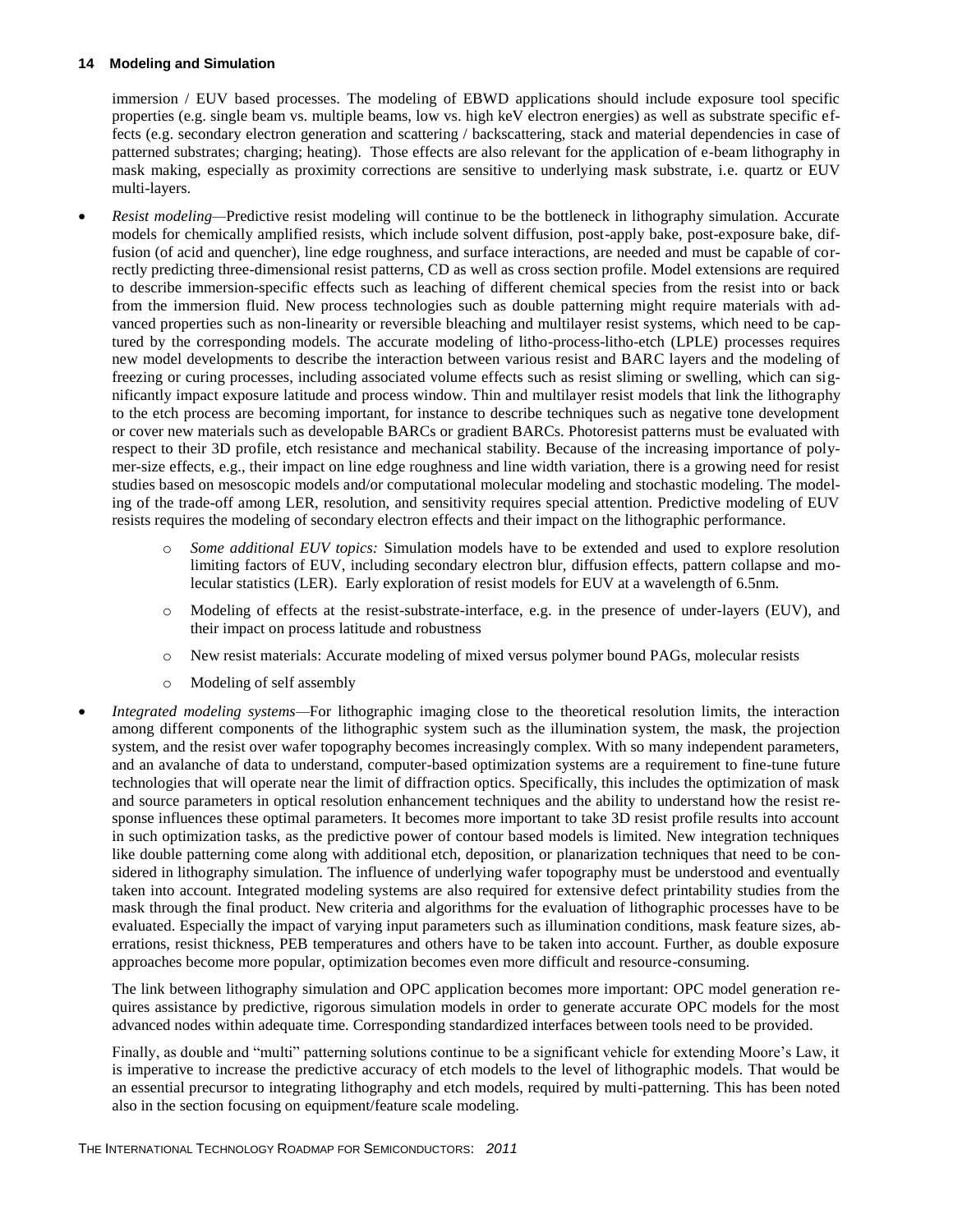*Model calibration: coupling of metrology and modeling—*Because some resist modeling parameters cannot be directly determined through experiments, efficient and standardized methods for the calibration of photoresist modeling parameters with experimental data (e.g. CD obtained by a Scanning Electron Microscope, cross sections obtained by an Atomic Force Microscope) have to be applied. More predictive process simulation requires a stronger connection between models and metrology tools. Methods have to be developed that translate the output of metrology tools into appropriate or corresponding simulation parameters and results. A more fundamental understanding about the generation of metrology data, eventually through simulation, is necessary to extract meaningful evaluation parameters from simulation results. Effects due to the measurement process itself need to be considered (e.g. resist slimming, or layout density effects), and corresponding correction have to be applied when comparing measured and simulated results. While aberration data for lenses and the measurement of illumination source shapes have become common, full polarization-specific characterization of sources and lenses is required. With the use of electromagnetic scattering simulations, accurate three-dimensional shapes and optical parametric descriptions of all mask materials are now required. Experimental schemes for the measurement of resist parameters, especially for 193 nm immersion and EUV, have to be devised or improved. Methods that are developed to simulate lithographic processes can also be used to evaluate metrology tools such as scatterometers and aerial image measurement systems (AIMS). For example, the coupling of measured AIMS data with a predictive resist model can enhance the predictability of AIMS based mask defect printability analysis. A link between experimental defect characterization (e.g. of a EUV multilayer defect) and rigorous simulation could be used to develop and validate possible correction or compensation schemes. Other applications are the modeling of wafer alignment signals to analyze the process impact on overlay, aberration measurement, and the extraction of resist modeling parameters from appropriate measurements.

A standardized methodology for resist model parameter calibration is required to obtain a parameter set that allows predictive lithography process simulation. This includes a specification of experimentally derived input data (e.g. CDs for selected feature types, profile information such as resist height and sidewall angle, material properties as far as they can be determined experimentally), simulation setup, and metrology information, since the quality of the resist model strongly depends on the quality of the metrology data.

Besides the classical application areas of lithography simulation mentioned above, simulation activities in associated fields are becoming increasingly more important. Light sources are key drivers of any lithography technique; however, modeling related to their development, above all EUV source-related, should require particular attention, especially with respect to sources for high volume manufacturing.

The massive application of optical resolution enhancement techniques such as OPC, PSM, polarization, and off-axis illumination will increase the importance of lithography simulation for process development and optimization. The combination of well planned experiments and predictive lithography simulation will help contain process development costs and accelerate the process development cycle.

### <span id="page-18-0"></span>3.3 FRONT-END PROCESS MODELING

Front-end process modeling includes the simulation of the physical effects of manufacturing steps used to build transistors up to metallization. However, lithography simulation is discussed in a separate subchapter, see above. These areas are important for understanding and optimizing transistor fabrication, pushing the limits of scaling traditional planar devices, and developing processes in alternative device architectures. The needs for modeling are driven by the reduction of feature size in scaling transistors, by the increasingly complex metrology of scaled devices and by the increasing number of new materials being considered to overcome scaling roadblocks. These not only cause higher demands on model accuracy but also require models for effects considered as second order effects in the previous node, or models of new materials, material properties, and doping techniques as well as the introduction of new simulation flows.

With the reducing thermal budget, accurate lateral doping and damage distributions need to be modeled. Monte Carlo implant models are definitely required for application that cannot be adequately addressed by analytic models, for example, doping of sidewalls of narrows trenches, channel doping steps including S/D, S/D extension, and pocket. Analytic models will need to be refined with respect to lateral dopant and damage distributions. Modeling needs to be extended to include damage kinetics during the ion implant process step especially for "cocktail ion implant" and subsequent annealing process in silicon and silicon-related materials. The range in energy is large from very low energy (less than 1 KeV) where the interface has a large contribution to high-energy (some MeV). Model-based evaluation of alternative doping processes such as solid source and plasma immersion ion implantation (PIII) will also play a valuable role.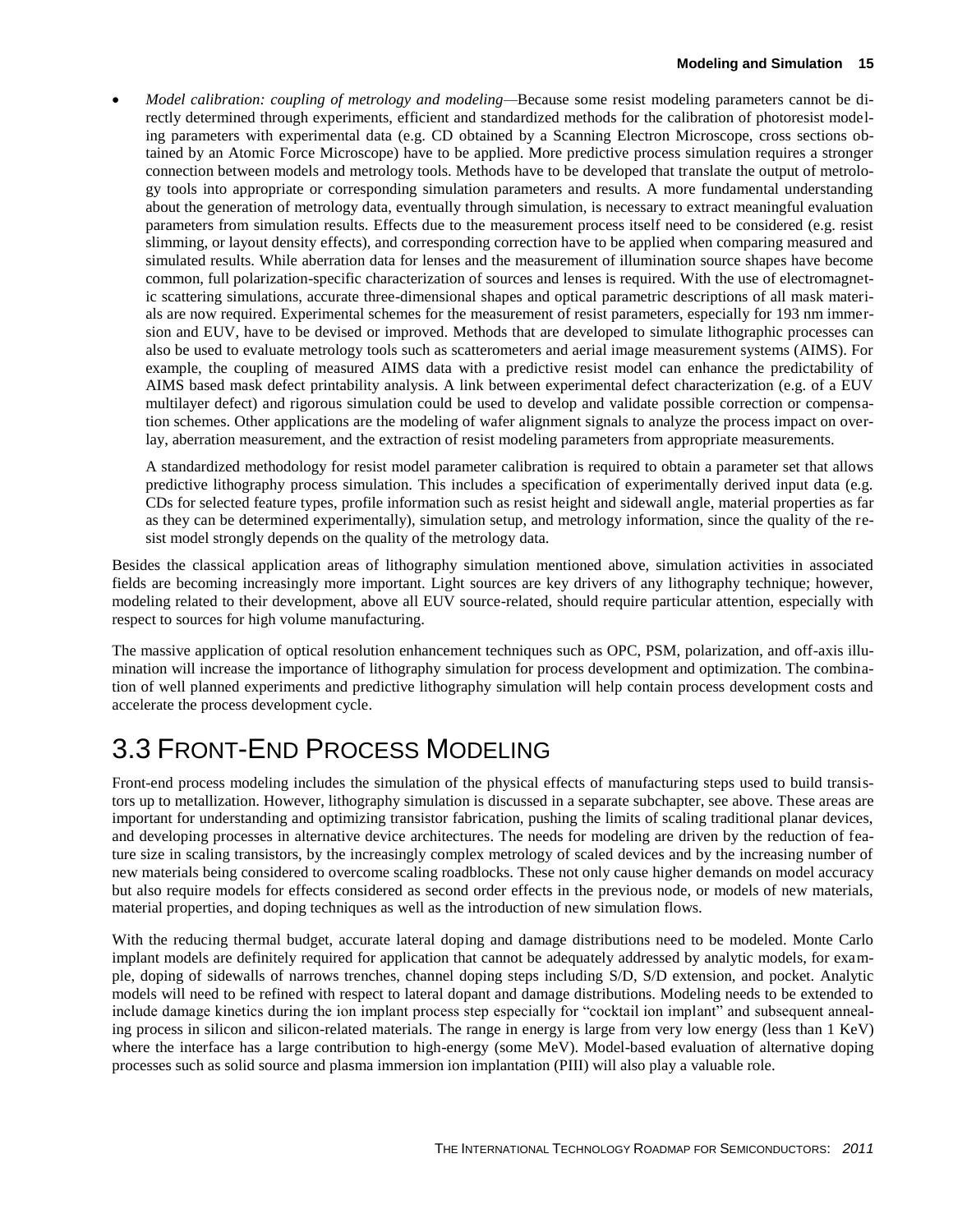An optimum trade-off between minimized dopant diffusion and sufficient (maximized) dopant activation is the key for the formation of shallow junction and low device access resistance. In some technologies, a trade-off with leakage currents may be part of the objectives. Improved physical understanding of the related mechanisms is therefore directly important for technology development and also the prerequisite for any work on physical modeling. For doping diffusion and activation, continuum models still remain the mainstay of process simulators even if Kinetics Monte Carlo techniques are very promising. These continuum models need continued refinement to be able to adequately capture technologies with reduced thermal budgets and a wider range of impurity species, including the effect of the pre-amorphization techniques. Point-defect based diffusion models will need to be considerably refined especially concerning the kinetics of dopants and defects in clustering, activation, and deactivation during post-activation processes at elevated temperatures, in addition to capturing traditional transient enhanced diffusion effects. Also, the accuracy of the models for OED (oxidation-enhanced diffusion) during RTP (rapid thermal process) needs to be improved. An additional aspect to be considered and passed to device simulation is the formation of defect clusters in the space charge regions of pn junctions. Such clusters, comprising intrinsic point defects, dopants and co-implanted species, may introduce levels in the band gap and cause detrimental leakage currents. With the trend to millisecond annealing schemes and beyond, the usage of appropriate temperature profiles becomes mandatory. On the other hand, this will be a problem especially for laser annealing where the spatial and temporal characterization of the temperature is challenging. The effect of interfaces, especially non-SiO<sub>2</sub> interfaces, is becoming increasingly important. Here, the segregation, trapping, and interface diffusion of impurities needs to be modeled for all kinds of silicides and dielectrics, including high-κ material stacks, taking the influence of N, C, F, Ge, and metallic impurities and of knock-on oxygen into account. Moreover, as the mechanical stress engineering plays a crucial role in the CMOS technology improvement roadmap, all these models for diffusion, clustering, and dopant activation must take into account locally the effect of the mechanical stress. Dopant diffusion/activation models in alternative materials (such as SiGe, SiC, Ge and III-V materials like GaAs and InGaAs) need also to be improved, as well as those for very thin body (such as SOI) needed with or without any intrinsic mechanical stresses where interaction with interfaces is of first order.

Atomistic process models are beginning to play an important role, both as direct simulation approaches for front-end processes and as a pathway to improved continuum model or Kinetic Monte Carlo model development and parameter extraction. Detailed insight into dopant-defect interactions using *ab initio* methods will be needed for understanding the kinetics of reduced thermal budget processes and the role of other impurities such as fluorine, carbon, or germanium. Computational materials science will also allow atomistic studies of new processes, materials, and interfaces, such as high-κ dielectric deposition and interface properties. Hierarchical modeling from ab initio calculations to continuum needs still to be developed and incorporated into mainstream TCAD flows.

As engineering of mechanical stress effects for device mobility improvement is becoming increasingly important, models for the effect of stress on reliability, dislocation generation, and dopant diffusion need to be developed. Stress resulting from all process steps including those coming from material texture modification and including stress generated by the presence of impurities, clusters and extended defects must be considered over the full range of temperatures used in processing and must be transferred to device simulation tools. Thin film growth needs to be better modeled, such as silicide film, including the reliability impact of stress in corners and small 3D structures, as well as the defect generation in such a structure.

For advanced gate stacks and alternative channel materials, modeling of high-κ dielectric film properties, interactions with substrates, and properties/ interactions with metal gates is a critical need to enable continued equivalent oxide thickness (EOT) scaling. Models should span from deposition conditions through geometrical shape of the gate stack and modifications during processes at elevated temperatures to structural properties such as interface defect density for use in device simulation or for reliability issue such as the Negative Bias Temperature Instability (NBTI) in thin oxide films. In multilayer gate stacks the diffusion of different species needs to be modeled and linked to the work function and dipole and traps density.

Feature-scale models for deposition and etching, including CMP, need to be linked to equipment simulation. This linkage will allow determination of the influence of equipment settings on feature topography as well as on inhomogeneities on the wafer and from wafer to wafer. This should also result in more physical feature scale models in particular for the last introduced deposition techniques such as MOCVD or ALD and for epitaxial growth of semiconductors and dielectrics. Modeling of these processes will become more critical as the industry moves beyond planar MOS to more complex device structures and 3-D integration schemes.

For each of these front-end modeling areas, approaches need to be developed to enable estimation of the performance impact of variation in critical front-end process steps. These include random effects such as random dopant fluctuation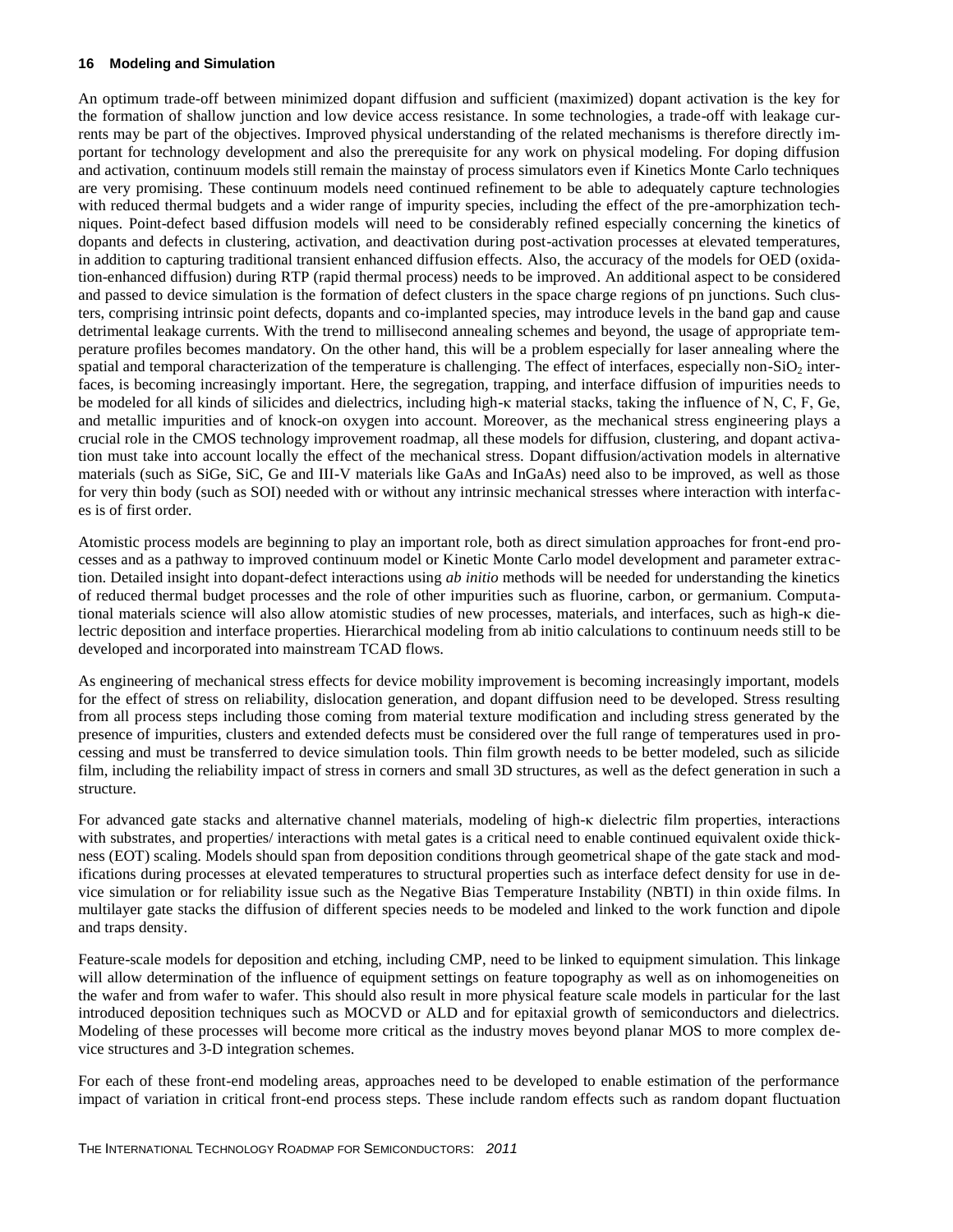and systematic effects such as within-wafer etch variation. These effects, tightly linked to modeling of equipment such as lithography variations due to proximity effects and line edge roughness, are required for a better DFM strategy.

Improved metrology and analytical techniques are essential for the determination of accurate process models, especially tools for these ultra shallow geometries, thin films and dopant levels. Novel materials/interface measurement techniques for these new materials systems are also required.

### <span id="page-20-0"></span>3.4 DEVICE MODELING

Device modeling refers in general to a suite of models and methods describing carrier transport in materials. Models range from the simple drift diffusion, which solves Poisson and continuity equations, to more complex and CPU intensive ones as the energy balance, which solve some higher moment simplification of the Boltzmann equation. In addition, the complex physics of today's devices mandates at times the usage of Monte Carlo codes, which stochastically solve the Boltzmann equation, and the usage of Schrödinger solvers that account for quantum effects. The choice of the appropriate model depends on the problem and the level of details required and it is therefore left to the user. Despite the significant advances of recent years in both numerics and physics, continuous development is required to meet the increasingly challenging industry needs for device exploration and optimization. Device modeling is used for scaling studies and technology optimization; therefore, the ability to correctly represent today's performance and predict tomorrow's limitations is paramount. What follows is a review of the most outstanding limitations.

*Gate stack* — Gate dielectrics have become so thin that tunneling gate current is today an important design factor. Comprehensive quantum modeling of the entire gate stack (channel-dielectric-electrode) is needed to represent the behavior of oxides and nitrided-oxides that are only a few atomic layers thick. Since the spreading adoption of high-k dielectrics and metals details of tunneling and charge transport in the dielectric, effective dielectric constants of complex dielectric stacks, interface states and dipoles, and charge and trap distribution in high-κ materials must be included urgently. Fundamental material modeling should be intensified to aid in the search for alternative, high- $\kappa$  gate dielectrics and their evaluation. The focus has to be especially on channel mobility but also on flat-band shift and hysteresis effects by Fermilevel pinning and built-in charges caused by interface effects of metals and dielectrics or oxygen vacancies. Threshold and capacitance characteristics, as well as reliability issues are of topmost importance. Models for breakdown of gate dielectrics, including oxides, nitrided oxides and new dielectric materials, need to be available for simulations on various applications and dielectric reliability. Additionally models for dielectric degradation and trap evolution have to be provided (more details on reliability are mentioned in the section on Reliability Modeling).

*Stress and strain—* Different materials and layer stacks in source-drain and channel regions as well as the thermal budget of processing result in stress and strain fields that increasingly determine the device characteristics. In order to predict currents correctly for all possible channel orientations a full-tensorial description of arbitrary stress fields has to be included. Comprehensive models must include the effect on band-structure (band-edges, effective density-of-states and masses). The effects on Si and new material channel mobility are of paramount importance, especially the nonlinearities for GPa stress fields. They include anisotropic piezoresistivity, which is caused mostly by the effective masses but also by momentum relaxation times, as well as stress dependence of saturation velocity.

*Contact resistance* — With shrinking device dimensions, the contact resistance contribution to the total device resistance (channel, S/D, contact) will increase and thus will play a more important role in predictive simulation of the current-voltage characteristics and transconductance. A correct modeling of salicide/silicon contact and silicon sheet resistance (high doping activation and mobility) is a prerequisite for a correct device description and a possibility for contact engineering (e.g., by Fermi-level depinning reducing Schottky barrier height).

*3D modeling —* Especially for narrow devices (e.g., Flash or SRAM memory and logic cells) using strain for mobility enhancement the coupling among the various spatial directions requires a full three-dimensional device modeling taking into account realistic 3D geometries and doping distributions. Effects such as gate line edge roughness or width dependence greatly impact devices output characteristics and they need to be taken into account during device optimization studies. This implies that 3D simulations are no longer reserved for occasional, limited use but are a real need for everyday tasks. Therefore, device editors productively coupled to process emulators and simulators, meshing algorithms and solvers have to be enhanced to the point that 3D tools have complexity and computational requirements similar to 2D.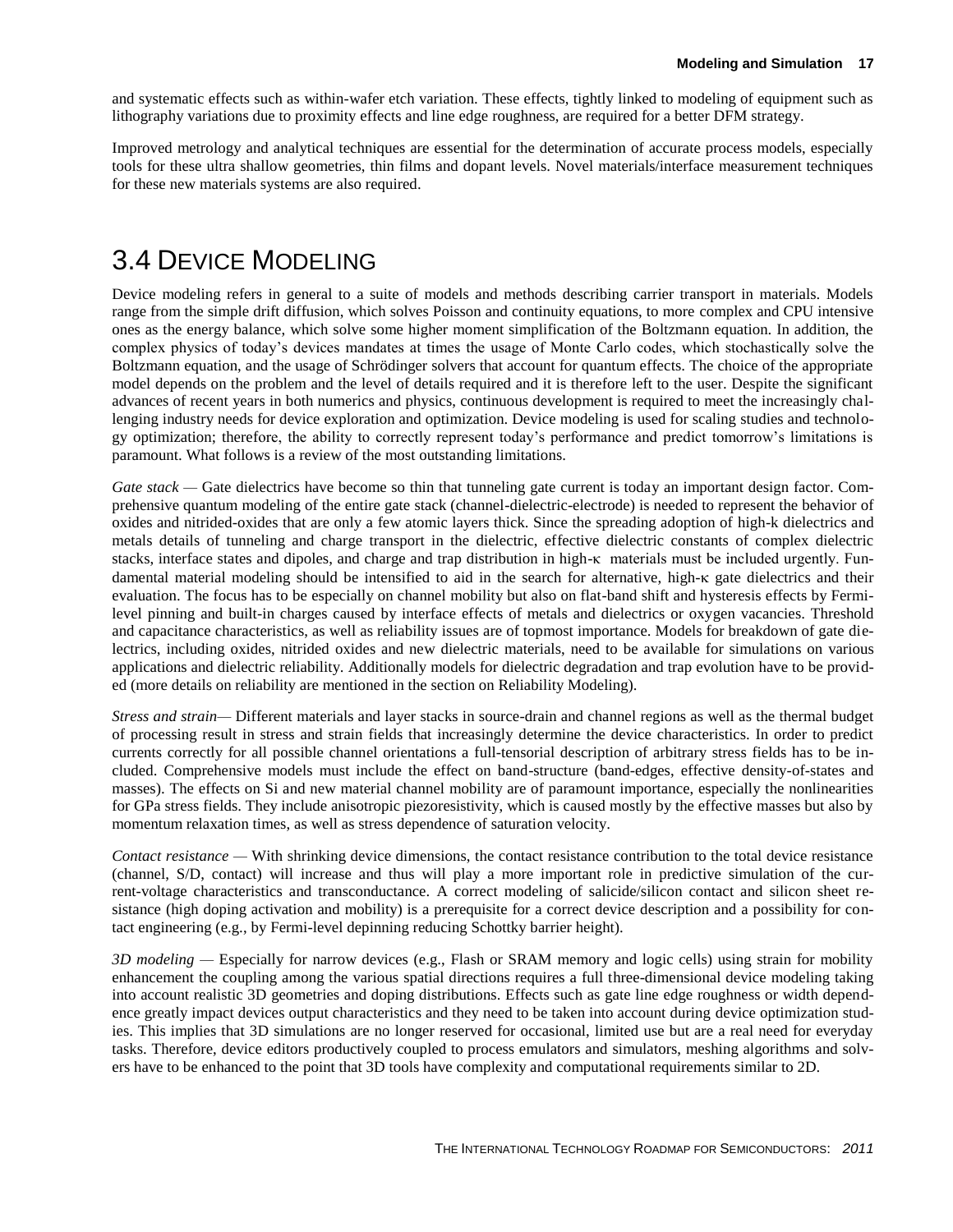*Dopant, geometric and structural fluctuations —* Ever shrinking geometries have created a singular problem unlike any other: Because of the small volumes involved modest fluctuations of implanted dopants will give rise to considerable differences in doping concentration, which in turn will have a tremendous impact on devices characteristics. Similar effects arise from fluctuations in trap concentrations, poly grains size, as well as of gate dielectric and UTB (Ultra-Thin Body)- SOI silicon layer thickness. Such fluctuations will broaden the device parameters distribution and will therefore need to be taken into account for any optimization or manufacturability study. In this regime, each single device type will have to be represented by an entire distribution of devices with random doping concentration (producible, for example, via Monte Carlo methods) and preferably in 3D, which re-emphasizes the need for fast 3D simulators. An efficient, suitable description of this distribution with accurate results for the tails is mandatory for assessments of key figures of merit like SRAM noise margin, etc.

*RF —* Development of bipolar specific models lags behind that of models aimed at conventional CMOS scaling despite being as much or possibly more necessary. Consequently, support of RF, analog and mixed-signal CMOS, BiCMOS, and bipolar circuit design requires enhancements, especially in the numerical treatment of small signal analysis (AC) and large signal behavior (transient). Efficient tools are needed to analyze device performance, to characterize non-quasistatic effects, to minimize the requirement for time- and cost intensive RF measurements and to provide predictive data in the downscaled regime. Device simulation integrated with RF circuit or mixed-mode simulation could ease optimization but will require efficient algorithms. When coupling circuit and device simulations, calculations for different devices will need to be run in parallel, thus requiring the necessary hardware and software support. The employed models will have to take into account all models needed for DC, like surface-quantization, direct gate tunneling, impact ionization, stress effects etc. Comprehensive internal noise modeling must cover all the important internal noise sources from the sub-kHz up to at least the 100-GHz regime and include 1/f- and RTS-noise. Efficient models for substrate noise coupling have to be provided to couple comprehensive descriptions of external noise sources to the transport equations in a flexible way. Finally, self-heating of devices and circuits and frequency dependency of physical parameters must be taken into account. An accurate modeling of gate resistance is extremely important for RF-CMOS.

*CMOS scaling —* Novel device architectures and ultimate CMOS scaling require more rigorous modeling. Channel lengths or silicon films of a few nanometers cannot be accurately represented without partially ballistic transport models, which also include quantum effects related to the electronic band structure and phonon spectra. Several approaches have been suggested so far, but they partially lack rigorous justifications in their approximations or are prohibitively computational intensive. Simpler schemes are based on self-consistent Poisson-Schrödinger equations, whereas more advanced methods exploit Green's or Wigner's functions to solve the Wigner transport equation, the Kadanoff-Baym equation, or the many-particle quantum Liouville equation. Of special importance are a consistent mobility model for the modified local density approximation (MLDA) and the density gradient model. With transport, i.e., stress and channel orientation, engineered devices becoming mainstream and the introduction of novel gate stacks these topics are of central importance. See the corresponding paragraph above. For the industrial user it is of paramount importance that the algorithms are computationally efficient and robust and solve the equations numerically accurately.

*Novel devices —* In recent years, a large variety of novel device architectures have been proposed, including extensions to the conventional CMOS FET channel, as well as devices beyond conventional FETs. For CMOS FET extension, a promising method to suppress the short-channel effect exploits thin films. Therefore, fully-depleted ultra-thin body SOI, multiple-gate FETs, 1-D structures such as nanowires, and various forms of double-gate or surround-gate structures, including FinFETs, have been investigated. For these structures the partially ballistic and quantum transport models discussed above are as indispensable as comprehensive mobility models for arbitrary channel directions. Additional device features being explored, and some being already used by many manufactures of most recent Si technologies, include non-planar or elevated S/D structures, transport engineered devices with strained Si, SiGe, Si:C or Ge, or even hybrid substrates enabling III/V materials on silicon, for which a correct and comprehensive description of stress and strain effects, morphology, band-structure and defects/traps becomes an essential requirement. Among the most promising candidates for novel channel materials enhancing mobilities are GaAs or InGaAs layers for nFET and Ge layers for pFET. The same applies to novel gate stacks. Again, we refer to the corresponding paragraphs. Self heating will be important especially for devices fabricated on SOI wafers or using layers containing Ge or Ge substrate. Emerging logic technologies beyond CMOS may exploit physics such as collective spin, ionic transport, or electromechanical effects that must be captured in modeling and simulation tools. Similarly, emerging memory technologies may employ materials that are magnetic, paramagnetic, ferroelectric, or that undergo phase transitions during device operation. Therefore, such devices require the modeling of spin, magnetic interaction, and electrical polarization phenomena, as well as the modeling of transport in amorphous materials and phase transitions (crystal nucleation and growth). Most promising candidates are STT-MRAM, PCM/PRAM and nanoionic memories. The transport modeling of non-crystalline materials requires a consistent treatment of the effect of localized and extended electronic states. For all novel devices reliability modeling becomes increasingly important.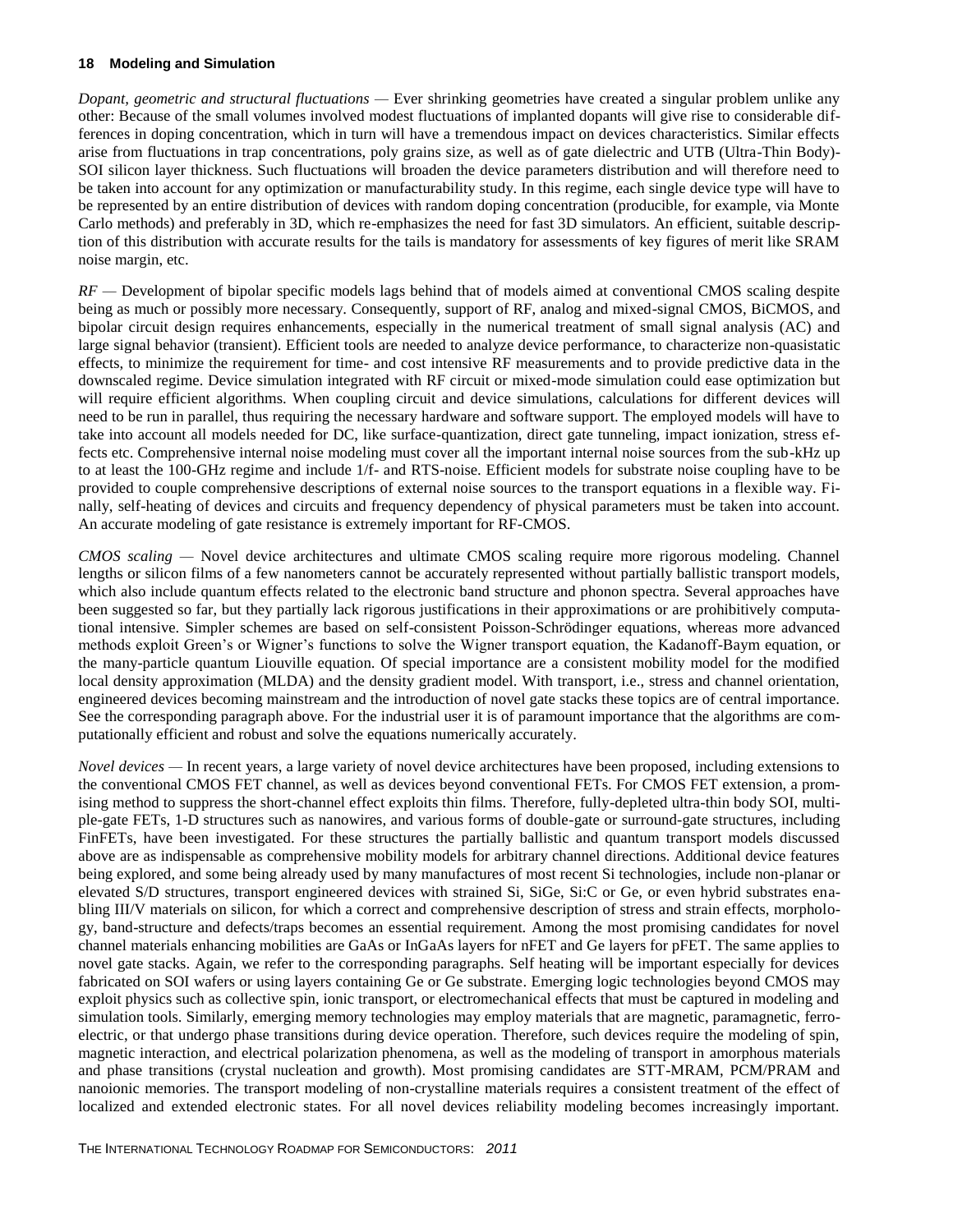Commercially-available tools will be required in order to enable the development of emerging research devices, as well as the related materials and processes. Such tools will need to include all the physical effects already mentioned and also must focus on both the operational modeling of these devices as well as the impact of geometry and interfaces. They have to be efficient to enable the design and evaluation of devices and architectures beyond traditional planar CMOS.

*Miscellaneous —* Good progress was made in the last decade for the modeling of substrate current and hot carrier injection effects. Applications of microscopic simulators have allowed a detailed understanding of the generation and dynamics of hot carriers. However, because of their thin dielectric layers, scaled devices require further development, especially concerning trapping and de-trapping mechanisms or transport in dielectrics. Furthermore, models of charge trapping, detrapping and transport in dielectrics for Silicon-Oxide-Nitride-Oxide-Silicon (SONOS) like non-volatile memories still need significant improvements. Highly demanded degradation and reliability analysis relies on similar models taking into account a structural modification during device operations due e.g., to hydrogen or metallic ions migration, trap states creation/transformation, or stress induced voiding. Prediction of reliability under steady state and transient conditions or ESD has become an important aspect of the technology scaling analysis. Unfortunately, only post-processing or empiric models are available. For low power devices, the junction leakage current due primarily to band-to-band and trap-assisted generation seriously limits the process window. Therefore, existing models as well as their parameters will need to be revisited. To address design for manufacturability issues representation of devices variability (doping, gate line width etc.) has to be developed and interfaced to circuit design. Simulation for large area devices also needs to be explored. Power amplifiers or optical devices are usually built from many transistor cells connected together through a huge interconnect system. The impact of distribution effects on device parameters is not well understood and modeled, especially when thermal and electromagnetic effects are at play. Large signal behavior would be required but traditional TCAD is prohibitive because of the number of grid points necessary to discretize the whole system. A correct treatment of the physical effects of individual dopant atoms and traps in commercial continuum and MC device simulators becomes increasingly important.

### <span id="page-22-0"></span>3.5 INTERCONNECTS AND INTEGRATED PASSIVES MODELING

Interconnects continue to play an important role as a limiting factor for staying in pace with Moore's law to double the transistor and interconnect densities every 2 years. This refers both to their electrical performance and to their reliability, and in turn requires coupled electrical, mechanical, and thermal simulation. The need for simulation in LER/critical dimensions also increases. Concerning reliability, electromigration, stress voiding and extrusion are most important aspects, as well as Time Dependent Dielectric Breakdown (TDDB) for dielectric. Both electrical performance and reliability are critically influenced by process conditions and material properties including the microstructure of copper and (porous) low-κ materials. Performance and reliability critically depend on design, but with further shrinking distances and cross sections the deviations from ideal structures resulting from real fabrication processes is another important factor. Similar to front-end technology, both the modeling of the fabrication and then the modeling of the performance and reliability of interconnects is required. Whereas other subchapters deal with the first aspect, the latter one is addressed in this section.

As the operation speed of devices is increasing to the multiple GHz range and the complexity of interconnect systems continuously increases in particular by the introduction of 3-D die integration scheme, software tools with higher accuracy and better efficiency become necessary. The ability to predict the electrical and parasitic properties of complex interconnect structures continues to be a challenge. Software tools and methodologies that link process results to results at the IC level, that identify reliability issues or design deficiencies, that give the designer capabilities to explore alternative interconnects easily are needed.

In addition to the aforementioned Front-End concerns, specific technology trends imply to enlarge process ranges involved. More precisely, since novel integration solutions are developed in order to support specification targets, the usually failure modes observed in interconnects are now moving into a larger scale. Indeed, unit parts used to ensure the electrical connection between transistor and assembly board is becoming shorter, and the whole yield loss contributors, such as mechanical, thermo mechanical, thermal and material flows need to be rethought.

Potential solutions exist, but all these solutions need further development for being suitable to a day-by-day use in the design flow. The potential for the advanced modeling of the electrical performance falls in two categories:

 First, if the semiconductor substrate is low Ohmic, then the electromagnetic response can be captured in linear dependencies. In that case the substrate can be treated as a low conductive medium that is characterized by its conductivity and permittivity. Numerous modeling approaches are available that are based on a full wave approach. The method-of-moments (MoM) and the partial-element-equivalent-circuit (PEEC) method are pursued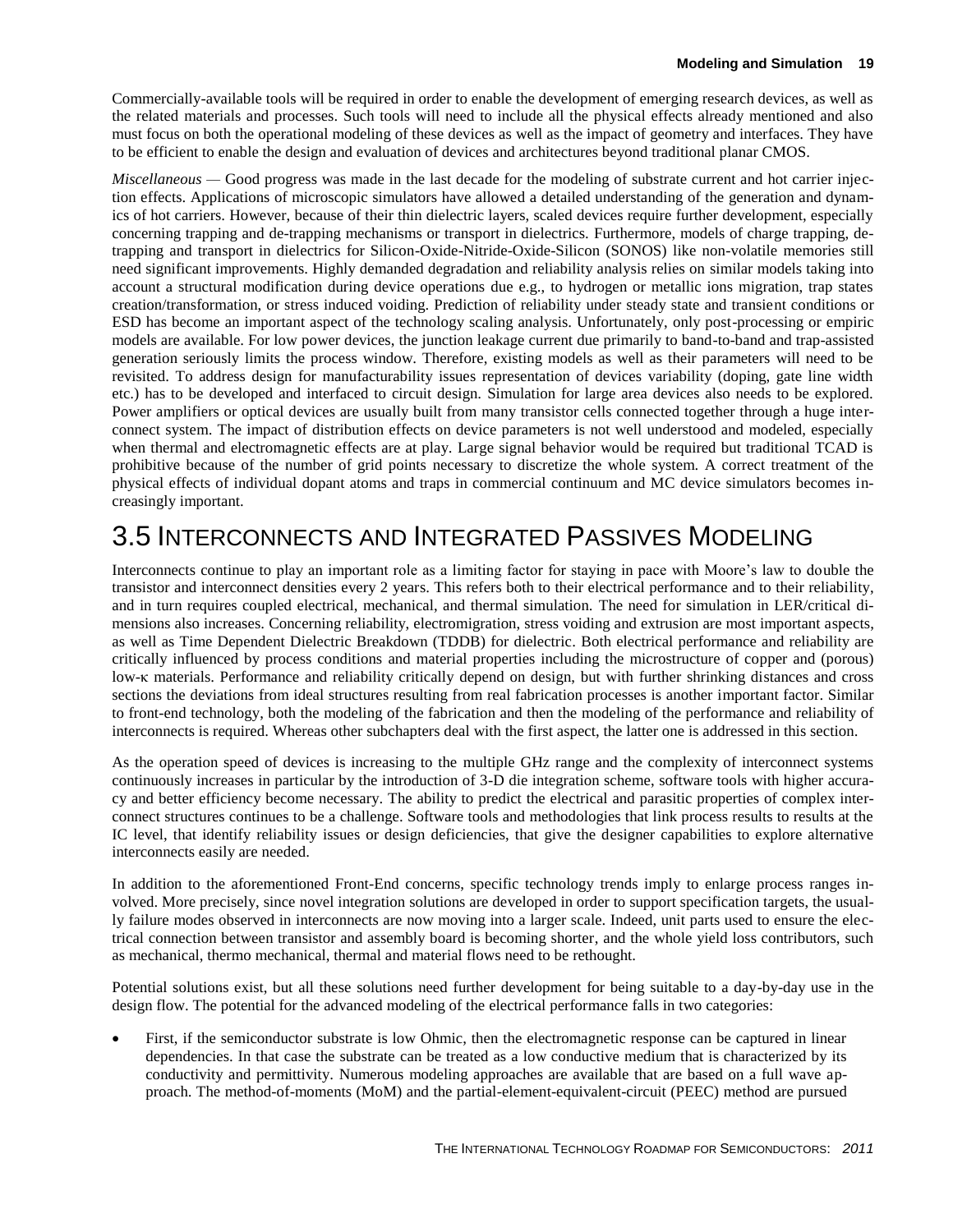as a valuable scheme to simulate the electromagnetic environment. The finite-difference-time-domain method is also pursued for characterized interconnects and integrated passives in the high-frequency regime.

 The second category deals with the situation that the substrate is fully taken into account as a semiconductor, thereby responding in a non-linear manner to electromagnetic fields. Moreover, a second non-linearity is induced by the fact that the field-source dependency needs to be addressed self-consistently. Some attempts have been presented that considers the self-consistent coupling of the Maxwell equations to the semiconductor device equations. The feasibility of the solution is demonstrated, however in order to convert this solution into a practical tool, a series of developments are still required. Reduced-order modeling techniques have high potential and deserve to be further developed and explored.

All full wave solutions suffer from a severe computational burden to extract the electrical behavior of lines over 100 nm to 1 cm length scales without increasing the complexity of the problem. A typical simulation of the electromagnetic behavior requires an about ten-fold larger set of node variables to be solved as compared to a steady-state simulation. Due to the dynamic character, the vector potential for the magnetic field must be included. In order to deal with the frequency dependence both the phases and amplitudes of the variables need to be stored. Therefore, fast linear solvers play a keyrole in implementing full wave solutions in the design flow.

Besides the demand to understand in sufficient detail these high-frequency effects, an increasing need is to simulate integrated passive elements. In order to characterize these passive elements it is needed to simulate these components in realistic circumstances. The modeling of these passive elements must include the variability due to layout configuration as well local variation such as LER, texture, roughness, shapes and others. Furthermore as the current density is increasing in metal line and via as well as the electric field in dielectric, reliability modeling is required. Realistic operating mission profile must be extracted and applied to such a simulation due to the lower and lower margin to failure. This aspect is a generic trend in future IC design.

Of high priority are the coupled thermal and mechanical performance properties of thin multi-layer films. Structural and compositional properties of thin films need to be obtained and related to reliability effects not only for thin multi-layer films but also for thin multi-layer films patterned for critical dimensions. The mechanical properties of these thin films, such as fatigue, fracture, and stress voiding, also affect reliability performance. Thermal cycling can trigger fractures that may not be foreseen.

An important reliability risk factor is residual stresses in multi-layer thin films. Each thermal process causes microstructural transformation of metal films which in turn induces residual stresses. Modeling of mechanisms of grain growth and transformation will improve understanding of entire stress budget in thin films which influences nucleation and propagation of cracks.

Simulation tools are needed to study these effects more effectively than by experiment alone. The interplay with equipment and feature scale simulation becomes an increasingly important factor for being successful. The change to low dielectrics with low thermal conductivity has placed much more emphasis on combined electrical and thermal modeling in the suite of modeling and simulation tools needed for interconnect technology development.

Modeling can definitely address these concerns, particularly thanks to the increasing capabilities of numerical tools. However, new physical phenomena might be expected and included in simulations:

- Delamination occurrences have drastically increased following low-κ integration. Brittle fractures, located at interfaces, cannot be address anymore with commonly used stress based analyses. Continuum mechanic laws do not remain valid and tools dedicated to fracture mechanics, such as energy based ones, must be developed. On the other hand, on top of numerical issues, novel failure analysis techniques are enabled for correlation purpose. This is particularly true for fracture mechanics, for which the understanding remains one of the bottleneck. In that frame, three dimensional views of the crack features, in situ non-destructive observation and tracking of the delamination propagation will bring crucial insights for failure criteria development. Finally, despite the facts that putting thresholds and quantitative values in that kind of mechanisms is still tricky, progress have been recently observed and will allow to acquire more predictive models.
- As for the need to define worst cases of test structures and ensure that experimental reliability results indeed correspond to real life conditions of devices, the electromigration related issues must be simulated. As the size reduction leads to increase the influence of interfaces, hence both bulk and surface mechanisms must be considered and calibrated.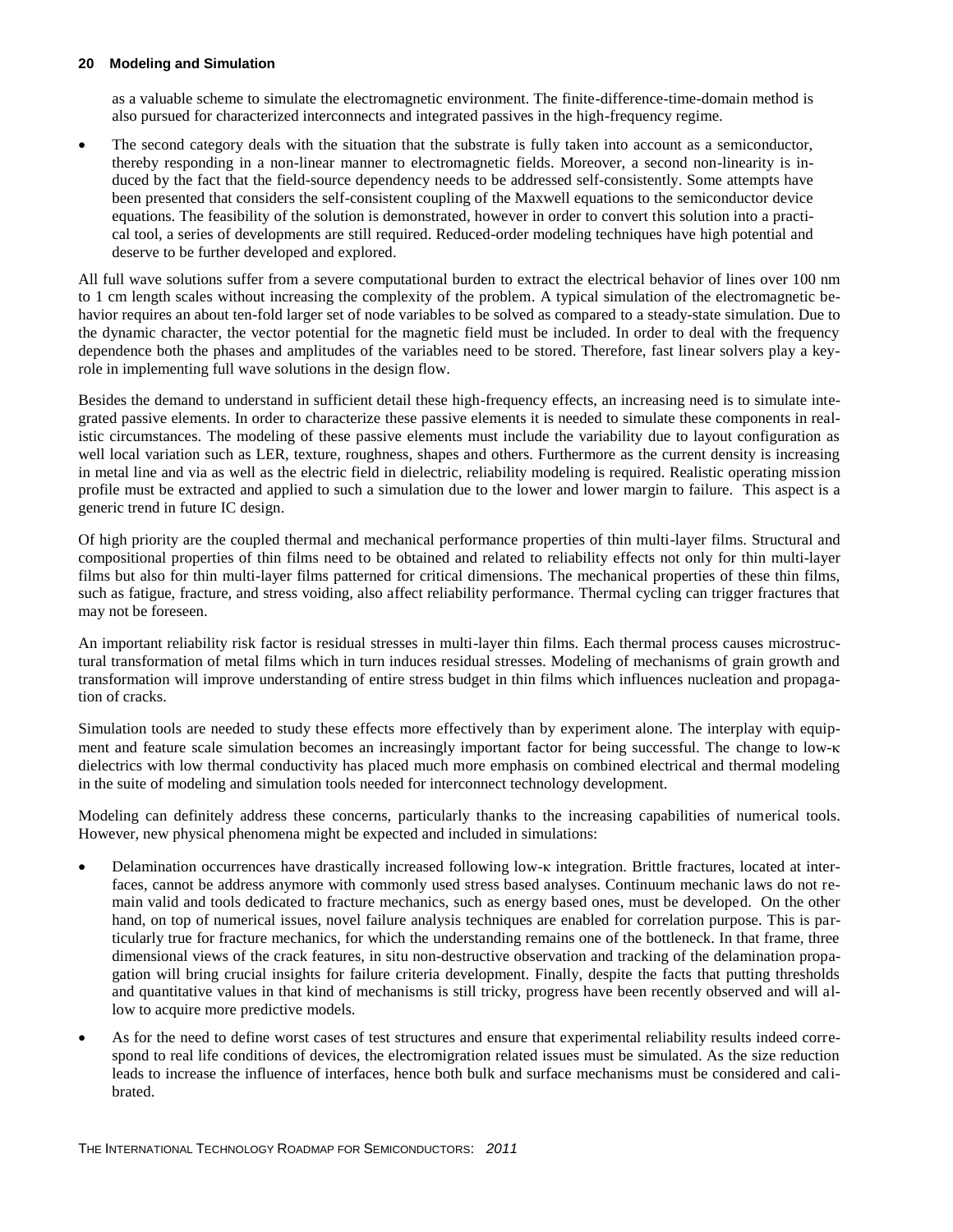- Even in thermo-mechanical induced stress, critical dimension reduction also tends to invalidate the commonly used approaches in material models: For example, microstructural effects in copper lines, or pore effects in dielectrics will became a dominant factor. Multiscale and multi-physics simulation must be precisely carried out to bridge these scales.
- For the physically and microstructural small cracks, the classical continuum mechanics concept may not be valid anymore and micromechanics treatment of the material at the microscopic material scales would be more appropriate.

Interconnect performance simulation is getting especially difficult because the problem widely spans in four respects, as follows:

- 1. An increased coupling of electrical and thermal-mechanical simulation is necessary.
- 2. The final target is performance and reliability at least at chip level. However, with shrinking dimensions and increasing aspect ratios this is more and more influenced by process details leading to deviations from ideal interconnect shapes, the problem spans from few Angstroms to several mm.
- 3. In the end details on feature level as well as the physical effects discussed above increasingly influence the performance of the actual design. In turn, the various levels of interconnect simulation need suitably to be coupled with design in a bi-directional manner.
- 4. Simultaneous simulation of interconnects and packaging is mandatory especially in case of multi-die integration scheme both on the mechanical/thermal aspects as well as for the electrical performance behavior.

Moreover, novel interconnect scheme should be designed jointly by technology people and CAD people. In the near time, the CAD flow will include both software management and embedded sensors to drive product working, stay below critical temperature or stress threshold, and hence optimize life time.

To solve these issues hierarchical simulation methodologies and tools must be developed to take best advantage from each other.

### <span id="page-24-0"></span>3.6 CIRCUITS ELEMENTS MODELING

An important task for circuit modeling is to achieve concurrent device/circuit development, dealing with the increasing amount and intensity of interactions between e.g., devices, layout, density, parasitics, and so on.

Accurate modeling of circuit behavior, including parasitics, is crucial for first-time-right designs. Process and device simulations can support the extraction of early information for new technologies. Models that relate material properties to electron transport strongly enhance the predictability of these models for future technologies. The models should take into account statistics and variations of the processing, including statistical correlations for feasibility of manufacturability. Preferably, these (statistical) models should be available long before process qualification. This enables chip design before technology release, enabling a fast product ramp-up once the technology is qualified.

Circuit element models for circuit simulation are key to chip design productivity. Many challenges can be found in the *Design chapter*. Examples are the increase of clock frequency, the decrease of supply voltage, the increased importance of weak inversion, and the exponential increase of the circuit complexity. Model accuracy and CPU efficiency are two opposing requirements leading to a hierarchy of models. The most accurate models are used to simulate small circuits. Less accurate models are derived to simulate larger circuits, and so forth. Similarly, this dichotomy implies a hierarchy of models at several structural levels - device level, cell level, and block level, although it may also be possible to simulate a whole chip with accurate models without hierarchical simulations.

Historically analog simulation needs have driven the development of circuit element models. Both analog and digital designers then use these models. The increasing number of (analog and digital) devices per chip necessitates faster models and improved convergence in the simulation tools. Device models will include many more detailed effects. Parasitic effects, like series resistance, inductance and capacitance, as well as quantum effects, leakage, noise, distortion and nonquasi-static effects have become of more importance. Furthermore variability at local level or at global level resulting from layout configuration must be accurately included as variation becomes more and more important as the dimension of the devices decreases. Robust and accurate parameter extraction algorithms are essential for each model.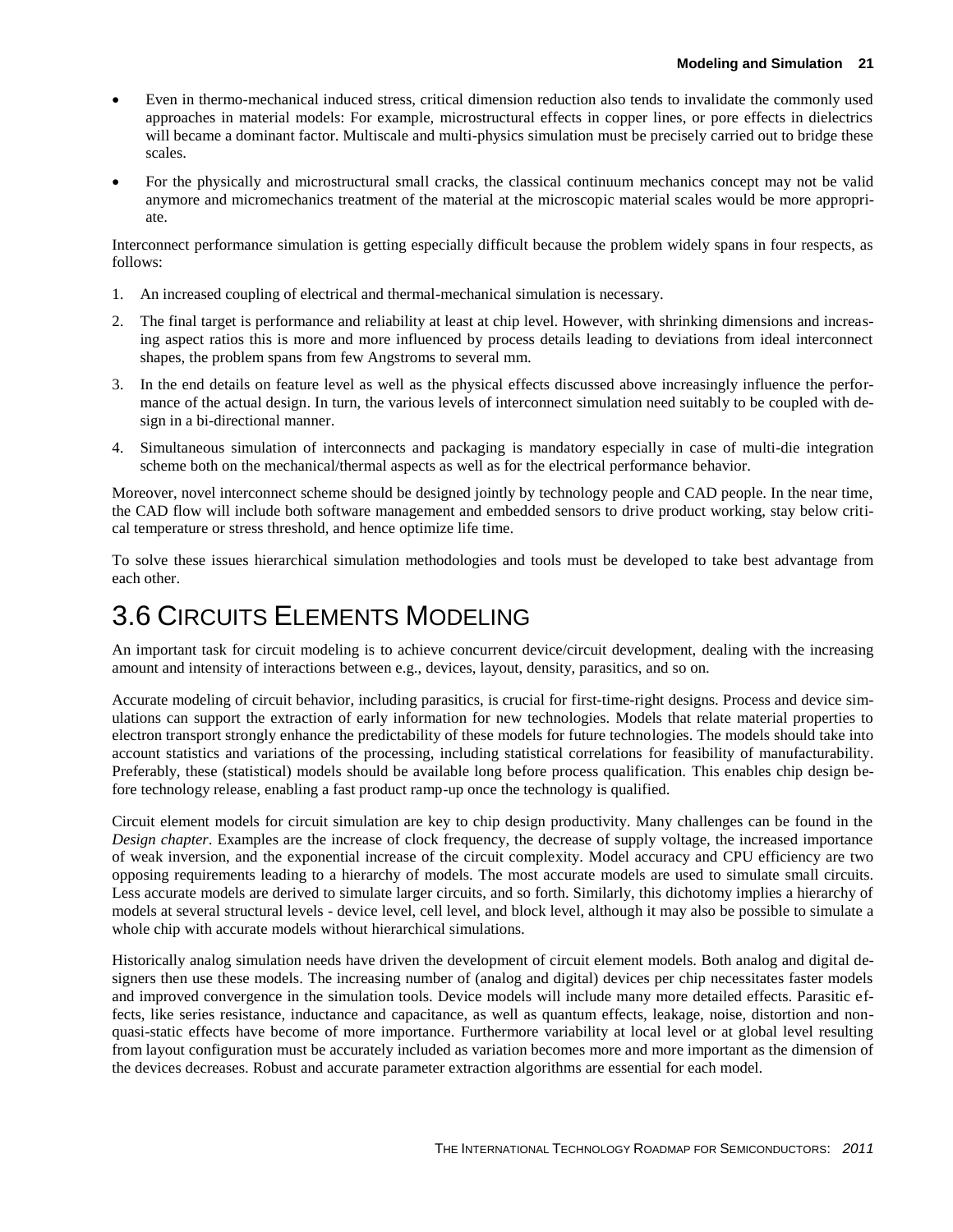State of the art MOS models are based on surface-potential based modeling, which provides a simple connection from the device simulation to the circuit simulation. It enables reduction of model parameters resulting in fast parameter extraction and easy inclusion of variability and statistics. This is important for digital circuits. Also, it is still crucial for analog and RF applications where accurate description of derivatives, also around  $V_T$ , is of prime importance. For some applications longer-channel devices are used at high frequencies, making non-quasi-static models essential. For analog and RF applications the modeling of excess noise and distortion will need more attention. A strong request is that RF (noise) measurements are avoidable and compact models can predict noise without extra parameter extraction. Due to new effects, models will become more complex. In combination with the ever increasing circuit sizes care must be taken to limit calculation times, e.g., by developing 'fast models' (fast versions of the full model).

Compact models for future CMOS generations should model new effects correctly. Examples are mobility-enhanced channels and high-<sub>K</sub> gate leakage. Non-classical CMOS devices (see the *PIDS* chapter) will pose additional modeling challenges. Many devices have fully depleted channels, like FD SOI-CMOS, etc. This enables shorter channels, which means more ballistic effects. Moreover, two channels close to each other (10 nm) will have quantum mechanical interactions. This is important in multi-channel devices like FinFET and dual gate FET. Given the small dimensions, variability and statistics will be more prominent is this class of devices. Local variations will become more important than global variations for these generations. These effects have to be implemented in compact models for further propagation in the hierarchical modeling chain approach. This will affect the way statistics and, for example, static statistical timing analysis has to be treated in circuit simulations. A consistent treatment of local and global variations is required to allow for a computer-efficient inclusion of statistics in circuit simulations, preferably before process freeze.

For non-CMOS devices it is harder to specify the detailed modeling challenges. The number of options in the PIDS chapter is still very large, requiring huge efforts in the modeling domain. For bipolar devices, models will be extended towards extreme HBTs, either in SiGe(C) or in III-V materials. For memories models are needed for new memory concepts like FRAM, MRAM, and phase-change, as mentioned in the *PIDS chapter*. The probability of switching between two or more states in such advanced memory cells has to be introduced and properly handle by the whole simulation chain. Even for advanced discrete products, e.g., RF-power devices, dedicated model challenges exist to deal with thermal effects and interactions.

The circuit modeling of RF will extend to the 100 GHz range: Either extreme RF applications (>60GHz) or 30–40 GHz applications where (third harmonic) distortion is important. Models for scalable active and passive devices, such as inductors, transmission lines, varicaps and interconnects, including their parasitic elements, are crucial for good RF circuit modeling. For several larger (active or passive) elements the non-quasi-static effects will be significant and should be modeled accurately. To support heterogeneous integration, CAD-tools must be enhanced to better handle simulations with different technologies and in different simulation and application domains (RF, digital and mixed signal). They will need to handle multiple interactions between circuit models, building block models, interconnect, dies and packages.

The importance of interconnect modeling increases with the stronger contribution to circuit delays and cross talk. The complexity and the size of the interconnect network poses serious challenges. Different applications need models for different effects, like cross talk, matching, inductive coupling (also in 3D), skin effects, and size effects (see the *Interconnect* chapter). A hierarchical interconnect simulation approach is necessary to keep simulation times reasonable. Accurate proximity parasitic elements at the device level from Parasitic Extraction (PEX) tools must be introduced in netlist. The consideration of the inductances is important for fast-clocked circuits. For RF applications it is an essential part of the circuit behavior. Full wave description of interconnect devices, like transmission lines and antennas, will be common for high speed or high frequencies. If the full-wave description of interconnect gets important beyond the device level, serious efforts are needed on complexity reduction algorithms.

Increased integration density causes non-negligible interactions between neighboring devices. This must be modeled on the basis of the layout of a circuit. Three-dimensional parasitic effects such as fringing effects may also strongly influence RF circuit performances. In large circuits even long-range effects will gain an importance. Examples are the substratecoupling effects, e.g., a digital clock signal that propagates to the analog and RF parts and disturb their specifications. Temperature effects will get more important for SOI-based and thin-film devices. Hence, self-heating and mutual heating and cooling effects should be modeled in more detail over the full chip. For RF applications, large-scale electromagnetic field effects will gain in importance. This should be taken into account beyond the device level on the circuit level. An efficient simulation methodology is key for this task.

Predictive DC and RF reliability simulation will be more important as more designs will be close to the hard reliability limits. ESD is becoming one of the most serious reliability problems in future processes. Predictive circuit-level simula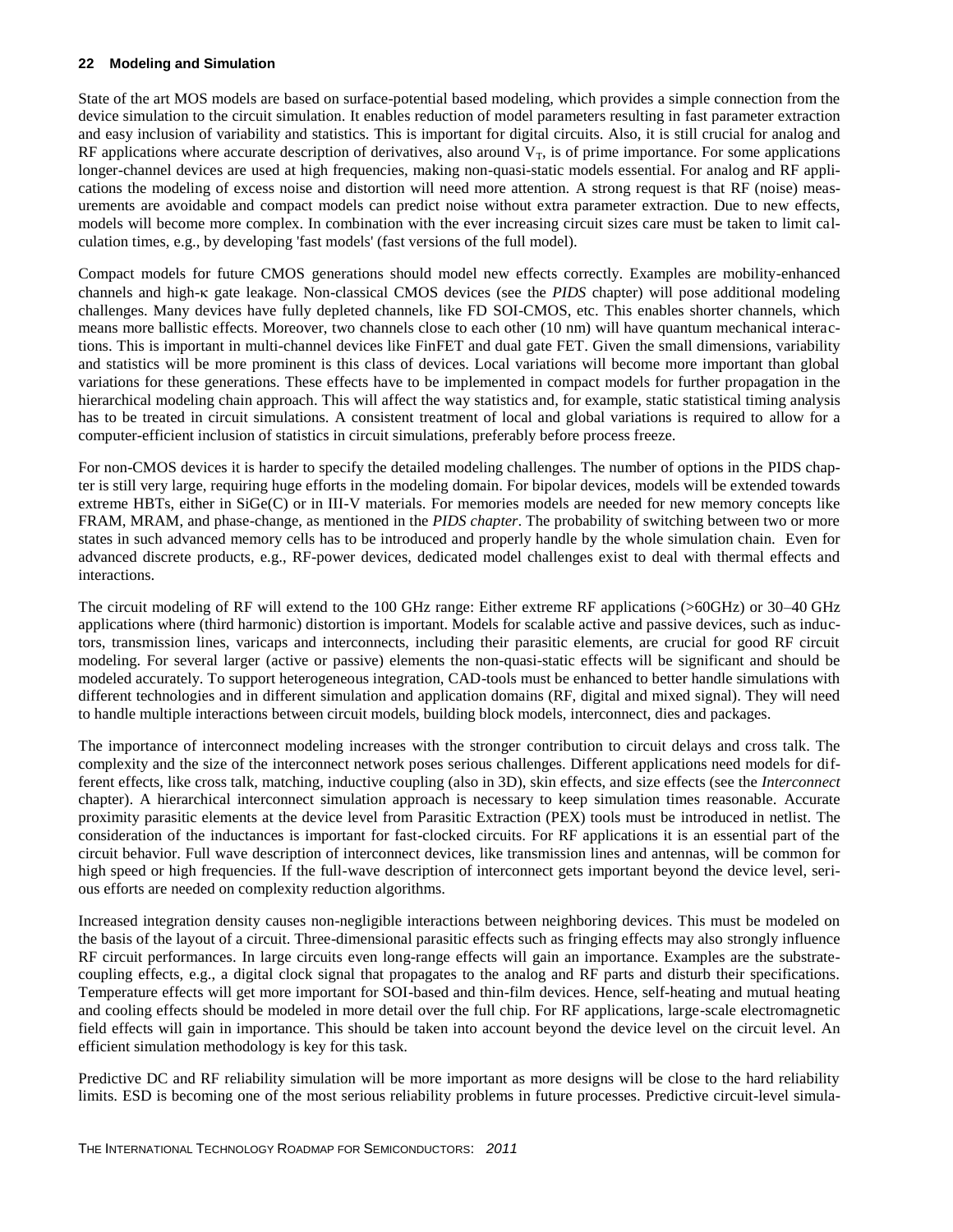tion, based on device level compact models, is essential to guarantee safe chip-design. In addition, the prediction of electromigration from interconnect layout needs improvements to avoid super-worst-case margins as well as the ones related to Time Dependent Dielectric Breakdown in dielectrics (TDDB).

### <span id="page-26-0"></span>3.7 PACKAGE SIMULATION

The package simulation subchapter is in 2011 unchanged from the 2009 ITRS. IC-package co-design is a key crosscut issue with system-level considerations becoming increasingly important. In the past a package designer might have been presented with the die footprint including the placement of the die I/O pads as well as the placement of the I/O connections to the printed circuit board (PCB). With increasing pin counts and overall size constraints, this practice often results in packages that are unreasonably expensive or that cannot be manufactured. Beyond being routable and manufacturable, a package must meet demanding requirements with respect to signal integrity, power, temperature, and mechanical integrity. The required integrated electrical, thermal, and mechanical simulations must be performed with consideration of the die and the system, and this is possible only with communication enabled by co-design tools. A properly designed codesign tool will interact directly with both the package and die databases and have the capability of communicating results between the two.

The more common package models today are lumped discrete models such as IBIS, SPEF, or SPICE. There will continue to be demand for such models due to their simplicity and speed of simulation. In the near term these simple models need to be improved to describe the package better. SPEF models are appropriate for the IC when the self-inductance of small short connections is important, but the absence of large current loops renders mutual inductance negligible. In a package with relatively long traces, large current loops, and bond wires, mutual inductance can be extremely important, and it is becoming more important in the IC. IBIS models describe the cross-coupling well, but all die pins on a given package net are generally shorted together, significantly limiting the possibilities for simulation. Neither of these formats properly addresses power and ground issues. With SPICE one can build more complex models of the ground and power structures, but the models tend to be cumbersome and slow.

Modeling of power and ground structures in the package is extremely important. Current bottlenecks, noise, and simultaneous switching issues are critically important with repercussions for thermal analysis. It is difficult to ascertain if enough decoupling capacitors have been placed in the correct places to guarantee performance, or perhaps too many have been added, thereby negatively impacting cost and package size.

There is a clear need to move beyond models based upon discrete elements to distributed and transmission line models. In simple packages there may be very limited power and ground structures, while in a typical ball grid array (BGA) package only half of a given trace may cross a ground plane. In a more complex flip-chip design there may be many ground and power planes on alternating layers. Especially with increasing initiatives for package re-use, models for these packages may be generated once, and then passed to many consumers. Hence, there is a need to form a consensus on packaging model formats that are generally useful and easily shared. Alternative modeling schemes such as reduced-order models should be investigated. To allow for the increasing complexity and interactions of the IC-package-PCB system, a modular approach that allows for different implementations of different component models may likely be required, especially when considering system-in-package or system-on-chip solutions. It may be necessary to simultaneously consider digital, analog, RF, and even micro-electro-mechanical systems (MEMS) and optical components. Refer to the *Assembly and Packaging chapter.*

Generating models for simulation is creating new challenges with regard to numerical methods. Package geometries are such that there is no substitute for fully three-dimensional field-solver extraction. In a flip-chip package there are sometimes so many layers and power and ground structures that the extraction of a single signal net may be very costly. In a multi-chip module (MCM) there may be longer traces that couple many nets together, requiring a very large minimal set for extraction. In either case, decomposing the problem into smaller pieces introduces significant fictitious fringing spoiling the power/ground extraction. The development of scalable field-solver engines that can manage full-package extraction is essential; scalability will likely be achieved through implementation on a parallel cluster. At the same time efficiencies with regard to time and memory consumption need to be further improved.

The introduction of low- $\kappa$  dielectrics with low thermal conductivity increases the need for thermal analysis. ICs generating increasing amounts of heat will transfer more of that heat to packages that will be challenged to dissipate it, and in turn the package will transfer heat to the system. This attribute also requires co-design tools that facilitate simultaneous analysis. Furthermore, current flow through ground and power structures must be understood because current bottlenecks can lead to hot spots.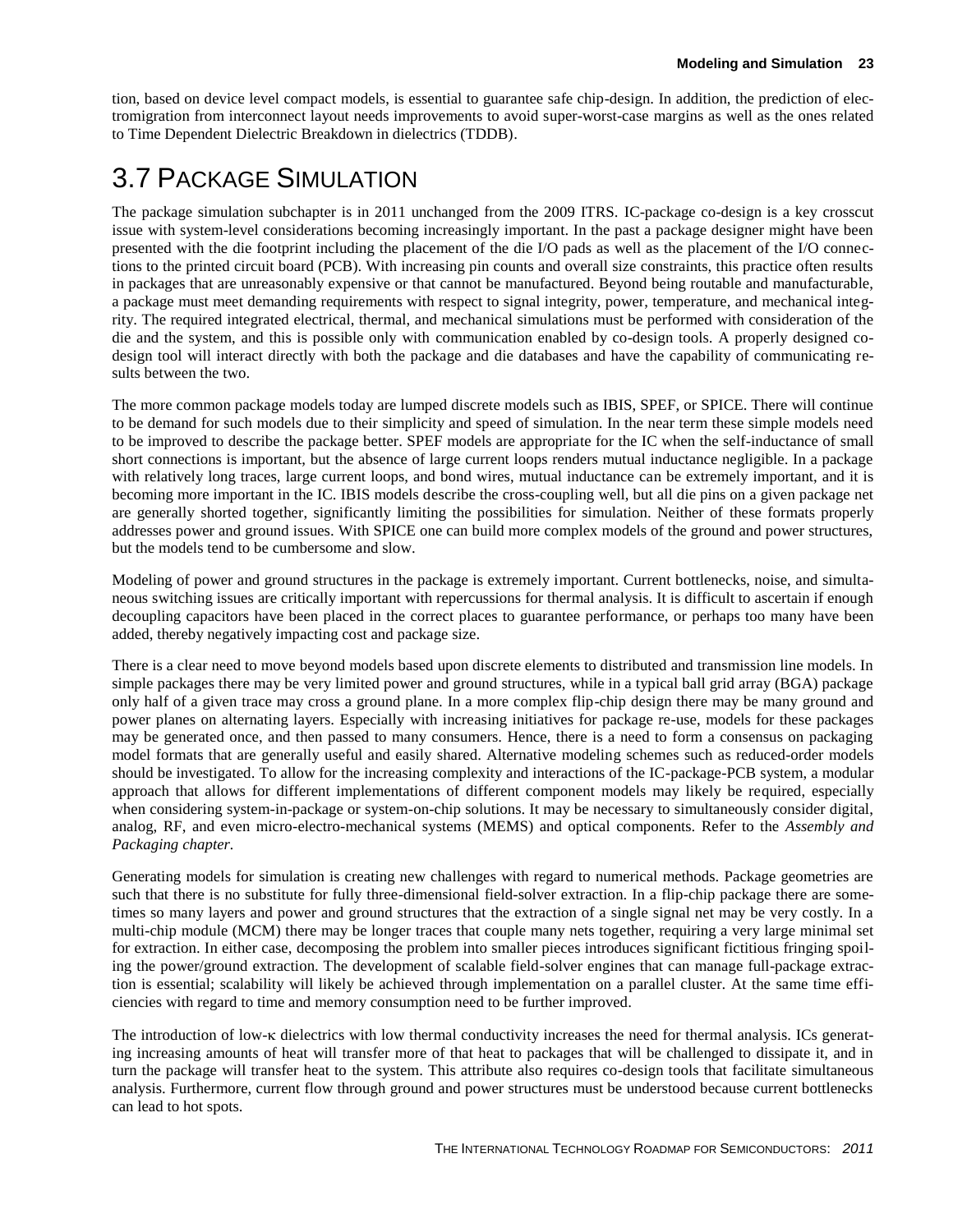Inherent and thermally induced mechanical stresses throughout the layer stack must be identified and modeled. The low- $\kappa$ dielectrics often have reduced mechanical integrity, while at the same time thermal stresses are more severe. The stresses are especially enhanced with non-uniform heating induced by the die, by current bottlenecks in the ground and power planes, and with reduced thermal conductivity.

In addition to specific failure mechanisms and front end back interactions induced by new material integrations, the increasing complexity of packaging options drives the need for improved modeling to reduce test cost and development time. Since process windows and main influent parameters are definitely dependent on the packaging options, generic modeling cannot be applied anymore and actual product configurations must be considered. Furthermore, the whole process flow, including front end, assembly and packaging steps, must be simulated to examine precise residual stresses, critical loading conditions, and thus optimize both package and interconnect features. This would finally lower the cycle time to introduce new products while ensuring device integrity. In order to allow such requirements, dedicated modeling procedures must be carried out at the several simulation levels involved. This includes multi-scale methods, consideration of dynamics and multi-physics phenomena that particularly occur during assembly processes, and non-linearity of the material behaviors. As a consequence, thanks to the development of the whole modeling flow and helped with a limited amount of experimental validations, a major role would be played by thermal and mechanical simulations. These need improved material models for bulk and interface properties. Currently, relevant data does not get broadly released from industry. Finally, since interactions from front end to packaging features are increasingly closer, a co-design between the related teams is definitely required.

### <span id="page-27-0"></span>3.8 MATERIALS MODELING

The determination of the electrical, mechanical, and thermal characteristics of materials is essential because of their impact on semiconductor device and integrated circuit manufacturing and performance. Application areas of materials modeling in semiconductor technology are relevant for many near-term and long-term challenges and they cover a wide range of materials and properties. Furthermore, besides bulk material, thin films, surfaces and interfaces, the mesomaterial (between bulk and atomistic) range must be considered. Consequently, both empirical and first principle materials modeling and simulation are needed.

There are two fundamental approaches to apply materials modeling in semiconductor technology:

- First, material properties form the basis of modeling and simulations in all aspects of semiconductor technology, e.g., equipment, process, device, package, patterning, interconnect topical areas. Consequently, they are important input parameters in all models and simulators. The driving force here is growing complexity and the decreasing size of semiconductor devices, which requires an increasing accuracy and the inclusion of additional physical effects into models and simulators. Modeling and simulation tools are only as good as the input material parameters. In many cases, these parameters are difficult to determine by experiments alone. Databases are needed that contain both experimental and, where not available, material parameters calculated from first principles.
- Second, materials modeling is used to systematically explore a wide range of new materials and test them for their utility in future semiconductor technologies. The driving forces here are the physical limits of material systems used to date. Many alternate materials are being suggested as possible solutions for some of the critical semiconductor roadmap roadblocks.

For both approaches, the central motivations are the additional physical insight obtainable by simulation as compared to experiments and the cost and time savings because many complex experimental characterizations are replaced by faster and less expensive simulations. Nonetheless, experimental verification is fundamental, not only for empirical but also for first principle and atomistic simulation methods. Experimental verification must accompany the development and application of theoretical methods from an as early stage as possible. This requires long-term planning and the collaboration of experts in modeling and experiments. It leads to the selection and fine-tuning of accurate simulation methods and the optimal use of experimental and computational resources as demonstrated for the case of determining the atomistic surface configurations or for the case of determining properties of dopant clusters.

The complexity of materials modeling is increasing due to a variety of factors. 1) The number of materials has continued to increase with each technology. 2) Size: Most of the devices have dimensions close to material domain sizes (e.g., grain size, thin film thickness). 3) Topography: Non-planar material structures modulate properties and behavior due to different materials at multiple interfaces. 4) Topology of the nanostructures and molecules (e.g., carbon nanotube, graphene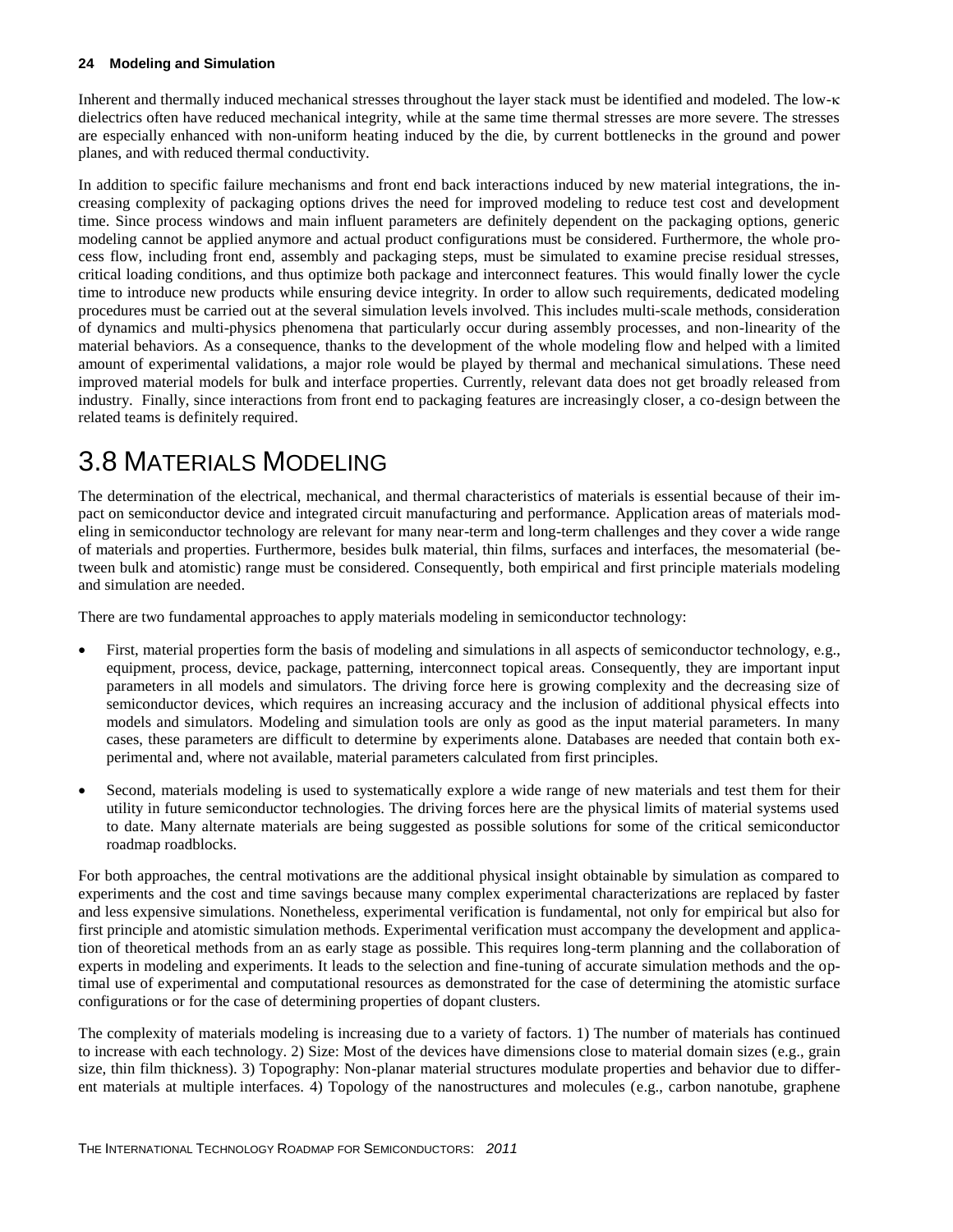sheets). In addition, one of the practical difficulties in application of materials modeling is the inability to scale to larger size domains efficiently.

The importance of materials modeling for semiconductor technology is a driving force for the development and refinement of new methods. On the other hand, applications of materials modeling in semiconductor technology can also profit greatly from developments from other research areas, e.g., physical chemistry or metallurgy. A wide variety of methods and simulation tools are available. However, several general challenges must be addressed in order to fulfill the requirements for the applications of materials modeling in semiconductor technology:

- An increasingly large number of material parameters is required, both as input in other simulators and for the exploration of new material systems. This demands an increasingly large computational and organizational effort. Therefore, the calculation process must be automated to a large degree. Flexible tools enabling an efficient workflow are needed.
- The wide variety of materials modeling methods and tools is a good basis for tackling the various materials related questions in semiconductor technology. However, the lack of interoperability represents a major impediment. Standards for data exchange between tools and an integration of their user interfaces are required.
- Since materials modeling is a prerequisite for other modeling and simulation challenges, a fast reaction to changed requirements and priorities is essential for the overall development speed of modeling and simulation. For the continually changing requirements of semiconductor technology, a flexible framework of standard tools and methods is needed as a basis for the development of specialized applications.
- With device active regions continuing to shrink to several tens of nanometers for the physical channel length and to the nanometer range for the effective oxide thickness of high-κ gate dielectric materials, materials simulation and modeling tools that go from atomistic descriptions to continuum results will become critical. In the long term, the relevant materials modeling approaches might be integrated into the modeling toolsets of the various topical areas. The materials modeling tools must be prepared for this integration. The smaller devices get, the closer process and device simulation get to materials modeling on the atomic level. At the extreme end, for example for charge transport in single molecules, these three modeling tasks are essentially based on one unifying approach, i.e. Schrödinger's equation for the molecule.
- For the assessment of material properties, combination of different tools based on different level of approximation is a necessity. Since the numerical solution of the Schrödinger equation is feasible only for small numbers of atoms in heterogeneous structures, density functional theory (DFT) – type tools have to be applied. In the cases where DFT tool are not numerically efficient (e.g. if number of atoms in the structure exceeds several hundreds) the application of molecular dynamics and kinetic Monte Carlo methods should be considered.
- Ab initio methods for the investigation of excited states are required. Most readily available ab initio methods and tools are restricted to ground state calculations.
- Ab initio methods must be extended and optimized for the non-charge-based technologies and materials of some emerging research devices, e.g., devices based on spin phenomena.
- More effort should be put in modeling and simulation of mechanical properties on the atomistic level and these simulations have to be related to classical continuum mechanic theory. Mechanical phenomena in modern 3D IC like plasticity and material fatigue have their source in the atomistic properties of the metal.

Specific materials modeling problems to be addressed for the different topical areas include the following:

- Materials models are needed for improved (especially chemically amplified) resists, for advanced mask making and for multilayer mirrors to be used in EUV lithography. The impact of molecule sizes on the resist structure and properties must be incorporated in the determination of line edge and line width roughness.
- Interconnect performance and reliability will be increasingly affected by the metal microstructure and interfaces to surrounding layers and models for these special regions have to be part of reliability modeling.
- Continued work on understanding of material degradation and fatigue under the influence of thermal gradients, stress migration and electromigration is crucial since without it no reliability model is possible.
- For front-end process modeling, important material properties include the diffusion and clustering parameters of point defects and dopants. These parameters must be determined in crystalline as well as amorphous silicon and at interfaces. The strain dependence of these parameters must also be determined. Due to these dependencies and due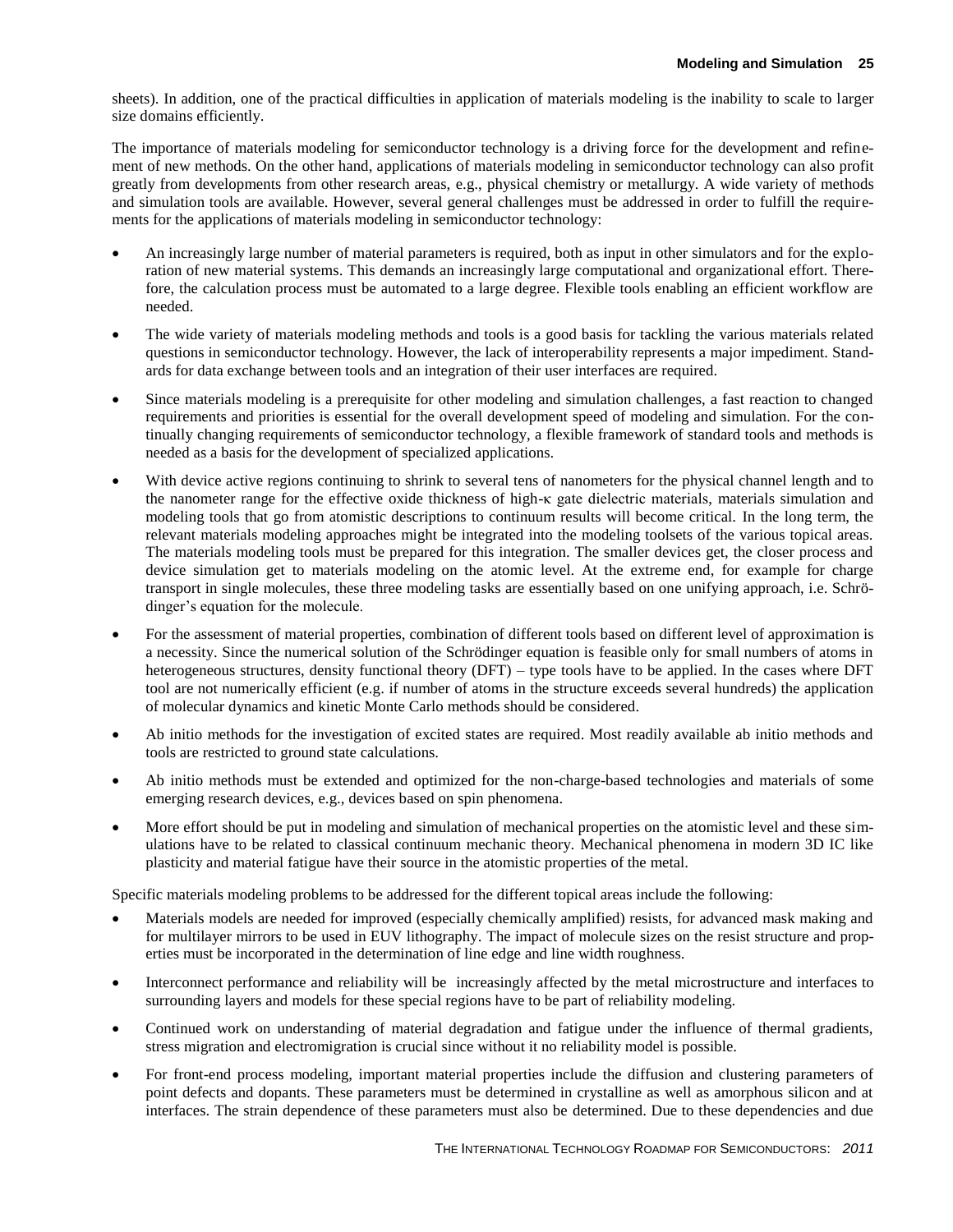to the combination of several dopants and co-dopants, a large number of parameters must be determined. Due to the atomistic nature of doping and the growing importance of process variations, the diffusion and clustering parameters must be known to such a level of detail that these effects can be captured accurately by the process simulators.

 Most models used in device simulation can be considered as material models, because they are based, for example, on the electronic structure of the semiconductor, for example dielectric properties, and channel transport properties, including quasi-ballistic transport. Here also, major progress is needed due to shrinking dimensions, higher local electrical fields and especially due to the use of global and local strained channels including, for example, strained substrates (sSi), SiGe, Ge, III-V, SOI, sSOI, GeOI and other new materials. See the Device Modeling and Emerging Research Materials sections.

### <span id="page-29-0"></span>3.9 RELIABILITY MODELING

As reliability issues become more and more important for the semiconductor industry, modeling is increasingly requested to provide design tools not only to achieve better device performance, but also more robust reliability margins. Modeling is required for the theoretical investigation of the failure mechanisms and of their root causes, but also to explore their relationship with front- and back-end-of-the-line technology on one hand and with design needs and test effectiveness on the other hand.

Since failures are mostly related with the presence of defects and traps in active and passive layers, modeling is expected to investigate the intrinsic defects associated with new materials and their interfaces, but also extrinsic defect creation mechanisms during wafers processing, such as plasma damage and ion implantation induced damage in gate stacks. Accurate modeling of mechanical stress (induced e.g. by lattice mismatch, volume expansion during oxide/salicide growth or gate stack etch) and of its interaction with implantation damage is needed to predict the generation of extended crystal defects, which can reduce the test yield and increase leakage, eventually leading to product failure under operating conditions. Process related fluctuations may also statistically enhance on-field failure rates if combined with other degradation mechanisms.

Recent years have witnessed a lively debate regarding the root causes of the bias temperature instability (BTI). While most researchers agree that the creation of oxide and interface charges is responsible, the model details are often diametrically different. It has been revealed that the degradation is particularly difficult to predict under dynamic (stress and recovery) bias conditions. Lacking a suitable model for the description of the degradation under arbitrary bias conditions, the degradation of a transistor in a realistic circuit setting is hard to predict. Model development is particularly hampered by the difficulties related to the experimental verification and by the strong bias dependence of the recovery. As such, model evaluation is closely tied to the development and detailed understanding of advanced characterization techniques. With the introduction of alternative high-k gate stacks and the plethora of material systems currently under investigation, a predictive model for BTI (PMOS and NMOS) is urgently needed.

Another mechanism which is also explained by the creation of oxide and interface charges is hot carrier injection (HCI). While BTI is basically a one-dimensional problem where the electrostatics of the transistor are relatively simple to describe, the modeling of HCI is considerably more complex due to the occurrence of hot carriers in the channel. In particular for sub 100nm devices, hot carriers cannot be adequately described by the conventional drift-diffusion formalism and more accurate solutions of the Boltzmann transport equation are required (such as Monte Carlo methods). Unfortunately, this is accompanied by a considerable increase in required CPU time and suitable solutions for the problem are urgently needed. A special case is high-voltage devices, which often imply a complex geometry (multi-finger gates, drift regions, LOCOS bird's beak, etc.) which is difficult to capture. Even though many published empirical model exist, a thorough understanding of HCI and a predictive model are still lacking.

Closely related to the defects responsible for BTI and HCI are the random telegraph signals (RTS) and 1/f noise. While modeling of RTS is not strictly a reliability issue, bias and temperature stress has been shown to modify both RTS and 1/f. As such, a better understanding of oxide and interface defects will benefit the understanding of RTS and 1/f. Similar considerations hold for stress-induced leakage current (SILC), which is explained by strategically placed defects in the insulator. Depending on the interaction of their energy levels and the Fermi-levels in the gate and substrate, they contribute to the gate leakage current. Time dependent dielectric breakdown (TDDB) is related with the dynamic evolution under stress conditions of such defects, which is still difficult to model without a-posteriori calibration.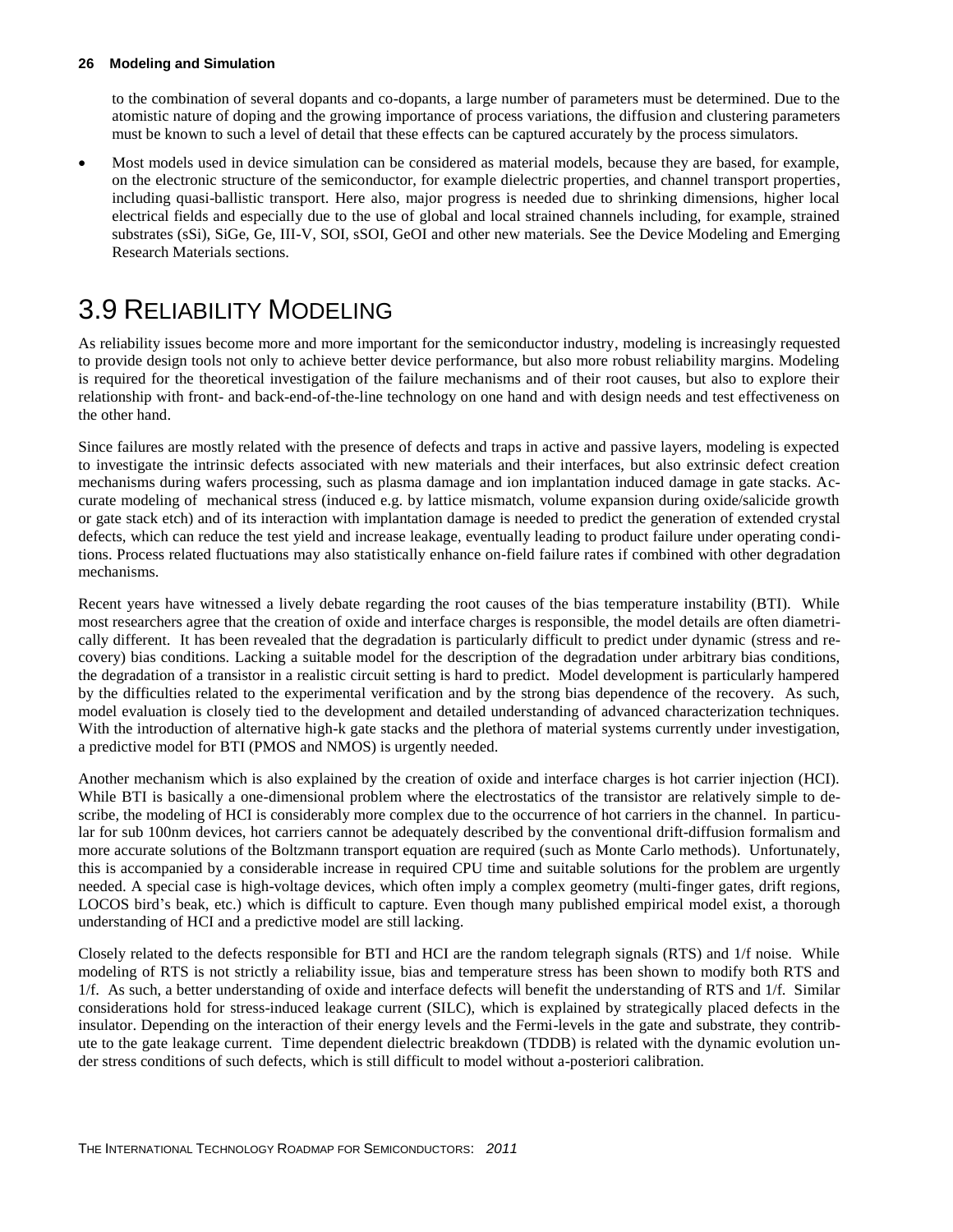Understanding of the above listed mechanisms is still in its infancy when highly advanced devices employing highmobility materials in combination with advanced gate stacks are being introduced. Predictive physics-based models are urgently needed in order to aid further development of these technologies.

The major reliability concerns for Non-Volatile Memories come from charge retention and endurance requirements, which in conventional floating gate devices are strictly related to charge trapping/detrapping of defects states in the sealing dielectrics. Additional modeling issues arise in nitride-based architectures where localized stored charge can redistribute within the trapping layer and new capture and emission mechanisms come into play. Furthermore for the overall device reliability (especially for multi-level applications) the role of array disturbs has to be modeled to optimize write and erase algorithms and the bit failure rate has to be accurately estimated in order to deploy appropriate Error Correction Code modules. For Phase Change Memories an accurate electro-thermal modeling is critical to investigate array disturbs, reset state data retention and the endurance under high local current densities and temperature gradients conditions, which can cause composition variations and electromigration. Other challenging reliability modeling issues are radiation hardness in SRAM and wafer thinning related defectivity (in particular for DRAM). Another reliability modeling issue in DRAM is the retention time degradation of cell transistors, which is related to the generation of defects under thermoelectric and/or mechanical stress, e.g., thermal annealing, burn-in test or warpage.

The increasing interconnect density, number of layers, and power consumption are still faced at the same time as the introduction of new interconnect materials. Special attention is paid in the backend-of-the-line (BEOL) to low-*k* materials and copper metallization for which considerable amount of work has been done to address reliability issues like low-*k*  line-to-line insulation degradation under bias-temperature stress, thermal dissipation, thermo-mechanical mismatch with the surrounding materials, low yield strength leading to delamination, cracking and extrusion, as well as the high susceptibility to moisture penetration during processing. There are still fundamental problems to be modeled that affect the time dependent dielectric breakdown (TDDB) properties of low-k and especially ultra low-k materials, namely the increasing porosity, the potential damage and/or contamination during process integration, the physical causes of the noise induced by soft breakdown events and its correlation with hard breakdown events, as well as the TDDB kinetics with the related acceleration factors. Hereby the impact of the copper metallization strongly depends on the local topology (e.g., roughness and voids) and on the surrounding materials (e.g., barrier, seed layers, and dielectrics) such that the research is focused on failure mechanisms occurring at the interfaces due to electromigration and to the formation of voids in close vicinity of the vias.

Properly designed devices need to behave robustly, i.e. they have to withstand continuous or sudden stresses as for instance overcurrents, overvoltages, electrostatic discharges, ionizing and non-ionizing radiation.

Triggering of low resistivity paths through latchup is still an active issue because of technology scaling. Furthermore, new interaction issues arise due to mixed signal applications and system level interactions. Process-related solutions are centered on highly doped wells, bottom well isolation through buried layers, lateral well isolation through shallow or deep trench STI isolation structures, and SOI. In this framework, the injection phenomenon within and outside the parasitic structure needs to be accurately modeled. Internal and external latchup driven by process and design spacings, as well as by external stimuli and internal latchup parameters, respectively, need to be simulated in a very early development phase in mixed mode and over long distances also by using dedicated tools to extract (and mesh) automatically the 3D device geometry and doping from the layout.

The ElectroStatic Discharge (ESD) charge transfer from an external body to a device can produce thermal-induced hard failures (e.g., gate oxide and junction breakdown, melting of interconnects), soft errors (e.g., latchup, injection-induced snap-back in nMOS), or a combination of both. Some requirements for ESD are common to latchup. Modeling for ESD has to focus in particular on heat generation and propagation (especially in SOI), carriers mobility and impact ionization up to melting temperature of the silicon, transistors instabilities (like MOS snap-back and BJT gain degradation), N-well resistors (limitation, ballasting), poly-defined and substrate diodes, silicon controlled rectifiers, substrate effects (resistance, current, ground bouncing, noise coupling), lateral parasitic, current filamentation, current saturation of metal lines and vias, and finally on dielectric breakdown (gate oxides, low-k). Significant room still exists for development in 3D electro-thermal circuit, device and mixed-mode transient simulation, physical and predictive models, physical model validation, system level simulation.

Ionizing radiation is either produced inside the device itself (e.g., package materials, radioactive isotopes of silicon and doping species) or extrinsically (e.g., cosmic ray, external source) and can affect integrated circuits as well as high voltage components. Ionizing radiation leads to total dose effects, which result into a time-dependent degradation of the device performance (junction leakages, threshold voltage shift in MOS, parametric degradation in bipolar devices) and to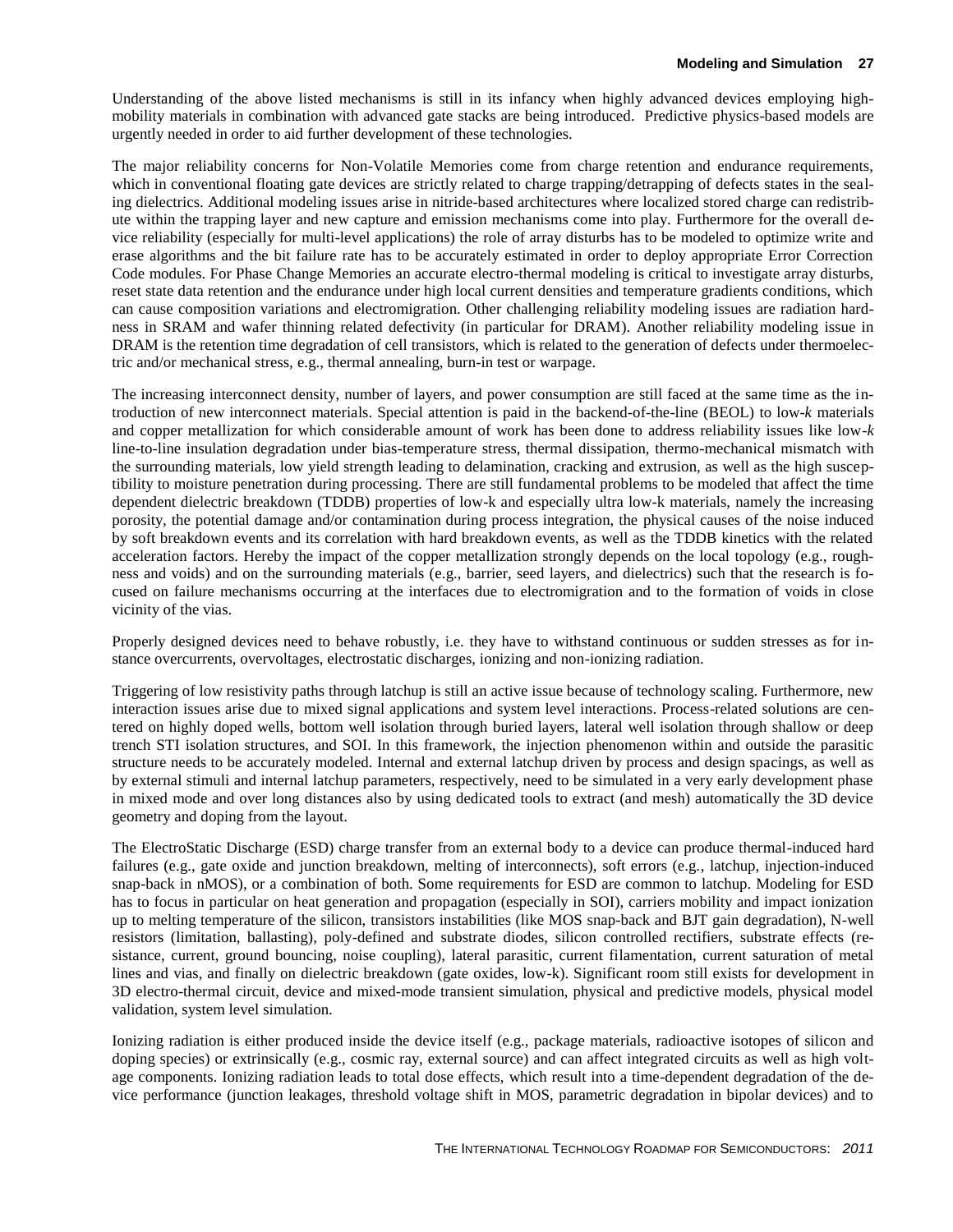the more relevant single event upset events that can produce both hard failures (gate oxide rupture, latchup, breakdown), as well as soft errors (e.g., data loss in a memory), observed as a soft error rate (SER). The impact of SER over the years is almost constant or even increasing in spite of the reduced sensitivity for the single units due to device scaling and the use of countermeasures (e.g., SOI, redundancy, error detection and correction). This is because of the corresponding increase of the number of units in a system. Viable models and simulators are still lacking to extrapolate the SER from the cell up to the system level from accelerated tests, which are able to keep track of the error propagation and to provide enough statistical accuracy.

Independently of the application field, new package technologies are continuously introduced to cope with the requirements in terms of package size shrinking, increased terminals count, increased speed, increased power density and dissipation, increased ESD and electromagnetic immunity, new interconnect materials, increased usage in extreme environments, and environmental sustainability. The variety of interdependent physical parameters increasingly leads to the need for more accurate models and procedures for fast and low-cost reliability assessment of new designs either based on traditional reliability testing, or on numerical simulations (virtual prototyping), which can account for the dependency on multiple physical parameters at the same time (e.g., temperature and humidity).

As the number of materials and interfaces increases, major long-term reliability hazards are related to thermal cycles, thermal dissipation, interfacial delamination, and thermomechanical mismatch within the package and with the assembly (and in some cases to material interdiffusion and electromigration). In such cases, global physical parameters (e.g., fullchip temperature distribution) often strongly depend on parameters at the microscopic scale (e.g., local current density), such that the need for multiscale simulation methodologies is increasing. Finally, since the reliability of an electronic package is ultimately determined by the environment and application in which it is used, systematic modeling of mission profiles is required for accurate lifetime prediction over long periods of time.

Within the very broad spectrum of reliability issues summarized above, modeling and simulation can be helpful for several applications:

- For understanding the fundamental physical mechanisms
- To optimize elementary devices geometry/doping (and indirectly the process flow) for reliability
- To establish safe layout/design rules
- To assess the Safe Operating Area and Mission Profile for each elementary device
- In the interpretation of raw electrical characterization results (e.g., to factor out the role of degradation and recovery) and to complement Physical/Electrical Failure Analysis
- In product lifetime prediction and to determine extrapolation laws and acceleration factors for accelerated testing
- To find the most effective test strategies to screen weak sub-populations
- To estimate the needed redundancy and Error Correction Code resources
- To assess the fault coverage effectiveness for embedded circuits used in Built-In Self-Test
- To assist Design for Reliability through:
	- o Spice and behavioral level modeling of degradation to check impact on analog/digital circuits
	- o better methodologies and tools at EDA level (at least post-layout) to identify location/probability/impact of failures (critical nets/hot spots, including self-heating with SOI)
- For virtual prototyping (especially for system- and package-level reliability issues)

However some of the above listed goals can be achieved only if a few challenges are met in terms of models and tools capabilities:

- *Predictive* modeling of traps/defects creation/annealing (both during wafer processing and under operating conditions)
- Accurate coupled (*multi-physics*) electro-thermo-mechanical modeling
- Statistical handling of individual atomistic level configurations of traps, dopant/contaminant atoms, electron/holes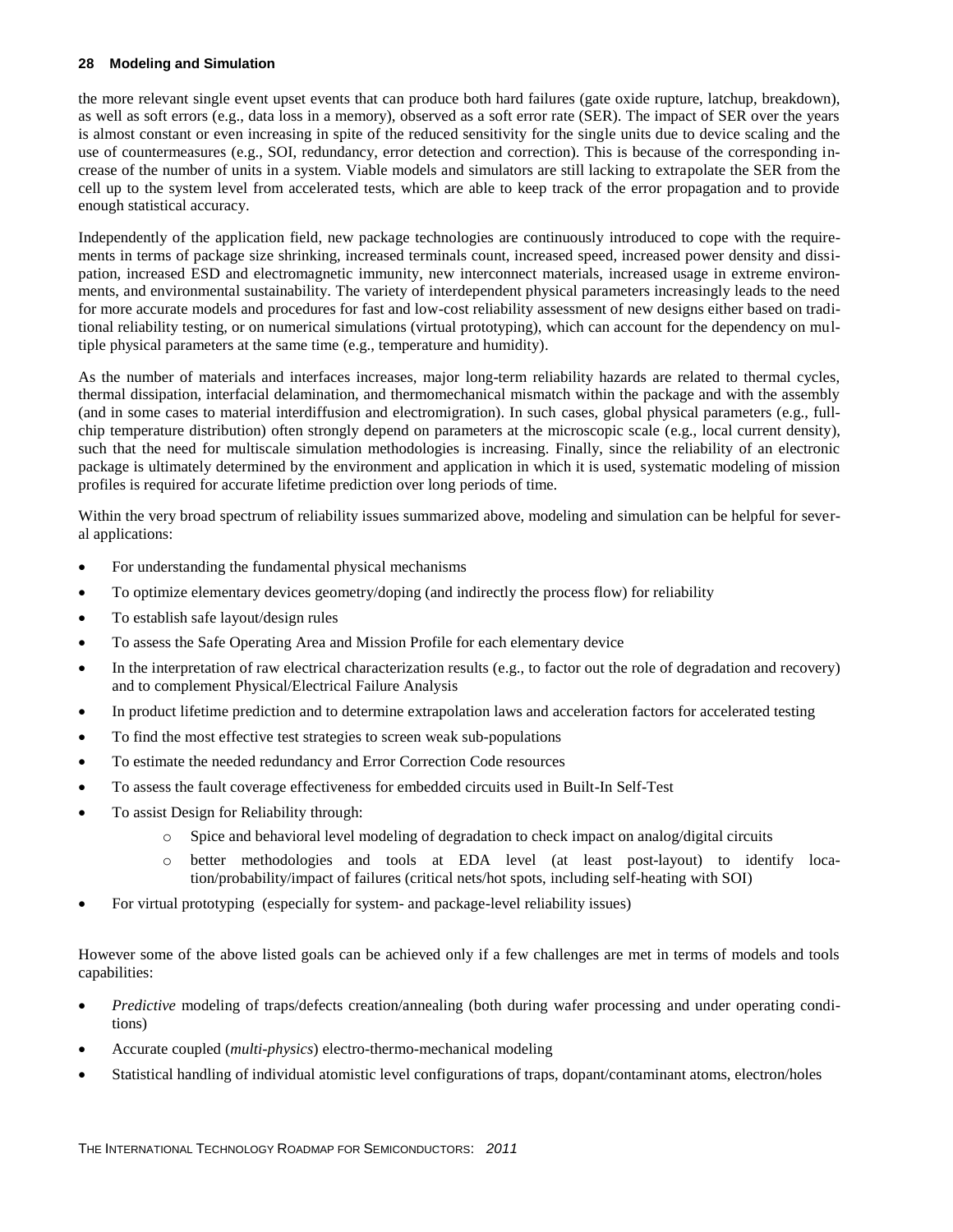- Hierarchical multi-scale modeling (where the possible involved levels are system/board, package, chip, block/circuit, device, and atomistic)
- Capability to dynamically handle structural changes during device simulation
- Compact and behavioral modeling of the failure mechanisms and elementary devices degradation.

### <span id="page-32-0"></span>3.10 MODELING FOR DESIGN ROBUSTNESS, MANUFACTURING AND YIELD

With devices shrinking well into the deca-nanometer range, the variability of process results due to variations of fabrication parameters, such as defocus in lithography, temperature profiles in millisecond anneal, or statistical fluctuations of a small number of dopant atoms gets increasingly important. As mentioned in several of the focal ITRS chapters and their cross-cut texts, this variability increasingly challenges further device scaling and the overall progress of the roadmap. Moreover, the manufacturability and robustness of designs as well as the yield of the circuits and systems increasingly require that such variability is already addressed at the design stage. In turn, within the ITRS Design chapter, "Design for Manufacturability" is highlighted as one of the challenges, and already in the 2005 ITRS a dedicated section was devoted to this topic. Threshold voltage fluctuations due to random dopant distributions in the channel increase with scaling since they are inversely proportional to the square root of the area, and their relative impact increase even more dramatically as the nominal threshold voltage is reduced. A similar effect holds for geometries (e.g., for gate CD) where it is generally very difficult to reduce absolute variations in the same way as the nominal values. In turn, variation as a percentage of the nominal value increases.

As pointed out in the cross-cut texts between Modeling and Simulation and almost all other chapters of the ITRS, TCAD must contribute to the assessment and minimization of the impact of such process variations and dopant fluctuations on the performance and reliability of devices, ICs, and systems, which critically affect manufacturing, yield and design robustness. The key advantage of TCAD is that well-defined variations can be very easily introduced into a simulation run on a computer, and subsequently their impact on performance and reliability figures can be calculated separately for each variability mechanism, as well as for a combination of different mechanisms. Integrated process/device/circuit simulation employing sufficiently predictive physical models could then be used to calculate the spread of relevant quantities such as physical channel length, threshold voltage, off- and drive currents, signal delay, etc. Compared with this the experimental study of the impact of such variations is at least very difficult and expensive, if not impossible. This is due to the inherent difficulties to produce experimentally and to characterize reliably a well-defined nanometer scale variation of a patterning process and the resulting geometry, or the number of dopant atoms in the channel region, and their precise locations.

Variations can be classified into random and systematic. Typical random variation mechanisms are random dopant fluctuations, mask defects (particles) and line edge roughness (LER) fluctuations in lithography, gate dielectric thickness fluctuations, grain-induced charges in polysilicon or metal gates, etc. Especially lithography steps are sources of many different systematic variations, such as misalignment, defocus, illumination dose fluctuations, proximity effects between different features, lens aberrations and mask imperfections. The latter two are expressed by the Mask Error Enhancement Factor MEEF. Other typical systematic variation mechanisms are stress proximity effect, well proximity effect (WPE), etch visibility and micro-loading effects, iso-dense bias in deposition and etching, changes of etch and deposition rates across the wafer, transient enhanced diffusion (TED) proximity effect, pattern-dependent heat absorption during flash or laser anneals, process drift over time, etc. All of these effects can be addressed by modeling on different levels, from modeling microscopic mechanisms to analyze fundamental effects, to TCAD-level analysis to quantify the impact on transistor performance, and then to compact or even behavioral models accounting for the impact of transistor variations on circuit functionality and performance. The compact models are necessary to handle thousands and millions of transistors on the circuit, where each model has to run within milliseconds rather than hours of CPU time. However, a key problem is that it is difficult to characterize and quantify these variations, e.g. because equipment vendors either do not have this information or do not want to share it with their customers. Furthermore, a symmetric (e.g. Gaussian) distribution of one or the other of these variations may lead to strongly asymmetric distributions of gate lengths and electrical parameters, because process steps and also device architectures may act as filters which strongly change the distribution of the variations. Especially variations which are caused by the same process step or mask level may be correlated. In this case the correlation must be traced through the whole simulation chain, because it may have a key influence on the device or system: E.g. if both gate length and width are decreased due to defocus in a lithography step, then the first variation would increase the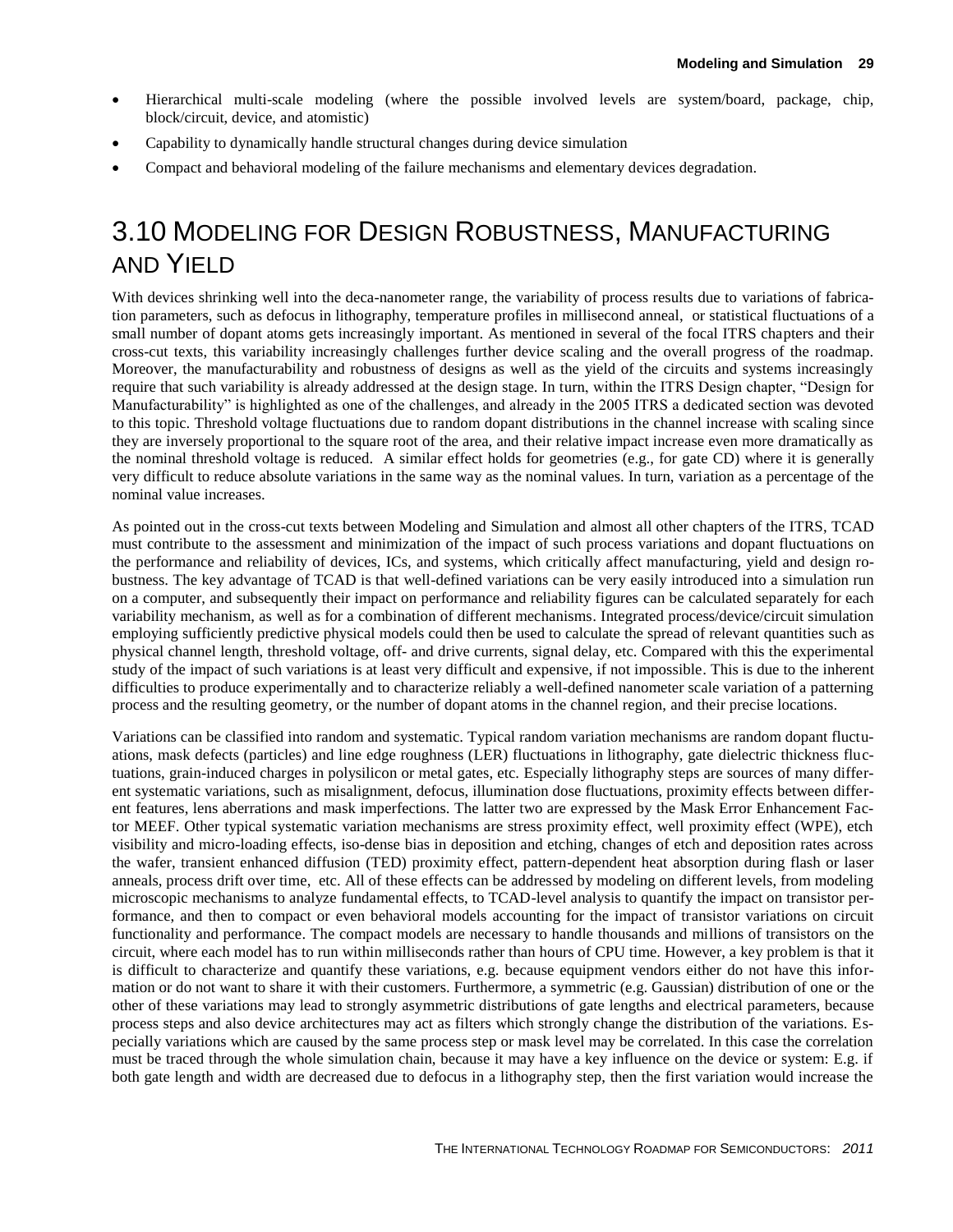drive current, whereas the second one would decrease it – thus both variations would to some extent compensate each other. This demonstrates that corner models are no more sufficient because they may be overly pessimistic.

Some systematic variations can partly be reduced by modeling-driven optimization techniques to achieve more uniform layout patterns (e.g., by adopting regular fabrics and by the insertion of dummy features) and proximity corrections. Furthermore residual systematic variations can be described with compact models, and therefore do not necessarily affect the circuit performance since they can be compensated by design. However, many of the systematic variations either appear as random (such as defocus, process drift and the imperfections of stepper lens) or lack an appropriate compact model and therefore are not accounted for. Such systematic variations and all random variations can only be addressed increasing the design margin, thus forcing the circuits to run slower. To avoid this, microscopic and TCAD level modeling can be used to characterize and minimize the random variations and compact modeling has to be used to account for systematic variations.

There are large areas of application and potential merits of Modeling for Design Robustness, Manufacturing and Yield:

- Assessment of layout dependent device performance by use of coupled process and device simulation which for example enables the study of layout-dependent stress effects, proximity effects in lithography, visibility and microloading effects in etching, layout-dependent transient-enhanced diffusion of dopants in the channel and source/drain, scattering of high-energy implants off photoresist mask (usually observed as a WPE), or large-scale CMP effects.
- Despite restricted design rules (RDR), there are significant layout-induced proximity variations due to the effects listed above, with the on-state current changing by over 30% at 45 nm node when a transistor with the same channel length and width is placed into different layout contexts. Considering that stress propagation length is determined by silicon mechanical properties and does not change with scaling, each subsequent technology node doubles the number of neighbors that introduce stress into any given transistor. This means that transistor performance increasingly depends on the layout context within a standard cell as well as from the neighbor cells.
- In the future technology nodes, it is expected that some of the variability mechanisms will diminish or disappear, like random dopant fluctuations in the channels of fully depleted transistors such as FinFETs. However, new variability mechanisms will come into play, sometimes surpassing the existing ones, such as the FinFET sensitivity to the shape and size of the fin. Overall, the ever-shrinking transistors contain fewer and fewer atoms so that the presence of each atom and its particular location increasingly impact transistor performance. Therefore, variability is here to stay and will likely play a major role in design and manufacturing of future ICs.
- Even larger can be the effect of a single, strategically placed trap since the capture and emission of one electron or hole can cause a large fluctuation in time of the overall conduction (giant Random Telegraph signal Noise, or RTN), which in turn can cause circuit failure if not properly addressed.
- The ability to predict the statistical distribution of random process variations and of RTN is particularly critical in multi-Gb memories, where the requirement to insure reliability in the parts per billion range for parts containing billions of memory cells leads to the need to evaluate bit failure rates (and therefore unlucky atomistic dopant and traps configurations) extrapolating probabilities around  $10^{-18}$ .
- Sensitivity analysis of device performance variation caused by process variation: This would enable the identification of the maximum variations of certain process parameters that are still acceptable to keep the variations of the device performance within specifications. Compared with the state-of-the-art of the available technology this allows judgment of whether the device variability specifications (for example,  $3\sigma$  spread of  $V_{th}$ ) can be achieved, and which are the most critical process steps to be improved.
- Starting from a given technology and its variations or dopant fluctuations TCAD could be used not only to assess the nominal performance of certain device architectures but also their spread. This enables a much better assessment of the device architectures because with further shrinking features and higher integration moderate improvements of nominal performance may be far less important than the selection of processes and architectures which cause less variations in the performance of the final device or IC.
- A severe problem for standard reliability characterization by accelerated testing (often referred to as stressing) is that devices which are subject to variability may exhibit a significantly different behavior under stress compared to nominal devices. In turn, accelerated testing may lead to in misleading results, and TCAD may be used to help to solve this problem. Conversely, TCAD may also estimate the reliability of "worst case" devices and more generally investigate statistical reliability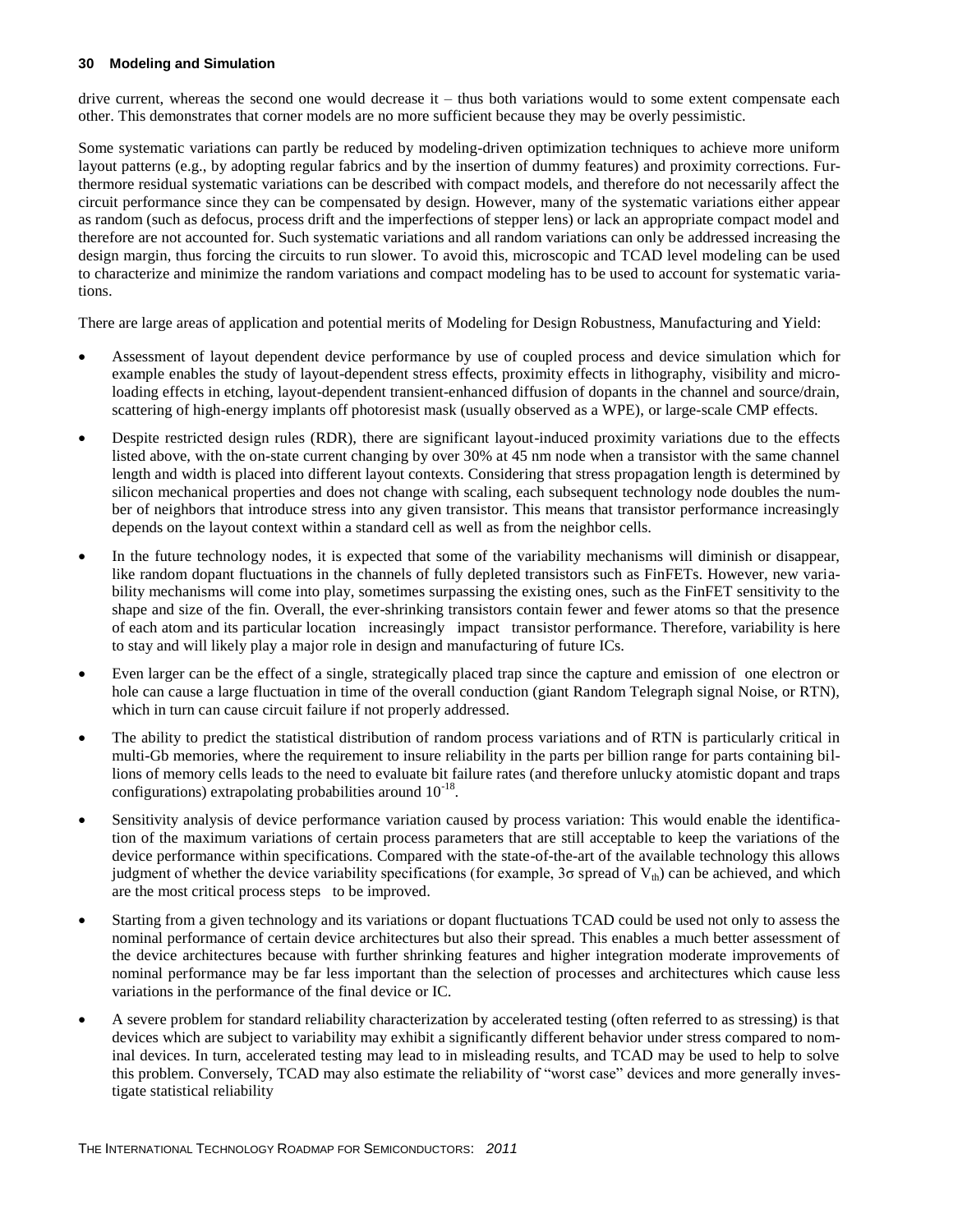- Complement standard SPICE models that currently bridge between process technology and design by information on the impact of process variations on design. This would enable a much more accurate assessment of the manufacturability of a design. For example, instead of global values and tolerances of design parameters such as gate length and  $V_{th}$ , the requirements may be relaxed in some areas and tightened in others, allowing the manufacturing of ICs with better performance, smaller size or higher reliability - without changing the technology used - by just adapting the design to the local neighborhoods.
- Assessment of the impact on devices and ICs of the variations introduced by a certain piece of equipment. This assessment would complement traditional advanced process control (APC) methods to decide about feed-forward and feed-backward equipment control and about when equipment maintenance is needed to limit drift or variations of process parameters. Process compact models (PCM) that are based on pre-calibrated TCAD simulations are being successfully used to counter-act such process drift by changing the downstream process flow on the fly.
- The calculated transistor and interconnect variations can be plugged into circuit simulation and statistical static timing analysis (STA) tools to estimate performance variations of IC as a whole. This approach enables the assessment of the impact of process variations on yield. By identifying the most critical processes, the yield can be maximized by appropriate changes of those processes or the design.
- Yield can be severely impacted by extrinsic junction leakage due to dislocations. Modeling the evolution of implantation induced defects and the interaction with mechanical stress along the process flow can be very useful to identify the most critical processing steps and layout configuration and therefore to optimize both in order to reduce yield loss due to crystal defectivity.
- Seams/voids in isolation regions or at their interfaces often lead to leaky paths or even shorts which reduce yield. Predictive simulation of robust isolation architectures requires the accurate modeling of the evolution along the process flow of some local properties of dielectric materials, such as density, mechanical stiffness and wet etch rate. In particular to fill high aspect ratio trenches and holes it is often necessary to use materials with poor as-deposited robustness (e.g. SOD), and accurate modeling of their densification is important to optimize integration robustness.
- Especially in conjunction with double patterning and the need to etch thick layer stacks with very tight pitch, advanced modelling can be used to predict the risk of yield loss due to pattern collapse and/or feature stitching.
- Power devices and MEMS require coupled simulation of heat transfer, including cooling fluids, and electromagnetic cross-talk, which is essentially multi-physics modeling.

In summary, there are large prospects for "Modeling for Design Robustness," "Modeling for Manufacturing," and "Modeling for Yield." However, the potential merits of the application of TCAD to study the impact of major variability mechanisms listed above can only be gained if several challenges are met by Modeling and Simulation:

- First, sufficiently general and predictive physical models must be available and be implemented in the TCAD tools used. The general requirements on these models are discussed in the other sections of this Modeling and Simulation chapter. A specific aspect of Modeling for Design, Manufacturing and Yield is that the primary objective is the study of the impact of the variations, not the prediction of the absolute performance figures. Therefore, calibration of the models prior to their use is acceptable. The basic requirement is, however, that the models correctly capture the trend, which means that the direction of the variations of the performance figures as well as their magnitude must be predicted.
- Second, the level of integration between process, device and circuit simulation must be drastically improved: For example, the integration of physical 3D simulation of the patterning steps lithography, etching, deposition, and CMP with each other and with doping processes and 3D device simulation is not yet available in commercial simulation tools. Adaptive meshing for non-planar and especially time-dependent geometries is still a key limiting factor. For Modeling for Design Robustness, Manufacturing and Yield this integration challenge is drastically increased because all kinds of numerical errors—resulting from discretizations in space and time and from the change between different meshes used in different simulation modules, for example—must be controlled to make sure that the final calculated device or IC variations are not significantly falsified by numerical noise.
- Third, the most difficult challenge for TCAD for Design, Manufacturing and Yield is the need to bridge between microscopic process and device simulation on the nanometer scale and the design of an IC with millions to billions of components on some ten square millimeters. Typical 3D TCAD simulation requires mesh with about  $10<sup>5</sup>$  mesh points to describe a device. Extending this to chip level would require the order of magnitude of  $10^{14}$  mesh points,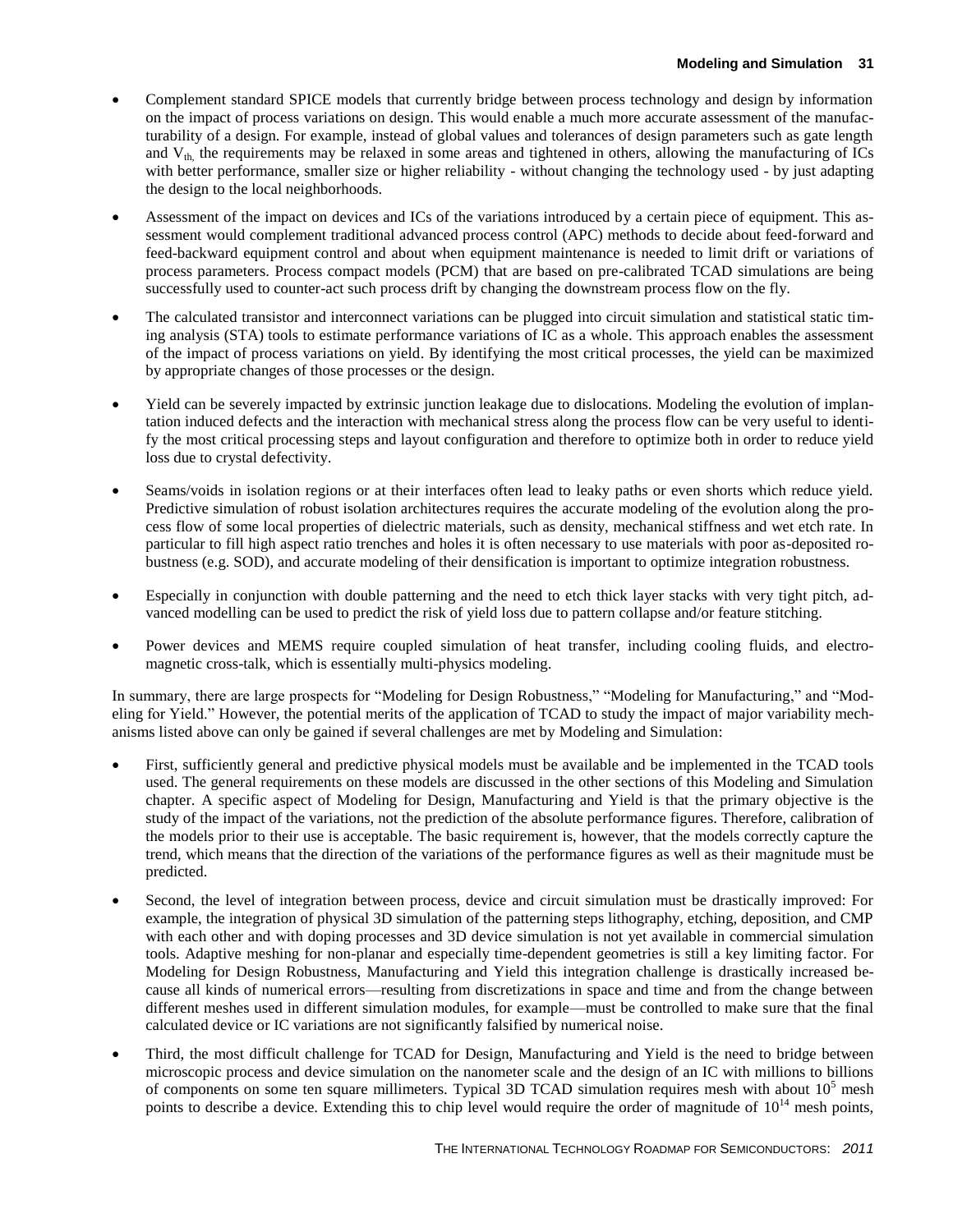which is impractical in both the required memory and CPU time. In consequence, suitable strategies and algorithms must be developed for hierarchical simulation: Nanoscale process and device simulation is only carried out for small critical areas. Then appropriate data on the level of SPICE compact models and behavioral models including their variations are extracted, and communicated to design.

 Conventional methodologies for the treatment of variations, such as corner models ("slow-slow" and "fast-fast") are no more sufficient because they cannot appropriately deal with variations which may be partly statistically dependent, partly statistically independent. In turn, they tend to overestimate the impact of variability and may lead to overly pessimistic designs. Careful usage of a hierarchy of modeling tools with TCAD and compact model levels can be instrumental in providing the input for statistical static timing analysis tools and build robust ICs without excessive design margins.

### <span id="page-35-0"></span>3.11 NUMERICAL METHODS AND INTEROPERABILITY OF TOOLS

Numerical methods and algorithms need improvement to support the growing complexity of physical phenomena to be addressed by extended TCAD. For example, more accurate solutions of the Boltzmann transport equation in device simulation are required. To include stress and strain and several defect species and complexes in the simulation of dopant diffusion and activation requires dealing with an increasing number of coupled partial differential equations over the device grid. More recently, an increasing demand has been put on the simulation of electromagnetic effects such as the skin effect in conductors, the proximity effect and the substrate coupling. Increasingly, the interaction between different effects becomes key for the performance and reliability of devices or system – e.g. the coupled electro-thermal-mechanical simulation which is needed for various application areas. These are examples of how increased requirements on predictability and accuracy of models induce more complex models and, in turn, drive the discretization methods and linear solver technology. Moreover, physical processes with different intrinsic time- and/or length scales critically influence each other, and have to be simulated adequately in a coupled manner—point-defect diffusion occurs on a several orders of magnitude faster time scale than macroscopic process time. The gas flow, depletion, and reaction in a deposition furnace on a macroscopic scale are the basis for the chemical vapor deposition in a contact hole, there also critically affected by the local geometry on a deep sub-micrometer scale. Requirements for multiscale simulation and co-design, e.g. for chip and package, are continuously extending and increasing, raising additional requirements on the integration and performance of tools. In turn, the need for hierarchical simulation approaches is increasing, which start from a nanoscopic description with continuum or atomistic models, followed by some data reduction to enable the simulation of complex systems. Such methods are among others required for the simulation of the impact of process variations, see the subchapter on *Modeling for Design Robustness, Manufacturing and Yield.* 

Increasing numbers of independent variables or accuracy requirements lead in many domains of modeling to the transition to a completely different level of approach, such as Monte-Carlo instead of analytical simulation of ion implantation; atomistic modeling instead of (or complementing) continuum diffusion equations; and rigorous solutions of Maxwell equations instead of (or complementing) the traditional thin mask approximation to enable the simulation of advanced masks (phase shifting masks, source-mask optimization) in optical lithography. These advanced approaches frequently require the development of new problem-specific and efficient algorithms, as the application of standard algorithms would result in prohibitive time and memory requirements. Not only the linear solvers as stand-alone libraries demand continuous improvement, but also research is required on how the set of discretized equations are scheduled and organized before submission to the linear solvers is done. In consequence, the state-of-the-art of the numerical methods and algorithms available or being developed mainly in other domains of science must be permanently checked from the point of view of the application requirements of all domains of simulation, described in this roadmap, and be used to influence and kick-off developments required.

Meshing, although always important for the efficient and accurate solution of differential equations, has become a major issue because device architectures are now essentially three-dimensional. The increase of the numbers of steps to be included in process simulation, and especially the frequent use of automated simulation splits to investigate process options and the sensitivity of electrical device data on process details requires completely automated grid generation. This automated grid generation must be reliable for all kinds of device geometries and distributions of volume variables, with a failure rate at least two orders of magnitude below current tools. In addition, meshing tools must be capable of resolving all critical features of the device or equipment, like small geometry features or steep dopant gradients, without unacceptable drawbacks in terms of mesh nodes, computation time needed for mesh generation, or adaptation in the refinement as well as the coarsening direction. Mesh adaptation to match changes in volume variables and interface positions and to minimize numerical errors in the solvers used is a key issue – here, especially in case of nonstructured/nonhierarchical meshes proper unrefinement is equally important to mesh refinement but frequently more difficult.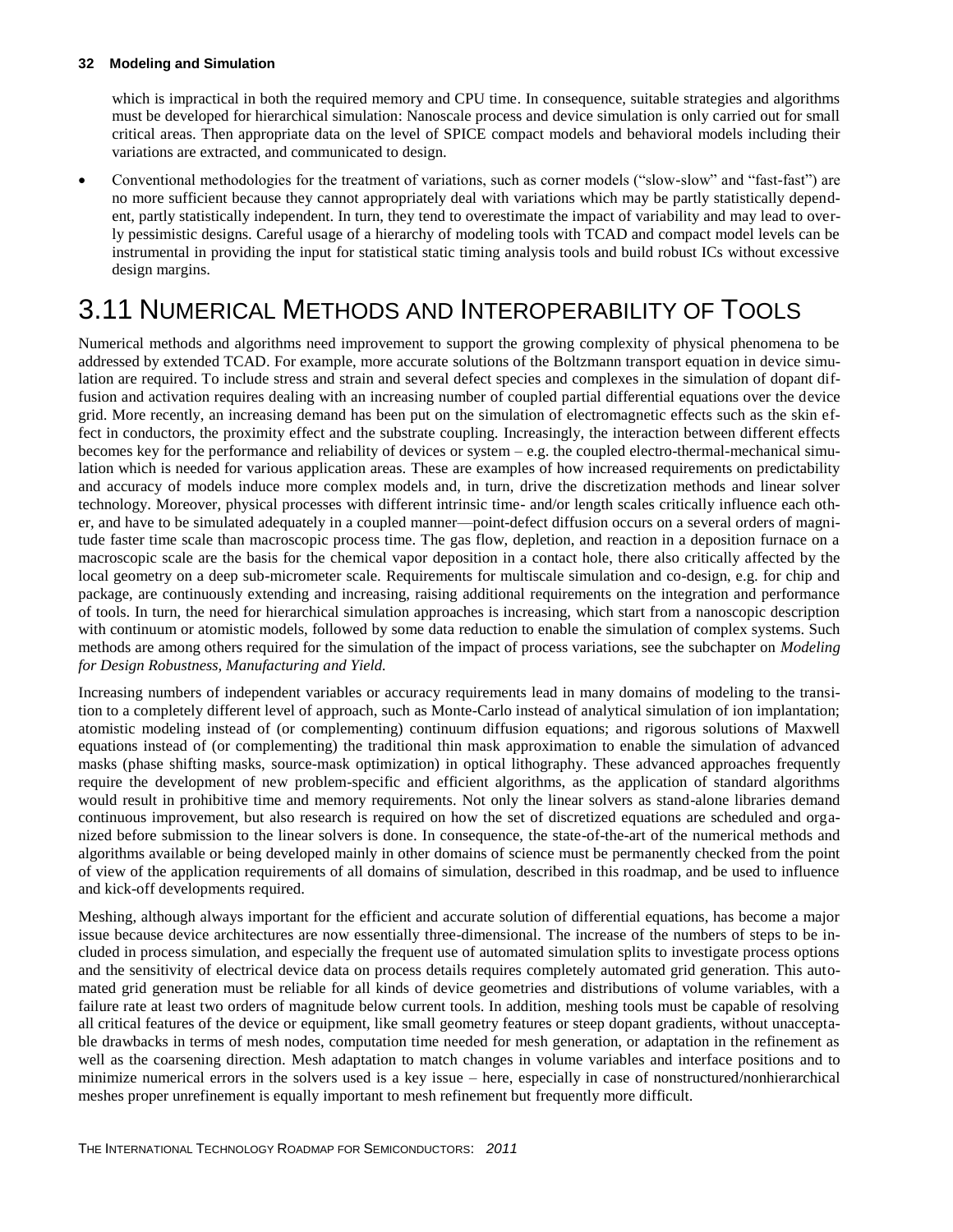Mesh generation time is especially critical in case of simulation splits or simulation runs with a large number of process steps. Considerable problems are caused especially in three-dimensional simulations by moving gradients of volume variables and even more by moving geometries: These require parallel mesh refinement and unrefinement or the use of moving mesh nodes, in most cases with additional requirements on the shape or quality of the mesh elements to be met to enable an appropriate solution of the physical model equations to be solved.

Meshing algorithms must guarantee that discretization errors caused by the removal or by the movement of mesh nodes do not negatively affect the simulation results: Especially for applications in sensitivity analysis it must be guaranteed that changes of the results are due to physical reasons and not critically affected by changes of the meshes used in the different simulations.

A promising solution to this problem is that a new mesh should use as many nodes and elements of the preceding mesh as possible and appropriate, such as during the simulation of oxidation. Stable and efficient algorithms are needed to trace the change of device geometries especially in the three-dimensional simulation of process steps like etching where multiple layers have to be considered. Such algorithms must reliably avoid artifacts in device topology and allow for appropriate volume meshing. Currently, none of the several approaches used (triangulated surfaces, cells, level set; delooping) has demonstrated to solve all relevant application problems.

These meshing requirements outlined above are further extended by the growing demand for equipment and material simulation. While in this case the problem of moving geometries hardly exists, adaptation to time-dependent volume variables is still critical. A major concern is to combine the very different scale in the simulation problem: the on-chip features are on the nanometer to micron scale whereas the equipment scale is in the centimeter range. Automatic mesh generation and adaptation is especially important to resolve critical features of equipment geometry and the wafers to be processed, while avoiding a too high number of mesh nodes. This problem gets severe when coupling equipment and feature scale simulation. Several current tools for computational fluid dynamics (CFD) calculations suffer from a complicated procedure to define the geometry to be simulated and to provide necessary information for mesh generation.

Particle-based Monte-Carlo codes need an increase in raw CPU speed as well as variance reduction techniques to minimize noise within acceptable simulation times. The rapidly increasing demand for more GFLOPS will at least be partly met by improving hardware, provided current trends continue. Parallel solution strategies are also needed in order to address computationally intensive 3D simulation needs and simulation of large circuits. This especially includes the use of distributed systems (e.g., workstation clusters or PC farms). These systems are currently standard in industry. However, it has to be critically investigated which kind of simulations will only be possible with large shared-memory computers, and whether and how sufficiently powerful systems will be accessible to industry and research.

Linear solvers are often the bottleneck in the computation. Many millions of algebraic equations need to be solved simultaneously by a two-fold iterative scheme. For example, the unification of the drift-diffusion model and the Maxwell equations demands that ~10 variables are solved for each grid node. The outer loop that is needed to address the non-linear coupling can be substantially speeded up by intelligent forward guessing strategies. Further improving of these methods will drastically reduce the number of iterations. The inner loop that is required for obtaining the updates can be improved considerably by re-ordering strategies, optimal preconditioning, partitioning of the equation set, and multigrid methods. Speeding up direct solution of the linear system is very helpful when iterative methods face convergence problems. This latter applies especially for circuit simulation, in the time domain as well as in the frequency domain. All the mentioned methods need to be exploited and optimized for TCAD applications.

A serious complication results from recent trends in microprocessors. Performance gains in the past were mostly achieved by increases in processor clock rates and memory bandwidth. This allowed conventional numerical algorithms to port easily to each successive generation of hardware. In many cases higher performance hardware was binary compatible with earlier generations and not even a recompilation was needed. This is likely to change with the transition to multicore processors. Current performance improvements are achieved by increased numbers of processor cores on a single die, while core clock rates are no longer increasing. This means that most TCAD applications will no longer automatically benefit from hardware improvements. Instead, significant work must be spent on algorithm architectures and implementation to make solvers execute efficiently on multi-core processors. In addition special purpose floating point processors based on graphical processing units could speed up numerical calculation a lot which is currently demonstrated in many physical applications.

Research is also needed on arriving at robust solution techniques: Effectively this means that in general an optimization sequence avoids local minima where the flow gets trapped. Techniques need to be developed for how to escape from these traps without fully destroying the result achieved so far. These strategies should then be implemented in the software tools in order to facilitate their respective ease of use.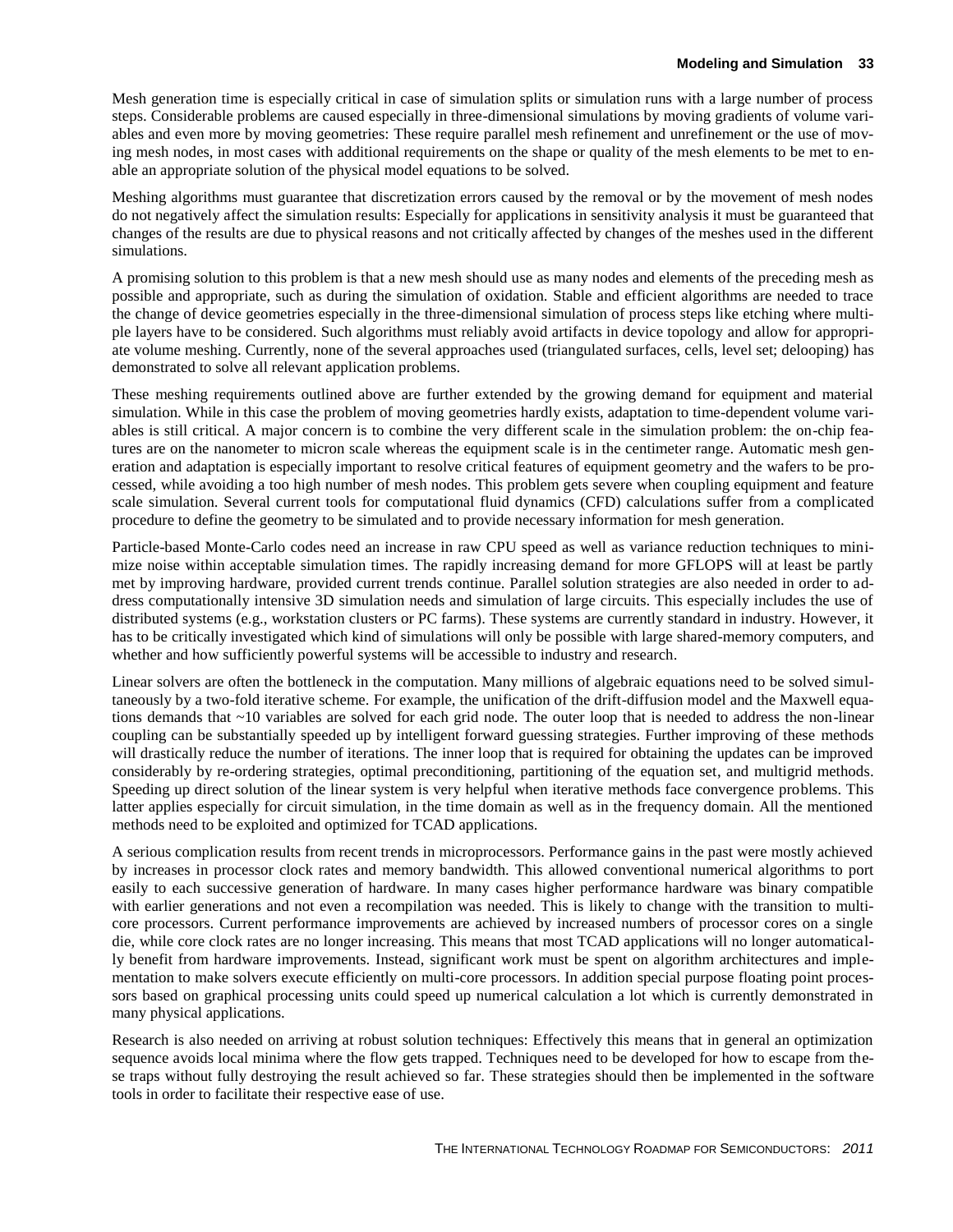Research is also needed on developing robust and efficient parameter extraction algorithm. Without a well-calibrated parameter set, simulators lose their practical values. However, calibration work is frequently a time consuming and delicate issue, due to a large number of parameters and the so-called "local minimum problem." Some algorithms, such as genetic algorithm (GA), may be good candidates to solve this problem, but only if remarkable improvements in its efficiency are realized. Furthermore, it is not always guaranteed to obtain a set of complete measurements for calibration. A sophisticated scheme for interpolation from randomly measured results is also needed.

A continuous challenge is inverse modeling, which has a potential capability of providing us with information of parameters that are difficult to measure such as two-dimensional dopant distribution, the dominant chemical-reaction-path, etc. From the mathematical point of view inverse modeling is a delicate issue because a limited set of data has to be correlated to a large collection of configurations that could reproduce the restricted data set, in other words the problem is underdetermined. This means that in many cases, no satisfactory solution can be obtained, or in other cases, the obtained solution represents one example of millions of configurations. However, it has the potential of opening a new way of application for modeling and simulation. Preferring one configuration over another one should be guided by objective criteria. The latter may be found by entropy principles or information theoretical considerations.

A breakthrough for efficiently calculating stochastic variations in models is needed to meet the strong requirements of evaluating and/or simulating deviations of device performances due to uncontrollable fluctuation or variations under device fabrication. Traditional computing approaches such as the Monte-Carlo method require a prohibitively large number of trials, as the number of fluctuating variables increases. It will be necessary to introduce new algorithms for this purpose, such as numerical methods to solve stochastic partial-differential-equations. Hierarchical simulation approaches which employ data reduction on their ways from nanoscopic simulation to system behavior are one potential solution. A widely spread and well-known component of such an approach is the extraction of compact models from device simulations. Variability simulation with verification and process aware compact modeling will be a hot issue for 10nm regime technology, and efficient and accurate algorithms will be needed.

Interoperability of tools continues to be a major problem in two respects: First, the transfer from one simulation step to the next frequently leads to basic changes in the data representation, algorithms and in the requirements for the numerical meshes used, because these are usually optimized for the application and tool in question with respect to accuracy and speed. For the transition from one step to the next the problem is now to minimize discretization errors resulting from the change from one data representation (e.g., level-set to string-based topography description) or one mesh to the next. In the latter case the problem even occurs in cases where the kind of mesh stays the same (e.g., 3D tetrahedral Delaunay), but the mesh refinement criteria are changed, e.g., adapting to electrical fields in device simulation instead to doping gradients in diffusion simulation. Furthermore, also the numerical effort and computation time to change from one data representation and mesh to the other must be controlled and be kept at an acceptable level. The second problem is a nontechnical one: It is important for users to be able to choose between tools from different sources, and especially also to combine tools from different sources in order to best meet their requirements – e.g., a tools from vendor A for some parts of process simulation, tools from vendor B for the rest of process simulation and for device simulation, tools from vendor C for circuit simulation. This needs at least open and documented interfaces between the various tools, or in the ideal case even interfaces which are standardized for a certain kind of data transfer, e.g., from 3D dopant to 3D device simulation. Whereas such open or even standardized interfaces would be very beneficial for the users, they are unfortunately not necessarily in the interest of the software suppliers.

### <span id="page-37-0"></span>4.0 POTENTIAL SOLUTIONS

Modeling and Simulation software tools span the entire semiconductor world. These tools are being used daily with increasing efficiency. This document has above presented specific needs to increase this effectiveness and to provide impact on our industry in the future. Whereas the discussion on the requirements given above implicitly included the potential technical solutions to meet them, some general actions are needed to enable Modeling and Simulation to fulfill these needs and in this way to provide the forecasted benefits to the semiconductor industry:

- Increase cross-discipline efforts will be vital in order to leverage on the expertise of fields that were originally not related and are now needed to work together to cope with the challenges outlined in this document.
- Adequate resources for research must be mobilized and directed to efficiently work towards the technical solutions for the challenges and requirements defined. In addition to the definition of the top-level requirements in the ITRS, interactions between industry and research institutes both at universities and at independent laboratories must continue to be enhanced and extended to guide the activities towards the industrial requirements detailed in this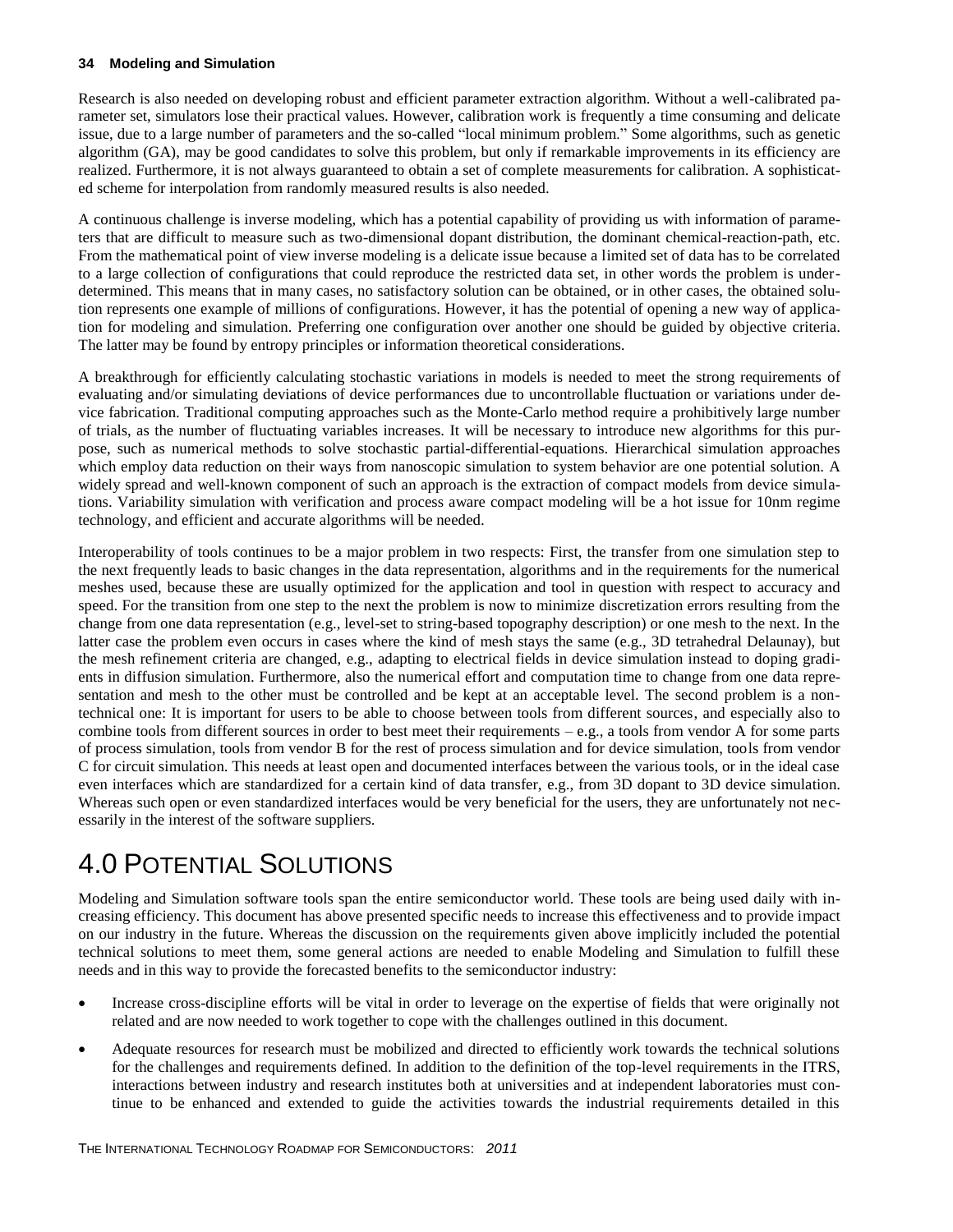roadmap. Especially, this interaction must also include the promotion and enabling of mid- to long-term research actions needed in Modeling and Simulation, which is generally pre-competitive and therefore an excellent field for broad cooperation. Nevertheless, near-term needs and financial boundary conditions in industry have so far frequently led to strong reductions of such activities, with the consequence of endangering the mid- to long-term success of the roadmap. This became again apparent during the preparation of the 2011 ITRS where it was found that several requirements stated in the 2009 ITRS have so far not been met due to missing support for the necessary R&D work. The recent economic crisis of the worldwide semiconductor industry has further increased this problem.

- Software houses, research institutes and universities must be strongly encouraged to standardize and/or open up some of their universally used modeling and simulation modules to avoid multiple work in the pre-competitive area. In the ideal case there should be supplier-independent standard interfaces that allow for the combination of tools from different sources, or at least standardized model-interfaces that allow R&D institutes to focus on the development of added-value features, like new models, while being compatible with supported software environments from the beginning and in this way reduce time-to-application. Existing proprietary model interfaces of some commercial tools have already proven to strongly promote cooperation with research institutes and universities and, in turn, strongly accelerated model development and its use in industry. Standardization of interfaces would largely enhance that benefit. The semiconductor industry can have a central role in this respect by requesting such standardization when deciding about their software investments.
- With equipment suppliers playing an ever larger role in process development, the target should be that not only a basic process is sold with the equipment but also an appropriate simulation tool (or at least a model with wellestablished parameters) to describe this equipment and process. For a well-characterized and stabilized process sufficient data should be available to enable the development of these features with high added value. Cooperation of equipment suppliers with university and independent research institutes is vital for this process. Compatibility with overall simulation environments generally offered by software houses should be achieved via the standardized or open interfaces mentioned above, or via direct cooperation with relevant software vendors. In order not to limit the semiconductor industries' choice of equipment and software either the standardized interfaces or non-exclusive cooperation would be preferred. Related IPR problems need to be solved well in time.
- To further optimize the industrial benefit from simulation, the methodologies for evaluating the impact of Modeling and Simulation must be improved. The target should be to identify more in detail in which way simulation can most efficiently support the industrial development ("value for money"), but also to get a more clear view of the overall benefit in terms of reduction of development time and costs as estimated in Table MS3. Making the cost benefit from Modeling and Simulation more transparent should also help to get sufficient resources for the required R&D work without which the cost benefit cannot be achieved.

The most important general technical development needed in the field of Modeling and Simulation is that of integration not only between equipment and process, between different processes, process to device, device to circuit, layout and design, but also between different levels of description. In some cases the Modeling and Simulation software tools are linked together (such as traditional TCAD process and device simulators, design tools), while in many other areas the software tools are still separated. If one examines the cycle time for development of a new technology, much of that time and cost is not in the individual module development, but at the integration level. There is a continued strong need for Modeling and Simulation tools to be better linked for determining unforeseen interactions of one step on the next. This type of effort is needed for the following:

- The interfacing or integration of individual equipment/feature scale simulation tools. An example is the linking of a lithography simulation tool that predicts exposure characteristics in photoresist with a plasma-etching tool that predicts etch profiles for process latitude and sensitivities.
- The interfacing of materials structural simulation tools with software that predicts electronic properties. An example where these tools would be useful is in the development of high- $\kappa$  dielectric thin films. Future software tools in this area then might treat the gate stack as a system rather than as individual components. Unforeseen materials interaction issues, better "what-if" analyses, and reliability effects could be studied.
- The integration of chip performance tools with package thermal, mechanical, and electrical simulation tools to create a co-design environment.
- Structured data sets that contain needed physical constants that facilitate parameter passing between tools.
- The integration of device simulators with robust methods for creating compact models and device files for design.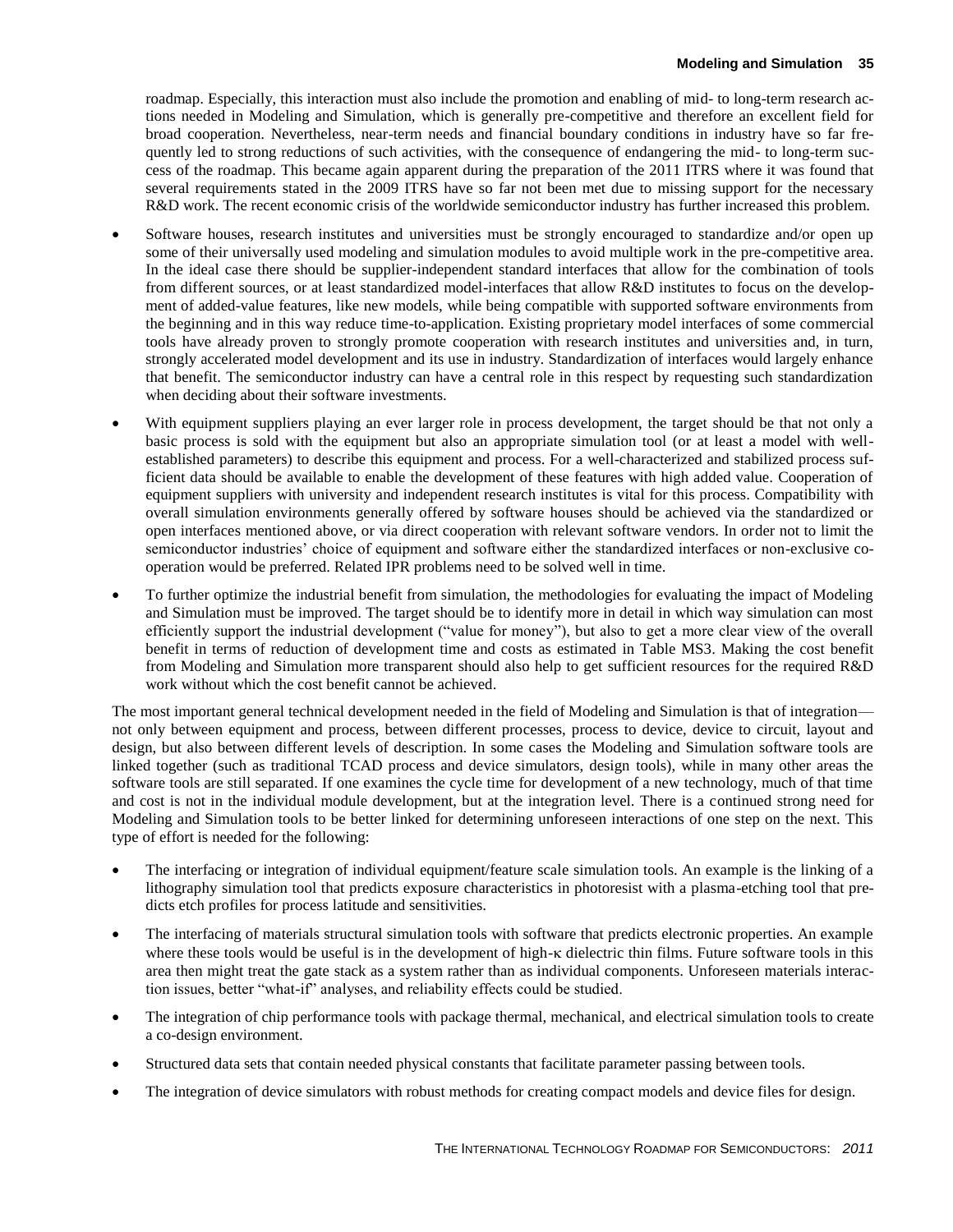Generally, a hierarchy of closely coupled simulation tools must be developed - from spreadsheet to *ab initio*. This would allow the industry to select the most appropriate level of description for their simulation problem in question, along with appropriate and efficient data transfer when the application requires investigations at different levels (for example, for influence of process variations on design). The growing need of such an approach is underlined by the subchapter on Modeling for Design Robustness, Manufacturing and Yield in this Modeling and Simulation chapter newly introduced in the 2005 ITRS as "TCAD for Design, Manufacturing and Yield".

### <span id="page-39-0"></span>5.0 CROSS-CUT ISSUES

In the following, links between Modeling and Simulation and all other ITWGs are outlined. These are based on a thorough investigation of the material from these ITWGs and broad cross-ITWG discussions.

## <span id="page-39-1"></span>5.1 DESIGN / SYSTEM DRIVERS

One of the key problems that challenges design in connection with further shrinking feature sizes is the increasing variability of design-related parameters, resulting either from variations of fabrication parameters or from the intrinsic atomistic nature, affecting for example, channel doping. This problem is discussed in detail throughout the *Design chapter*, and especially in the part on Design for Manufacturability. Modeling and Simulation can and must help to ease this problem by assessing the quantitative impact of such variabilities on the relevant design parameters: Statistical variations as well as drifts of fabrication parameters must be translated via appropriate equipment, process, and device simulation as well as parameter extraction into the resulting distribution of design parameters, such as size and spacings of active and passive devices, transistor characteristics, and coupling of interconnects leading to signal delay and distortion. Increasingly important is the atomistic nature of dopants which in some cases results in just one or a few dopant atoms being at average present in the channel region, giving rise to enormous relative fluctuations of doping and, in turn, electrical device parameters. Especially important are the interactions between different subsequent process steps, such as lithography and etching, which may either amplify or smoothen out such process fluctuations. Simulation should further contribute to the assessment of the impact of parasitics, delay variations, noise, and reliability issues, including thermal effects during operation. The treatment of such "second-order" effects is especially important for analog design where, for example, matching is a key issue. The overall target is to link design parameters more closely to the technology and device architectures used, especially including their process-induced variations, in order to help designers to select appropriate safety margins, which may vary within the layout. This should also help design to avoid the overcompensation of variations in design resulting from the use of corner models, which more and more tend to be over-pessimistic. Analog and RF designs have driven the needs for high precision compact modeling as well as for characterization and extraction of all kinds of device non-idealities. However, variations and non-idealities such as noise and parasitic elements make extraction of simple rules for higher levels of abstraction in analog and RF circuit design (or even layout) very difficult. The added value which only simulation can provide is that a wide set of variations may be investigated largely automatically, within relatively small time, and at relatively small costs. In this way Modeling and Simulation must contribute to the solution of the problem that historical process tolerances can in future no more be met, and that therefore realistic estimates of the new tolerances and their implications must be provided. To achieve this goal, appropriate methodologies must be developed to extract from the microscopic TCAD simulations which are mostly carried out on device or cell level relevant information in a format which allows further processing with design tools—e.g., via SPICE parameters and their statistical distribution.

On short-term time scale especially issues related with mask making, e.g., the efficient definition and assessment of assist features needed to transfer features from layout into the photoresist, and variations of electrical data such as threshold voltage, are especially important. Simulation must not only contribute to the correction and adaptation of masks to make sure that the feature printed on the wafer approximates well enough the "ideal" structure intended by the designer, but also help to avoid costly overcorrection of the mask features, for example, by complicated assist structures and to select the most cost efficient mask structure for the printing of the required features on the wafer. Besides this, a long-term challenge will be especially the uncontrollable CD and dopant variability. In the end Modeling and Simulation should contribute to the design challenge of yield prediction and optimization, by providing the information on the impact of process variations and of dopant fluctuations, and on the printability of defects which would allow the designers to adapt their design to be less sensitive to these non-ideal effects and in this way maximize yield. Refer to the *Design* and *System Drivers* chapters.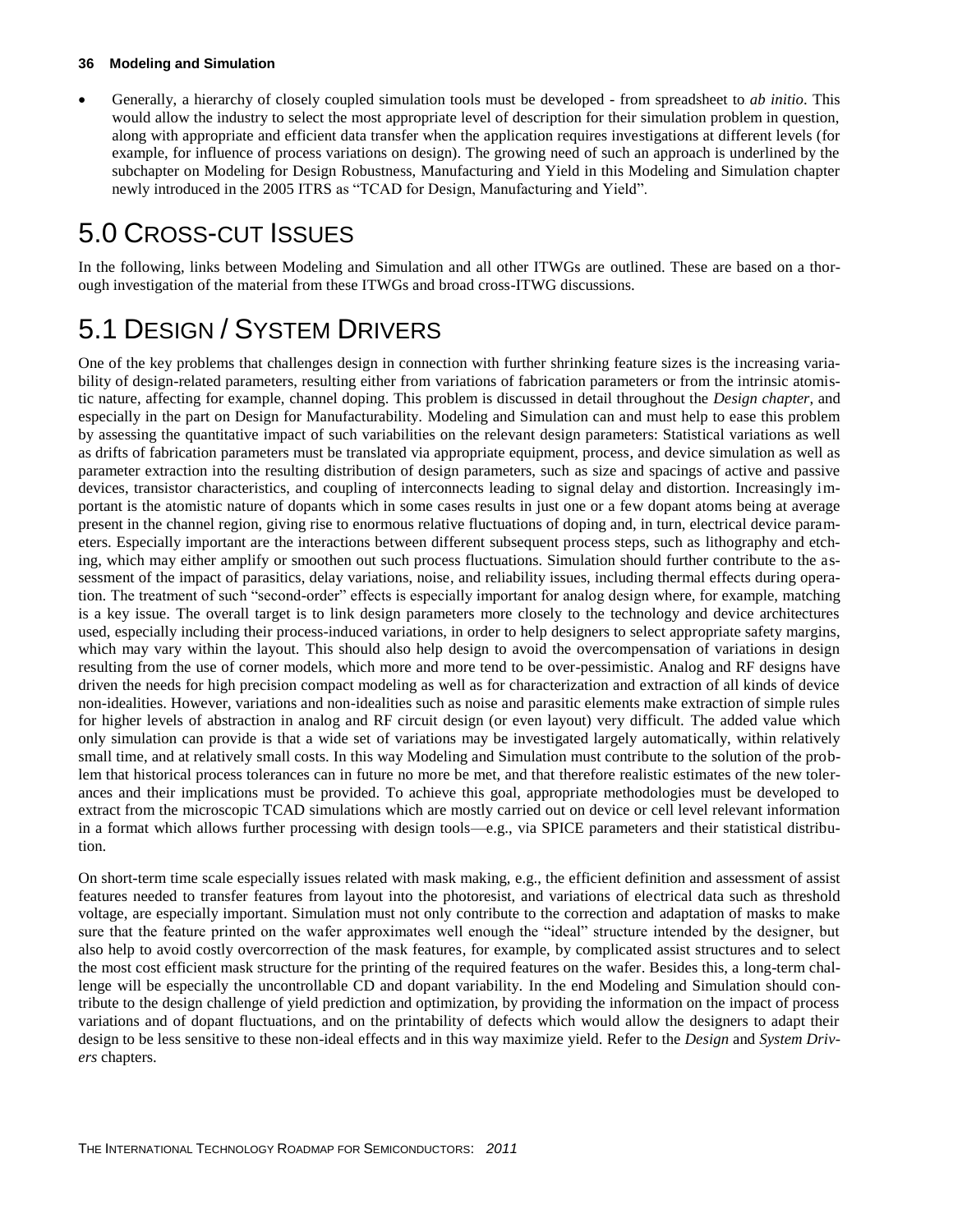## <span id="page-40-0"></span>5.2 TEST AND TEST EQUIPMENT

Modeling and simulation of test equipment instrument, electrical delivery path, probe card or loadboard, and the deviceunder-test are required by the Test ITWG. Most important for Test is the signal integrity of power delivery and high speed signals. Whereas modeling of these issues can build especially upon the field of interconnect and package simulation, some of the issues (e.g., probe card and test socket) to be described are outside the classical domains of simulation considered by the Modeling and Simulation ITWG. It is, however, encouraged that the simulation community would extend their activities to contribute also to these problems which are important to support test activities. Another important aspect is the changing circuit sensitivity which may transfer an originally benign defect into a killer defect in future technology generations. Support from simulation would be important to assess the effect of defects especially on circuit performance. This may help Test to define criteria for defect detection. Wafer thinning or thermal processing during packaging may make a device or circuit fail which was successfully tested at wafer level – it would be very important if simulation could support Test to deal with this problem. Moreover, systematic variations may in Test appear random if their probability is very low - simulation should support a proper classification of such defects. Furthermore, support from Modeling and Simulation is needed to differentiate between a good die which is influenced by intrinsic process variations and a defective die. Especially, a die may be influenced by process variations in a way that is still functional under standard application conditions, but due to insufficient margin fails after temperature or voltage stress employed in reliability tests. Here, support from Modeling and Simulation is needed to provide reliable models for these stressing mechanisms – similar to the link with metrology such models are needed to calculate the reliability data aimed at from the measurement data which are only available under the test conditions which are different from the later use of the circuits. *(Refer to the Test and Test Equipment chapter.)*

## <span id="page-40-1"></span>5.3 PROCESS INTEGRATION, DEVICES, & STRUCTURES (PIDS)

The key innovations requested by the PIDS chapter include enhanced mobility (leading to strained Si), high-κ dielectrics, metal gate electrodes, elevated source/drain, advanced annealing and doping techniques, Non-Classical CMOS (such as Fully Depleted SOI), and enhanced saturation current which requests ballistic transport. Other more long-term issues include atomic-level fluctuations, statistical process variations including line-edge and line-width roughness and SOI thickness, high transport channel materials such as germanium, III/V or carbon nanotubes and nanowires, new interconnect schemes, mixed signal device technology which will drive major changes in process, materials, physics, design, etc. With further shrinking feature sizes, new process steps, architectures and materials reliability issues on device, interconnect and circuit level are getting even more important and need support from Modeling and Simulation to achieve the development speed required. Especially for devices which use SOI or new channel replacement materials, existing models, such as for dopant diffusion and activation, carrier transport or for stress must be extended to cope with interface effects which get increasingly important compared with bulk properties. Design for Reliability needs simulation tools for concurrent optimization of circuit performance and reliability, and for the simulation of electromigration, thermal-mechanical stress, and process induced charging. Reliability mechanisms that are sensitive to device parameters will couple with variability which is itself increasing with scaling. This will make reliability projection with limited number of measurements extremely difficult and request for additional simulation support. Finally, non-classical CMOS devices require the development of appropriate compact models to support their introduction.

These issues are especially included in the Modeling and Simulation subchapters on "Front-End Process Modeling," "Device Modeling" and "Interconnects and Integrated Passives Modeling." Furthermore, Non-Classical CMOS devices require the development of appropriate compact models to support their introduction. (*Refer to the PIDS chapter.*)

## <span id="page-40-2"></span>5.4 EMERGING RESEARCH DEVICES

Emerging Research Devices increasingly utilizes state variables different from charge (e.g., spin), which require a substantial extension of the current scope of modeling and simulation to the atomic scale. Other objectives are to extend CMOS with high mobility channel replacement materials such as InSb, InGaAs, InAs, InAsSb, Ge and others, and to introduce carbon-based nanoelectronics. The transfer of channel replacement materials such as InGaAs and Ge from the Emerging Research Devices chapter to the Front-End Processes and PIDS chapters highlights that these materials approach industrialization and therefore need to be treated by standard simulation tools. Modeling and simulation are critical in both providing fundamental understanding of the physical mechanisms and processes for both charge-based and noncharge-based information processing technologies and in interpreting metrology for nanotechnology structures. As the size of materials for devices continues to decrease, the impact of interfaces on the measured material properties will make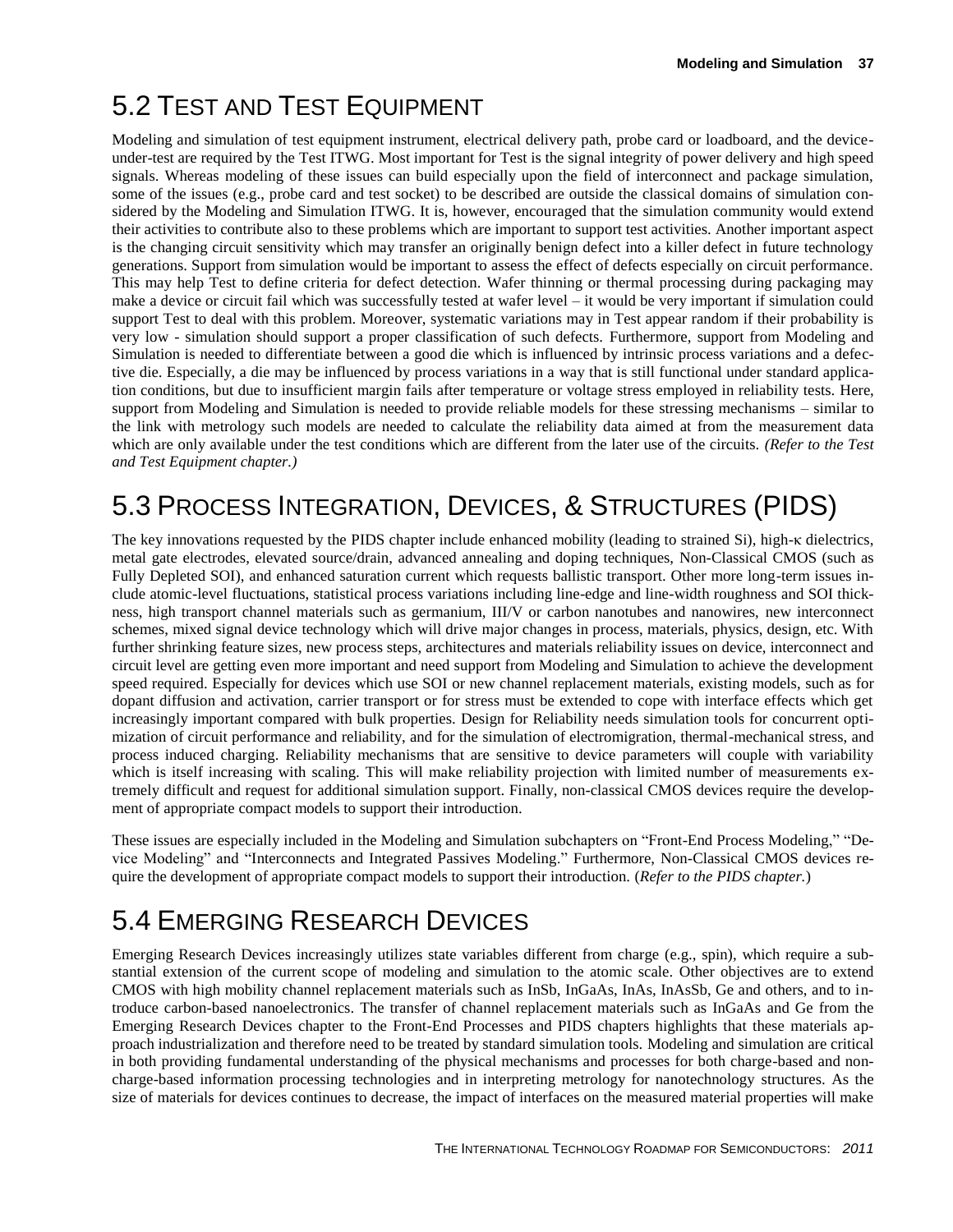separation of "bulk" and interface properties much more difficult. This increased role of interfaces together with new quantized physical phenomena caused by the nano-scale device structures drives improvement of first principle or *ab initio* modeling. This will allow predictive simulation of nanometer scale material properties and of nanoscale devices with non-charge state variables. To this end, existing tool must be enhanced especially with respect to the modeling of excited states.

Due to the diversity of the Emerging Device Architectures being considered, and its long-term nature, required modeling and simulation cannot be just an extension of current models and tools needed within other areas of the ITRS. New modeling and simulation in the cross disciplinary nano domain must comprehend considerable contributions from other areas such as biology and chemistry. (*Refer to the Emerging Research Devices chapter.*)

## <span id="page-41-0"></span>5.5 EMERGING RESEARCH MATERIALS

Emerging Research Materials require basic models that correlate composition, structure, and synthesis to material properties. This includes especially low dimensional material synthesis and properties; spin material properties; and strongly correlated electron material properties. The complexity of materials modeling is increasing due to three reasons: 1) The number of materials has continued to increase (over  $3\times$  increases over a period of 20 years), 2) the ratio of surface-tovolume of the material is inversely proportional to the dimension of the structure, and 3) smaller numbers of atoms that could lead to larger statistical variations. These lead to more atoms of different chemical nature being packed in smaller dimensions. As a result, the measured bulk material properties differ from observed materials behavior in nanostructures. Besides this, also macromolecules and pixilated materials are addressed as options for advanced photoresists. Direct selfassembly and deterministic doping are key processes being suggested. Also in the area of Emerging Research Materials metrology must be supported by modeling. Dopants and defects strongly affect various Emerging Research Materials and Devices. To deal with these requirements improvement of first principle modeling is needed to allow predictive simulation of nm scale material properties. A key problem here is that frequently the simulation of excited states is necessary, but not possible with state-of-the-art tools. Due to the diversity of the Emerging Device Materials being considered, and its long-term nature, required modeling and simulation cannot be just an extension of current models and tools needed within other areas of the ITRS. In turn, the Emerging Research Materials chapter contains a dedicated modeling section which refers to materials which have so far not been transferred for inclusion into other ITRS chapters such as Front-End Processes or Interconnects, which means that the delineation between Modeling is changing in parallel to such transfers. More details are given in the body of the ERM text. (*Refer to the Emerging Research Materials chapter.*)

### <span id="page-41-1"></span>5.5 RADIO FREQUENCY AND ANALOG/MIXED-SIGNAL TECHNOLO-GIES FOR COMMUNICATIONS

The requirements on simulation from RF and Analog/Mixed Signal Technologies for Wireless Communications include not only silicon-based substrates but also III-V compounds, various device architectures beyond MOSFET, and the capabilities to simulate frequencies up to 100 GHz and beyond, higher levels of integration, cross-talk among circuit blocks, noise, and signal isolation. These requirements, in turn, increase the need for coupled device/circuit/system simulation of System-on-Chip (SoC) and System-in-Package (SiP); analog device modeling including the protection against electrostatic discharge; accurate and fast 3D electromagnetic and RF simulation and visualization; efficient 3D modeling and simulation for mixed signal circuits; thermal modeling and simulations that are integrated with RF and digital design tools; computationally efficient physical models for carrier transport in compound semiconductors; bandgap engineering; and accurate, fast and predictive Analog/RF compact models. Device matching is a key issue. Simulation of heat generation and removal and thermal dissipation is even more important than for standard CMOS due to the higher power densities typically present in the wide bandgap semiconductors and wafer thinning used. The description of analog performance requires process and device simulation to be able to provide sufficient accuracy for prediction of mismatch and 1/f noise, e.g., for new high-k gate dielectrics. The higher operating frequencies require simulations of the epitaxy steps and the alternative dopants (e.g., C). These aspects are to some extent addressed in the "Device Modeling," the "Interconnect and Integrated Passives Modeling," the "Circuit Element Modeling" and the "Materials Modeling" sections of this chapter. In addition, there is a role for modeling and simulation to assist in design strategies for RF isolation. RF signal isolation must be carefully managed to prevent performance degradation as the wireless communication schemes become more complicated. *(Refer to the RFAMS chapter.)*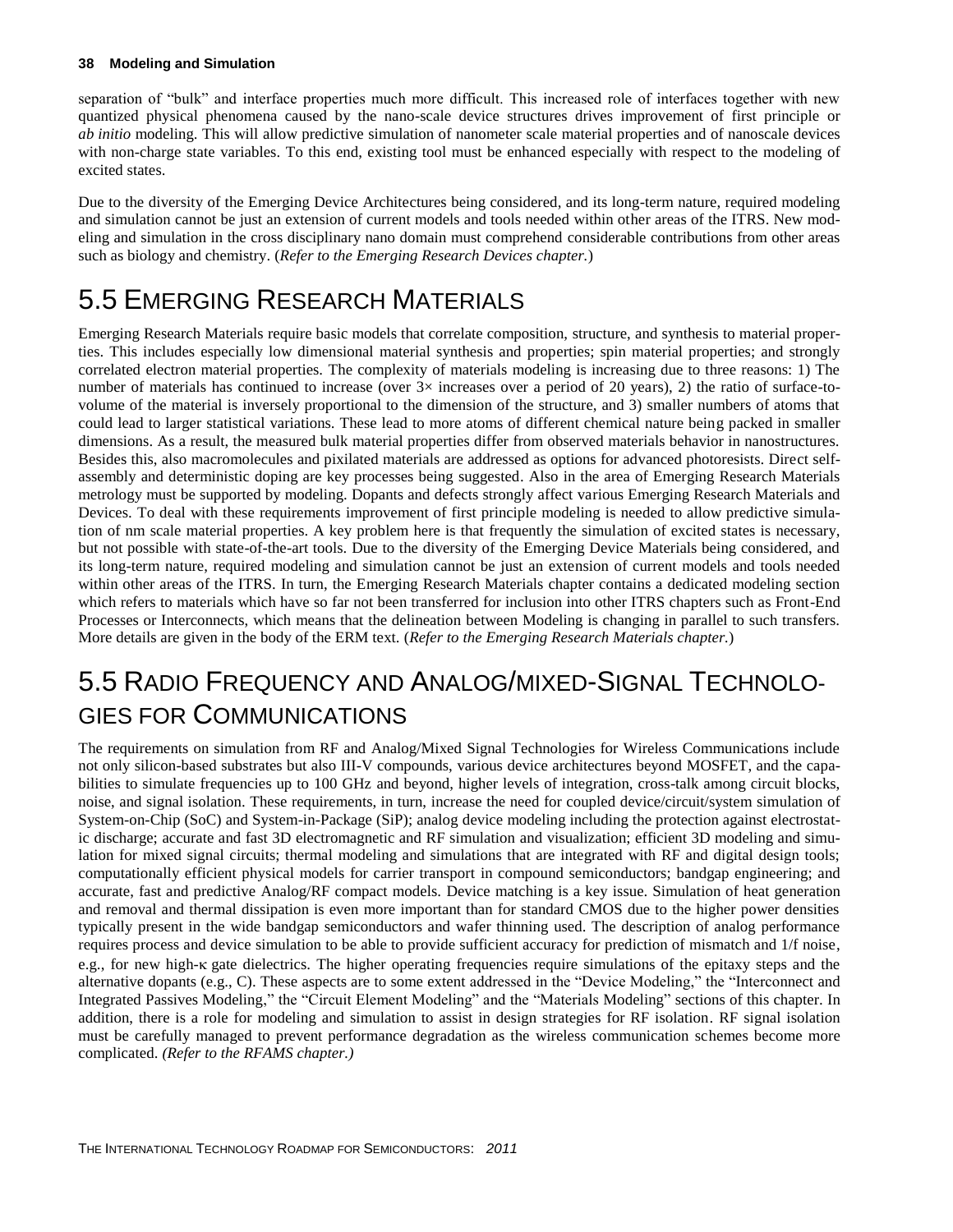## <span id="page-42-0"></span>5.6 FRONT-END PROCESSES

The FEP challenges surround the introduction of new materials and of non-classical CMOS. This raises various requirements on Modeling and Simulation. Especially, in the coming era of material-limited device scaling, material issues need to be addressed in most modeling areas. This includes among others strained materials – so the importance of modeling of stress and strain is further growing. New device architectures, mobility-enhanced channels and alternate interfacial layers request especially large progress in numerical device simulation, together with improvements of the simulation of the process steps used to fabricate these devices, e.g., the formation of shallow junctions. Limited thermal stability of some candidate material systems may request alternative annealing strategies. Both shrinking device dimensions and the nonplanar architectures, especially also SOI devices, increase the impact of interfaces because the volumes in between are decreasing. These effects must be appropriately included in the physical process and device models. Upper corners of STI critically affect device behavior and must therefore be accurately modeled. Process and/or material variabilities are getting increasingly important as devices further scale – a premier example is the redistribution of variance allowance between lithography and etching already included in the 2005 roadmap – and simulation can and must contribute to assessing the impact of such variations on the final device and chip. The performance and reliability of high-κ dielectrics must be modeled. The formation of ultra-shallow, abrupt, highly (non-equilibrium) activated drain extensions continues to be a major challenge, and support from modeling is required both to improve the physical understanding for the processes used (e.g., kinetics of dopants and point defects during annealing) and to subsequently optimize them by numerical simulation. This knowledge is also needed for defect engineering, which aims at achieving shallower junctions by the exploitation of the interaction between dopant atoms and defects. Furthermore, the reduction of critical dimensions (CD) and the control of their variations including Line Width Roughness (LWR) and LER are generally a key issue, and it is highly desirable to use simulation to identify among the many parameters influencing CD the most important ones, in order to minimize experimental effort. *(Refer to the Front end Processes chapter.)*

### <span id="page-42-1"></span>5.7 LITHOGRAPHY

Support from Modeling and Simulation is critical both to push the limits of traditional optical and extreme ultraviolet (EUV) lithography and to assess new Next Generation Lithography technologies. Furthermore, an intimate link between equipment-scale and feature-scale simulation is required for state-of-the-art lithography simulation. Equipment scale effects often require modeling with random variables with user-defined or user-measured probability distributions. While calculation of lithographic image formation relies on well-established physical models, the physical/chemical understanding of resist processes, particularly for chemically amplified resists, is far less advanced. Resist models are typically semiempirical, and they require fitting and calibration with experimental data.

The key requirements for simulation of optical imaging are accuracy, speed of computation, and the capability to model the effects of non-ideal masks, non-ideal lenses, multilayer resists and non-planar substrates. With mask feature sizes at 4x reduction during imaging becoming comparable with the wavelength, polarization effects and the exact mask topography need to be included. Problem-specific algorithms and implementations are needed to deal with the "tricks" used when pushing optical lithography to the limits, such as off-axis illumination, complicated mask geometries including phaseshifting, optical proximity correction (OPC), and double or even multiple exposure/patterning. Especially the latter technique requires the rigorous treatment of wafer topography in the simulation. Tools must be predictive and efficient enough to support source mask optimization (SMO) and inverse lithography (IL).

Non-idealities of the optical system used are getting more and more critical and must be appropriately addressed in simulation. The influence of defects on the mask and on the wafer is becoming more and more important and requires appropriate simulation capabilities especially for the identification of "killer defects".

New techniques used in EUV or future next generation lithography (NGL) techniques, such as replacement of lenses by multilayer mirrors and the use of reflecting masks EUV lithography must be appropriately modeled and included in the simulation programs. Mask pattern generators and some NGL options - including proximity electron lithography and maskless lithography - involve imaging with electrons. Simulations of stochastic space charge effects, geometrical aberrations and electron optical lens design performance using either magnetic or electrostatic lens elements are needed. Support from simulation for narrowing down the options for future Next Generation Lithography has been and will continue to be important.

A specific challenge for lithography Modeling and Simulation is to accurately predict the behavior of state-of-the-art photoresists over a wide range of imaging and process conditions. For these, better physical/chemical models must be devel-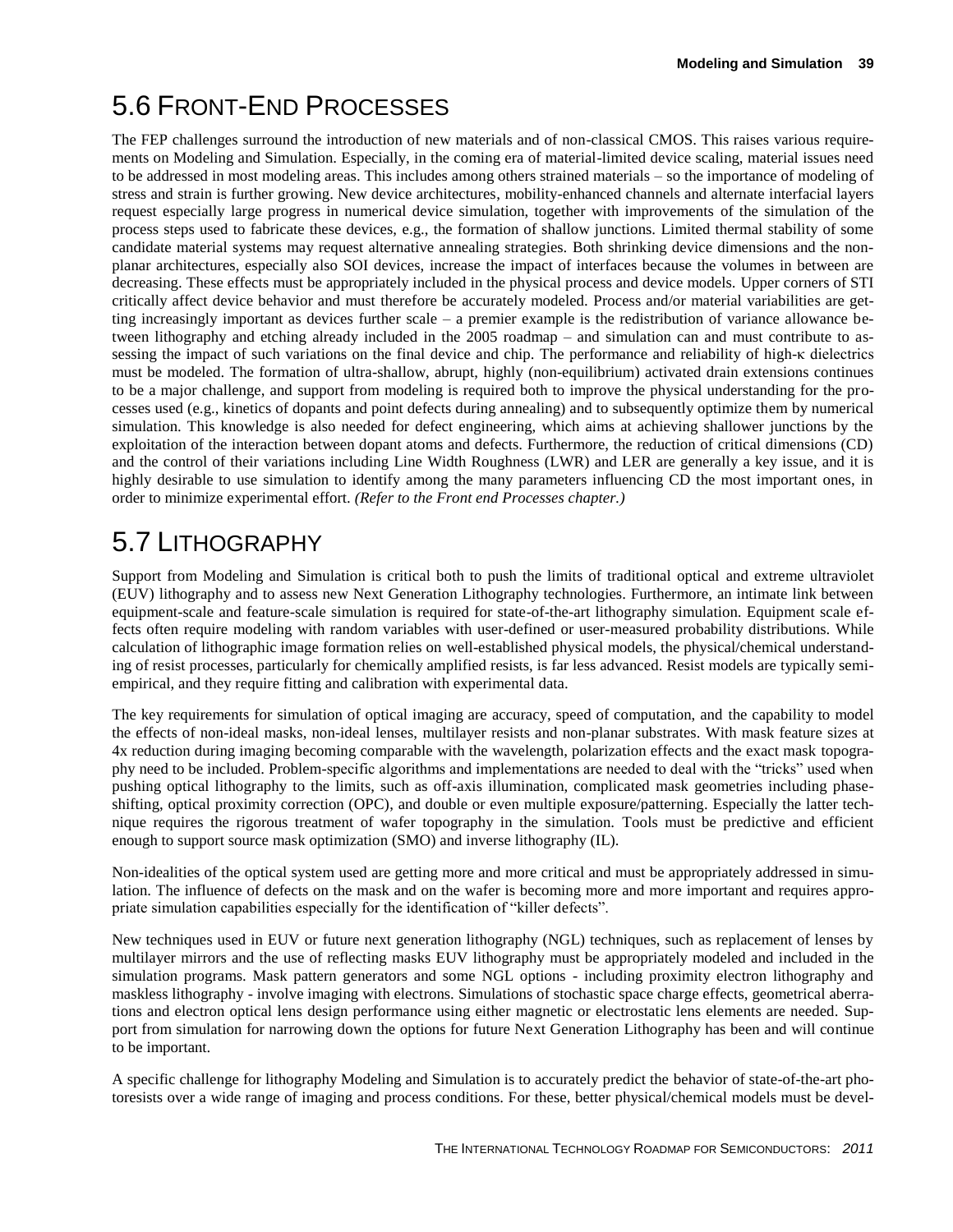oped to predict three-dimensional resist geometries after development and process windows, including effects such as Line-Edge Roughness (LER) and Line-Width Roughness (LWR). Better calibration techniques are required both for model development and for customizing models implemented in commercial tools to appropriately describe the photoresists in question. Calibration obviously depends on the quality of input data, e.g., CD measurements. Therefore, it is necessary to better understand and estimate measurement errors. Systematic errors should be dealt with by models of the measurement tools, for example, CD-SEMs. With the growing importance of LWR and LER, lithography simulation needs to contribute to the assessment of their influence on device and interconnect performance (LER) and variability (LWR). Since here not the roughness of the resist patterns is important but that of the etched structures, intimate coupling with etching simulation is indispensable. Simulations of etching are important to understand the relationship between 3D edge roughness and profiles in resist features and the resulting roughness and profiles in etched gates, contacts or trenches. Intimate links with etching simulation must also be established also to predict the geometry of non-ideal mask edges which are frequently result of the mask-making lithography steps.

A specific requirement for lithography Modeling and Simulation is the need for very efficient simulation tools which allow the simulation of large areas and/or the conduction of simulation studies for a multitude of variations of physical parameters or layouts to support growing design for manufacturing (DFM) needs. In fact, lithographic simulations of fullchip layouts are now needed to verify OPC and phase assignment data to avoid expensive masks being fabricated with errors or with corrections having only marginal performance. These simulations must be reasonably accurate and execute at high speed to evaluate the entire layout in a reasonable amount of time. Furthermore, simulation must contribute to the increased integration between design, modeling, lithographic resolution enhancement techniques and extensive metrology needed to maintain expected circuit performance.

Besides models of image formation and resist profile generation in the lithography process, mechanical models are also critical for designing lithography tools. Refinement and application of finite element methods is important for assuring exposure tools, masks and wafers remain stable enough to meet demanding overlay tolerances. Static and dynamic models of lens mounting stability, stage stability and also aspects of exposure tool hardware design are critical. Static and dynamic mechanical models are also critical for designing adequate mounting methods for masks and wafers to maintain desired position under high stage acceleration values and to maintain desired flatness. Equilibrium and non-equilibrium models of thermal effects are also essential for exposure tool design, especially for modeling heating of the immersion fluid in immersion lithography and its effect on distortion and aberrations. Models of fluid flow for immersion have also been essential in designing fluid delivery systems that minimize immersion-specific defect formation. *(Refer to the Lithography chapter.)*

### <span id="page-43-0"></span>5.8 CROSS-CUT BETWEEN INTERCONNECT AND DESIGN AND MODELING AND SIMULATION

The interconnect performance of future technology generations can no longer be provided by material and technology improvements alone. Therefore the interaction between material science, wafer technology, design, modeling, and simulation is becoming of even greater importance in supporting the continuing interconnect scaling. Current interconnect design tools cannot accurately predict the performance of an entire multilevel interconnect system. Furthermore, the models are largely based on RC not RLC parameters. Optimization of designs for maximum performance is often effected by a trial and error method. As frequencies and the number of interconnect layers increase, time to market of many leading edge parts is being impacted by the ability to lay out and choose the correct interconnect routing, (function block placement, interconnect level and corollary line size) to achieve an overall device performance target. The design capability must be significantly expanded to allow users to utilize both the near term and the far term proposed interconnect systems effectively. The upcoming new interconnect challenges are especially:

- 1. RLC capable models will be needed for systems with 10 GHz and above operation. (30 GHz in free space wavelength is ~1cm). This capability will also be needed for systems using RF or terahertz wave interconnections.
- 2. The impact of the Cu resistivity increase on delay time must be considered in realistic models. These models need to take into account line width, line aspect ratio, sidewall roughness, metal grain size, and the respective coefficients for grain boundary-, surface- and impurity-scattering.
- 3. Signal delay uncertainties because of crosstalk effects between neighboring interconnects and the impact of dummy metal features need to be considered in appropriate models. Because of increasing line aspect ratios these effects may become major issues.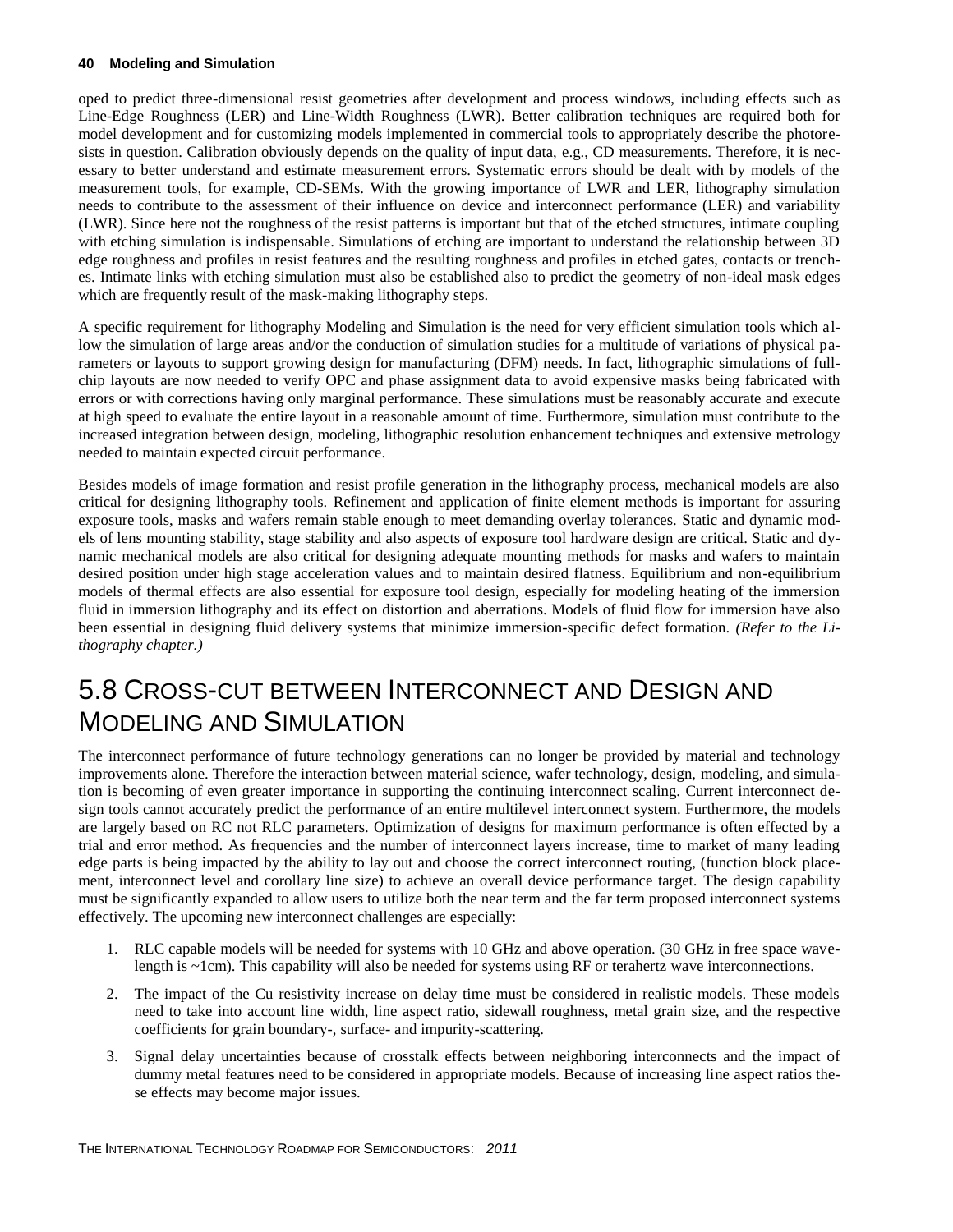- 4. Process variations (e.g., CD tolerances, line height variations, sidewall roughness, etc.) will become of ever increasing importance with further shrinking of interconnect line and via sizes. They affect not only interconnect performance but also its reliability, e.g. via local field enhancement due to notches with nanometer range and reduced distances caused by LER. Therefore variation tolerant designs and variation sensitive models and simulations are needed to support the upcoming technology generations.
- 5. A means to optimally place function blocks will be needed for the '3D" integrated circuits not only on an individual die but also now on a stack of die.
- 6. New models must be developed to optimize optical interconnect systems that include emitter and detector latency.
- 7. All of the above technologies will increase the heat dissipation of the die as a whole and increase the number of occurrences of reliability critical 'hot spots' within the die. Predictive thermal models, that can accommodate thermal impacts of low-κ dielectrics with reduced heat conductivity, RF standing waves, the multiple heat generating layers embedded in the 3D IC stack, and heat generated by, as well as thermal performance of optical devices and quantum well devices will be needed

Modeling and Simulation is a key tool to support all of the technology areas working with the interconnect problem. The required modeling and simulation capabilities range from high-level predictions of interconnect impact on IC layout and electrical behavior (such as signal delay, distortion, and interconnect reliability) to prediction of resistivity increase of further shrinking copper interconnects (due to grain structures, Cu/barrier interfaces and impurities) and the physical structure and properties of new low-κ dielectrics and other more exotic interconnect materials.

In all of these cases Modeling and Simulation should provide predictions accurate enough to reduce as much as possible the need and costs of extensive experiments. These needs span from first simulations carried out to screen the field for well-directed experiments on new interconnect technologies and architectures to predictive capability within experimental error for relatively mature technologies.

As in many other fields of technology, the need in interconnects for Modeling and Simulation is ever increasing due to the larger number of parameters and effects to be included. For example, the introduction of low-κ dielectrics with low thermal conductivity is drastically increasing the need for combined thermal, mechanical, and electrical modeling.

Specific interconnect needs for modeling and simulation include: performance prediction (including grain structure, surface scattering, high frequency effects and reliability) for complex (e.g., 3-D) structures fabricated with real non-idealized processes (including etching, PVD, CMP), with hierarchical capability to choose the appropriate tradeoff between speed and accuracy for the application in question; tools and methodologies to connect product and process designs in an integrated flow to meet target specifications or identify deficiencies; tools to calculate the degradation of electrical circuit performance due to resistivity increases over time of interconnect wires and vias, and materials modeling capabilities to predict structure as well as physical and electrical performance of materials used in interconnect structures (metal, barrier and dielectric). Especially important is the size-dependent resistivity of copper, its surface diffusion and electromigration, and copper thinning and dishing in CMP. The treatment of the variability associated with line edge roughness, trench depth and profile, via shape, etch bias, and thinning due to cleaning is a key challenge to interconnects and their simulation. (Refer to the *Interconnect* and *Design* chapters.)

### <span id="page-44-0"></span>5.9 FACTORY INTEGRATION

The Modeling and Simulation chapter deals with the physical processes occurring during device fabrication and within an equipment, a device, or circuit. This physical simulation is very different from the discrete simulation of wafer flow, equipment usage, or lot scheduling which are within the core of Factory Integration. Nevertheless, also the physical Modeling and Simulation can and must contribute to the strategic goal of Factory Integration: cost, productivity, and speed.

Especially, the overall objective of physical Modeling and Simulation, to reduce the development times and costs of new technologies and ICs, is in line with one of the Factory Integration goals: to enable rapid process technology shrinks and wafer size changes. Physical Modeling and Simulation can and must contribute to this goal by exploiting equipment, process, device and circuit simulation tools especially to investigate the possibilities and impacts of shrinking the technology initially introduced in a fabrication line to smaller feature sizes, which is vital for the reduction of fabrication costs. Moreover, similar to the Yield Enhancement chapter also for Factory Integration the use of physical Modeling and Simulation to investigate the influence of process variations on the amount of devices and ICs which are within product specifications is highly important. This can also help to increase the productivity of equipment: Simulation can be useful to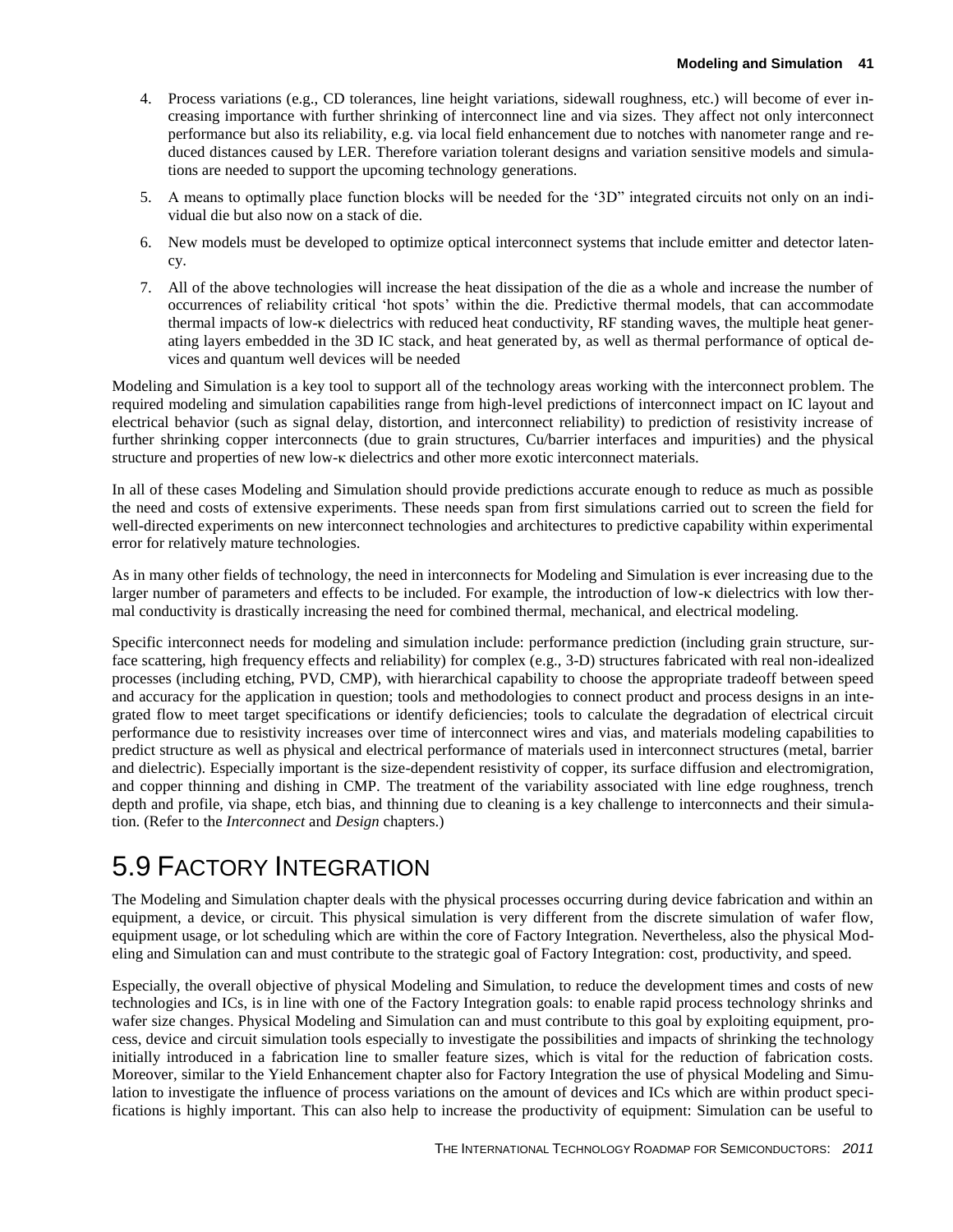quantify the impact on device or IC performance of variations within an equipment or between different pieces of equipment as well as of process variations (for example, in lithography) and in this way contribute to the right strategy for efficient use of the equipment (TCAD for DFM) or appropriate optimization of the process flows to achieve the highest yield (TCAD for Yield). Specific support from physical Modeling and Simulation is needed in the area of APC (Advanced Process Control) and Forward/Backward Control: Here, efficient physical process models are needed to be able to adapt process steps to compensate for deviations which occurred in preceding steps or for process drifts which frequently occur between the regular maintenance and calibration processes of the equipment used. In this context the key requirement on physical Modeling and Simulation is not the development of predictive (sometimes even three-dimensional) models but of simplified and computer-efficient tools which in the ideal case allow for in-line and real-time application, coupled with in-situ or in-line metrology and APC software. (*Refer to the Factory Integration chapter.*)

### <span id="page-45-0"></span>5.10 ASSEMBLY AND PACKAGING

The rapid change in package requirements as new packaging processes and architectures are adopted places a premium on modeling and simulation tools to speed the introduction of new packages that successfully meet all requirements. The cross-cut needs from Assembly and Packaging to Modeling and Simulation consist of co-design in three respects: Between chip and package; including as well mechanical, electrical, thermal, and reliability simulation; and co-simulation of RF, Analog/mixed signal, DSP, EM, and Digital. They are closely related to the requirements on Modeling and Simulation raised from the Interconnect chapter. Additionally, lower voltages and higher currents have significantly increased the need for chip-package co-design to minimize the effects of high-current transients on very low-level signal lines. RF/mixed signal models are needed, and modeling tools need to be extended to enable the simulation of complex SoC and SiP packages.

Assembly and Packaging technologies are driven to simultaneously meet very demanding requirements in the areas of performance, power, junction temperature, and package geometries, but also with respect to reliability and lifetime. Advanced modeling tools covering the related electrical, thermal, mechanical and reliability aspects are needed to support the development and optimization of these technologies. Especially important is that these effects can no longer be treated separately and must, in turn, also simultaneously be simulated. Whereas the requirements in terms of processes, materials, and effects to be included in Modeling and Simulation are rather similar to those raised by the Interconnect chapter, the key additional requirement is the need to manage the large complexity and configurations of chip-package co-designs, including thinned wafers and Through-Silicon-Vias. This requests memory and CPU efficient hierarchical simulation capabilities to be able to deal with the high clock frequencies and high densities occurring. Reduction techniques in timedomain or frequency-domain are needed as well as computationally efficient full-wave simulation tools. Thermal and mechanical models used must be based on realistic material data, including air flow, stress predictions in accelerated test, micro-models for interface fracture behavior, and macro structure models for package dynamics behavior including vibration and mechanical shock. Understanding material interfaces for metal/polymer, polymer/polymer, and intermetallics for process development and reliability projection will be extremely important. Thinned die, low-κ and other new materials and new package types such as stacked die and other 3D circuits must be included. Frequently material behavior and parameters of thin layers are different from their bulk counterparts and therefore need to be newly established. Models need also to include manufacturing and assembly processes such as adhesive/undersell flow or BGA rework. Simulation methods to predict reliability limited, for example, by electromigration, thermal migration and hot spots are needed to speed up development processes. Similar to interconnects, noise and crosstalk must be simulated and minimized. From the view of packaging, design and process tolerances should be taken into account especially for backend of the line. Also for packaging simulation faster simulation capability is needed because currently simulation sometimes takes days.

The proliferation of new package architectures combining multiple active and passive devices in a single package SiP have increased the need for modeling and simulation tools. Such structures cannot meet cost and reliability requirements without the ability to simulate thermal, mechanical, and electrical properties of the complete SiP.

It is anticipated that near-term Modeling and Simulation needs of Assembly and Packaging will be addressed by nonoptimally combining available capabilities, or by evolutionary extension of these capabilities. In the longer term it is desired that a more complete system approach will be provided. Full integrated modeling and prediction of 3D chips and packages is required. *(Refer to the Assembly and Packaging chapter.)*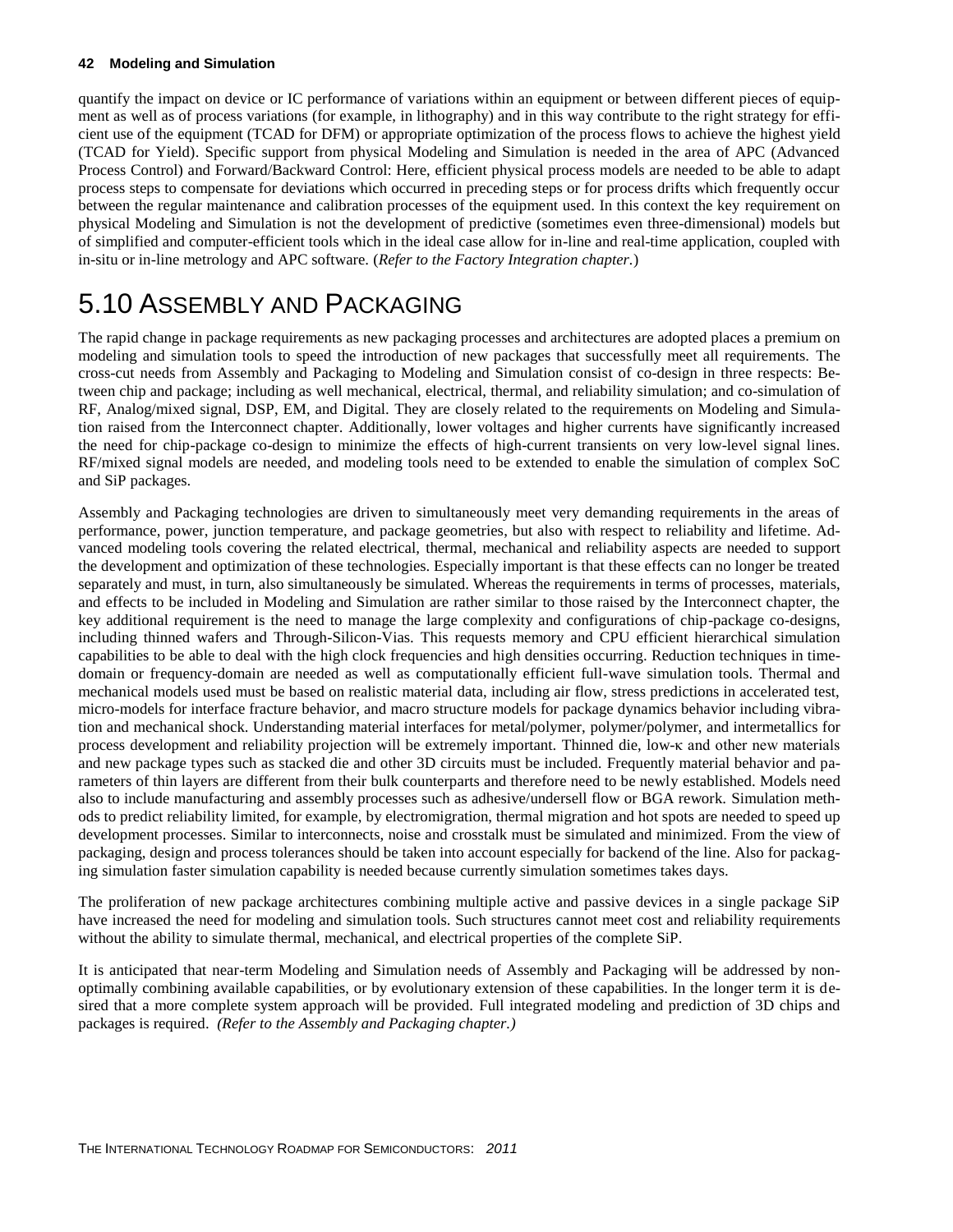## <span id="page-46-0"></span>5.11 ENVIRONMENT, SAFETY AND HEALTH

Also Modeling and Simulation is requested to respond to ESH issues. Obviously, there is a major positive effect from the use of simulation for the reduction of the numbers of wafers needed during process development and optimization, which saves costs and (partly ESH-relevant) resources. Moreover, simulation should also contribute to the reduction of resources including critical chemicals during production, by minimizing deposited wafer thicknesses, material removal in CMP, and the frequency of cleaning processes to the amount really needed to achieve the desired result in terms of device and IC performance and reliability. To this end not only appropriate models and simulation tools must be available, similar to the requests by the other chapters, but also resource conservation must be introduced as an additional target figure and metric for simulation.

For the optimization of ESH issues, the elementary chemical reactions in each relevant process must be understood as far as possible, and new measurement and evaluation methods must be implemented for developing processes which have the lowest ESH impact. Similarly, availability of these measurement methods and knowledge of the reactions is also a key requirement for the development of predictive models for those processes, which are dealt with in the Modeling and Simulation chapter. In turn, many enabling measurement techniques can be shared between ESH and the Modeling and Simulation community, although the final targets of the two areas are different: Assessment of material consumption and occurrence of hazardous species for ESH versus the geometry, doping, and morphology of layer stacks in Modeling and Simulation. Moreover, the implementation of such models in equipment simulation programs, especially for plasma processes, also offers the possibility to ESH to obtain quantitative data on the generation of hazardous species and in the ideal case also for optimization of equipment and process conditions to minimize the generation of these species or their release from the process equipment. Moreover, simulation can frequently contribute to characterization techniques by converting measured data (like spectra) into quantitative data (for example, on gas composition). See the cross-cuts with Metrology. In this way ESH and Modeling and Simulation have the potential to support each other well. (*Refer to the ESH chapter.*)

## <span id="page-46-1"></span>5.12 YIELD ENHANCEMENT

Besides the standard use of Modeling and Simulation to reduce development times and costs, links between Yield Enhancement and Modeling and Simulation are twofold: First, Modeling and Simulation can contribute to the assessment of the influence of defects on the ICs. An obvious example is the question whether mask defects of a specific size, kind, and position are printed during an optical or EUV lithography and subsequent etching steps. This can be studied by state-ofthe-art lithography simulation tools, which also allows identification of critical defect sizes above which the device or IC is destroyed, for example because the defect will cause otherwise separate lines to be connected. Especially for the investigation of defect limits for patterning steps simulation offers very good prospects provided the simulation tools are further developed accordingly. The propagation of defects in subsequent process steps through to devices and ICs and the mutual interactions of defects can be studied with various other Modeling and Simulation tools to monitor and minimize their impact. In this way Modeling and Simulation could in many cases best answer the question whether a certain kind of defect at a certain stage of processing is critical or not, and what could be its corresponding threshold size.

Another important problem is the assessment of the impact of largely inevitable process fluctuations on the performance of devices and ICs. Many parameters in a fabrication line are distributed around their nominal values with some tolerances, like focus positions and illumination doses in lithography, anneal temperatures, times, and ramp profiles, or have some drift in time. Advanced process control (APC) is frequently used to reduce the impact of such fluctuations by feeding metrology data back into process recipes. Control models are largely based on silicon data that is expensive to generate and might be available for mature processes only. Coupled process and device simulations can help to develop more accurate APC models in shorter time. By using process and device models calibrated in the process integration phase, APC models can already be developed for process transfer and production ramp up.

A second method addressing the problem of process fluctuations uses coupled process and device simulation to calculate the spread of critical product parameters resulting from such distributions of fabrication parameters, or the intrinsic variability of process steps (e.g., line edge roughness and other CD variations) or dopant fluctuations. Using this method statistical SPICE models can be derived before statistical fabrication data is available, and in this way contribute to the early assessment and optimization of the yield for a specific product and fabrication technology. Effects which are of most concern to yield enhancement have already in 2005 included line edge roughnesses, the impact of which can be well assessed with (especially lithography) process simulation. Moreover, process variations and defects are frequently closely related: A variation may gradually change a continuous variable like a line width in a way that devices or ICs suffer a discontinuous change, e.g., that a line is interrupted in a subsequent process step. This problem was already mentioned in the 2007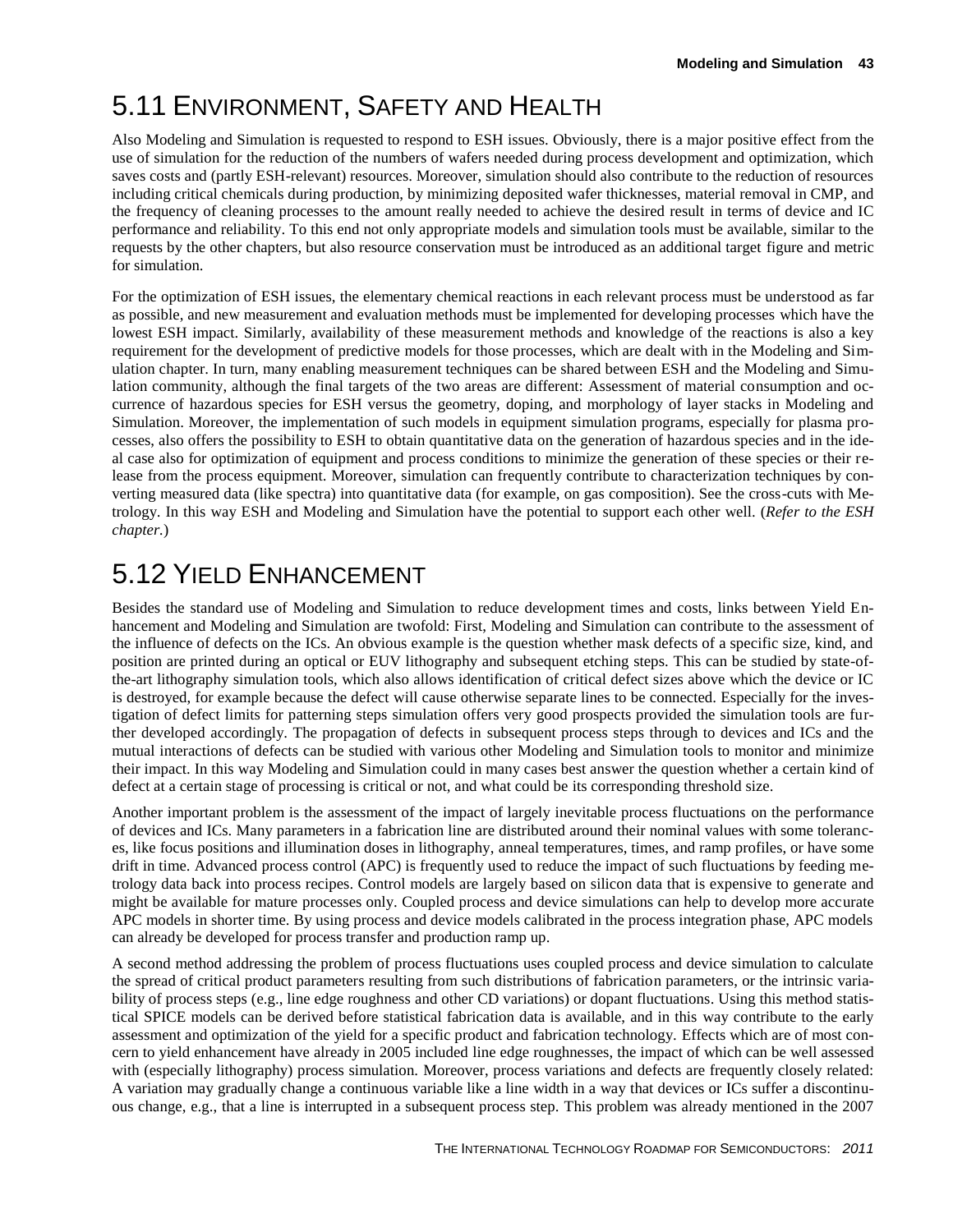Yield Enhancement chapter: "Where does process variation stop and defect start?" In such cases a defect which seems to be random in nature can in reality be due to a systematic mechanism, like limited depth-of-focus in optical lithography. Simulation can be used to detect and quantify such effects. In turn, already in the 2007 and 2009 Yield Enhancement chapters it was stated: "Research into precise yield model assisted by TCAD is becoming important because SMLY (Systematic Mechanisms Limited Yield) issues tend to restrict yield ramping rate and attainment level."

Obviously, these contributions from Modeling and Simulation to Yield Enhancement require sufficient generality, accuracy, and speed of application of the simulation tools to be used, and are a challenge for the future development of Modeling and Simulation. (*Refer to the Yield Enhancement chapter.*)

### <span id="page-47-0"></span>5.13 METROLOGY

Strong bi-directional links exist between Metrology and Modeling and Simulation. A key issue in the development of physical models for semiconductor fabrication processes and equipment as well as devices is the availability of measurement techniques and methodologies that are capable of characterizing quantities such as geometry and chemical composition of layer stacks, dopant distributions, (point) defects, stress/strain, carrier concentrations, lifetime and mobility with the high accuracy and spatial resolution, and low detection limit required to enable model development and evaluation. Metrology is needed that gives sufficient information for true three-dimensional structures. In many cases it must be applicable to real structures rather than test structures designed for that specific purpose. A further complication results from the required measurement and model accuracy approaching or even getting lower than the distance between individual (dopant) atoms. In these cases the interpretation of measurement results becomes questionable, whereas in simulation the transition from continuum models based on partial differential equations to atomistic calculations is being accomplished. Moreover, the introduction of new materials and new device architectures frequently gives rise to the need to characterize quantities which were not existing or not relevant before – especially here Modeling and Simulation needs accurate and reliable measurements to enable model development and the extraction of the required parameters.

The requirements of Modeling and Simulation contribute to driving the development of Metrology. However, simulation not only raises requirements but also can and must contribute to the development and use of metrology itself. The physical understanding of the processes occurring in the semiconductor and other materials considered is in many cases extremely valuable or even indispensable to interpret data collected in metrology and to convert them into quantitative information, to give realistic error estimates, and even to design or customize a measurement method. Generally speaking, Metrology has repeatedly confirmed its requirement to "use modeling to connect what you can measure with what you can see" —and related issues mentioned in the Metrology chapter are manifold, see the *Metrology chapter*. For example, simulation can be used to relate variations of process parameters or atomic fluctuations to spreads of quantities that are measured, and in this way help to correctly interpret measurements: Quantify how much the variation of the variable to be measured on one hand side and the error of the measurement method on the other hand side contribute to the variation and repeatability of the measurement signal recorded. Some other examples are the use of simulation to support and complement mask metrology, scatterometry, and the application of metrology for APC. Frequently a layer or a device is during characterization stressed by temperature or voltage, for example, in a way which is quite different from its standard operation conditions, but needed to shorten measurement times to acceptable values, or specific test structures are used which however change the quantity to me measured, e.g., in case of mechanical stress. Also in such cases reliable modeling tools are needed to calculate the quantity of interest from the signal which was more or less modified by the measurement itself—currently, insufficient knowledge about the physical mechanisms involved and in turn the lack of appropriate simulation support frequently invalidates the measurement result.

Frequently modeling groups directly contribute to the development and customization of measurement methodologies required to provide the data needed for model development. For example, with the increasing variety of new materials and processes in gate etch processes and complexity of gases and materials involved in dielectric etch and process cleans, simulation is called for creating a reliable means to characterize process emissions. In most cases, what evolves from surfaces or in the gas phase is unknown or difficult to synthesize outside of the particular process set-up and equipment. An emerging means of identifying species of potential environmental risk is through computational spectra generation. Synthetic reference spectra for materials can be generated with relative ease using computational chemistry approaches. For example, FTIR (Fourier-Transform Infrared Spectroscopy) spectra have been used to identify radicals of the RuOx system in Ruthenium etch processes and to scan for noxious gases to ensure they are not produced in highly polymerizing dielectric etch gas chemistries. In both these cases, experimental reference spectra are difficult to generate or difficult to obtain.

Furthermore, it is frequently possible to verify simulation models and tools using measurement methods available (such as 2D measurement of cross sections), and then to use them beyond the domain directly accessible to measurement tech-